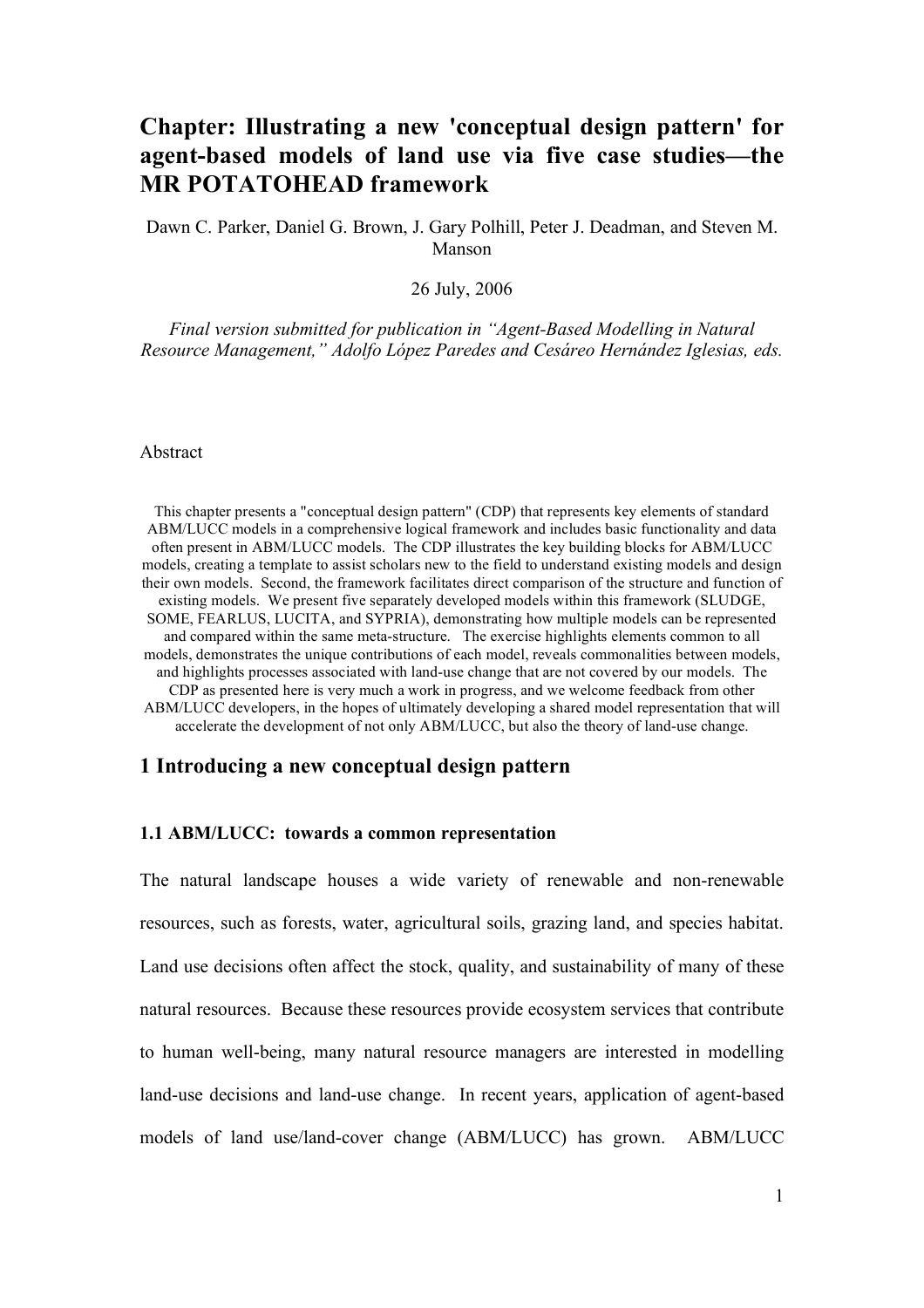models combine representations of key actors whose decisions affect the landscape (such as farmers, residents, developers, and regulators), a virtual representation of the landscape under study, and a series of environments through which agents interact with the landscape and one another. A series of recent works review ABM/LUCC models in greater detail, focusing on motivation for their use, conceptual challenges in their development, and appropriate roles for their application (Benenson and Torrens 2004; Bousquet et al. 2003; Brown et al. In preparation; Crawford et al. 2005; Parker, Berger, and Manson 2002a; Parker et al. 2003; Verburg 2006)

Many of these works discuss the challenge of communication for an ABM/LUCC. This challenge is not unique to LUCC applications of agent-based modelling, but is common across computational simulation models in many fields. The language of mathematics provides a framework for model expression, communication, and evaluation for formal analytical models. As noted by computational scholars in many application areas (individual-based modelling/ecology (Grimm et al. Forthcoming), economics (Fontana 2006), general social science (Hales, Rouchier, and Edmonds 2003; Richiard et al. 2006), and computational biology (Krieger 2006), as well as land-use modelling (Parker 2005b)), such a shared framework is missing, but needed for computational simulation models. Such a framework could take the form of a single meta-model that embeds common features of two or more conceptually related models, such as the TRAP class described by Cioffi-Revilla and Gotts (2003). It could not only aid communication, but could also facilitate model replication, code sharing, and the development of theoretical foundations.

This chapter presents a "conceptual design pattern" (CDP) that represents key elements of standard ABM/LUCC models in comprehensive logical framework. The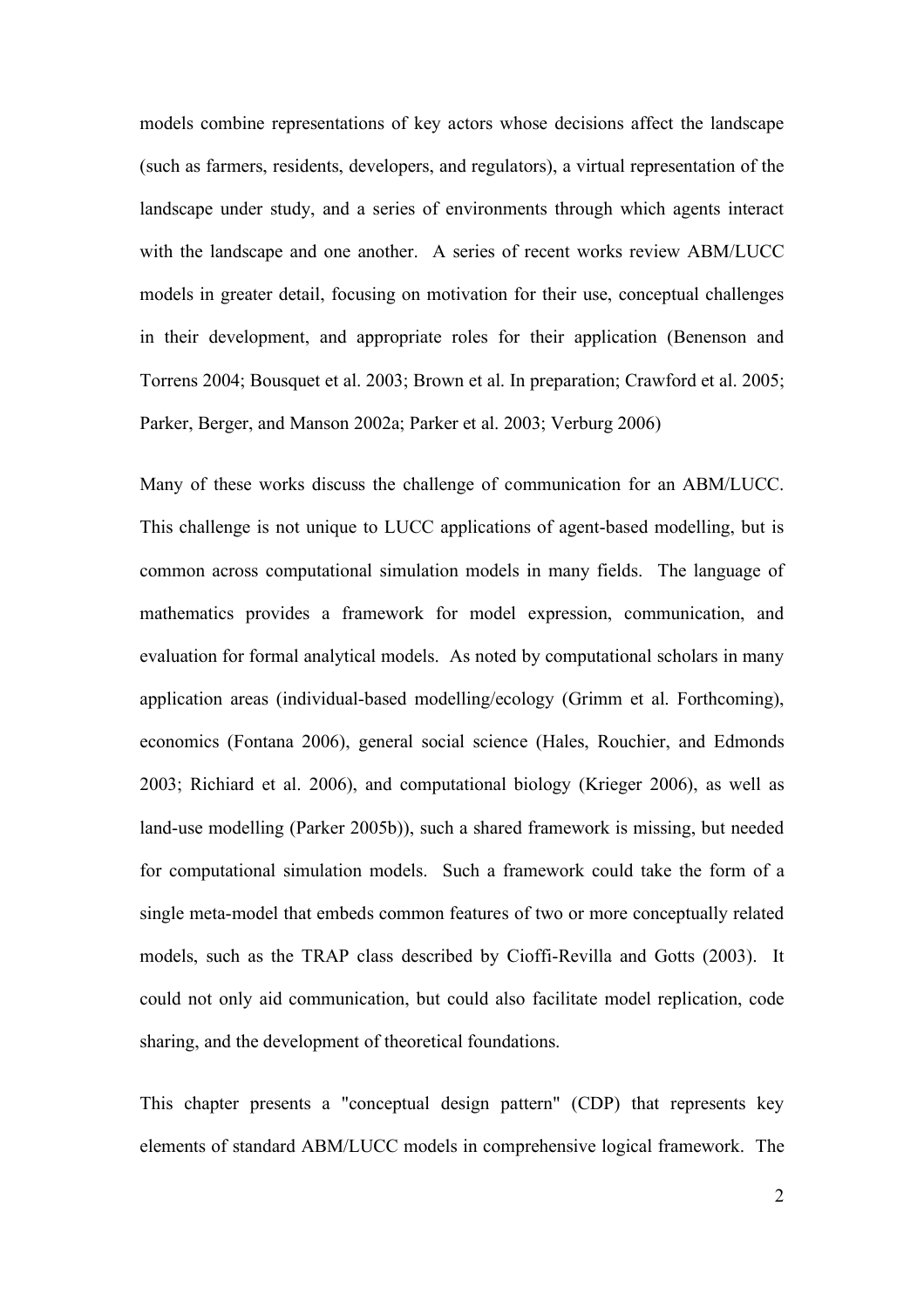CDP includes basic functionality and data often present in ABM/LUCC models. Its development and presentation has several goals. First the framework illustrates the key building blocks for ABM/LUCC models, creating a template to assist scholars new to the field to understand existing models and design their own models. Second, the framework facilitates direct comparison of the structure and function of existing models, even if those models are developed using different modelling toolkits or programming languages. Through presentation of five separately developed models within this framework, we demonstrate how multiple models can be represented within the same meta-structure. Third, we hope that this framework will be a first step towards development of a set of code libraries, through which a variety of models can be built and compared. A set of such libraries may allow ABM/LUCC modellers to achieve their own version of the future envisioned by pioneers in computational biology: "a future in which not just … models but all the pieces of models should be sharable. In this utopia, models should be able to swap computer code … as easily as Mr. Potato Head swaps noses." (Krieger 2006, p. 189)

#### **1.2 "Mr. Potatohead" CDP**

Figures 1-6 illustrate the elements of the MR POTATOHEAD (Model Representing Potential Objects That Appear in The Ontology of Human-Environmental Actions & Decisions) CDP. Elements are divided into six conceptual superclasses: *Information/Data, Interfaces to other models, Demographic, Land-Use Decision, Land Exchange,* and *Model Operation*. Although model elements are divided into "classes" containing in some cases both "functions" and "data," the framework does not necessarily correspond to the actual design pattern or code structure of any existing model, nor does the term "class" necessarily refer to a single class of objects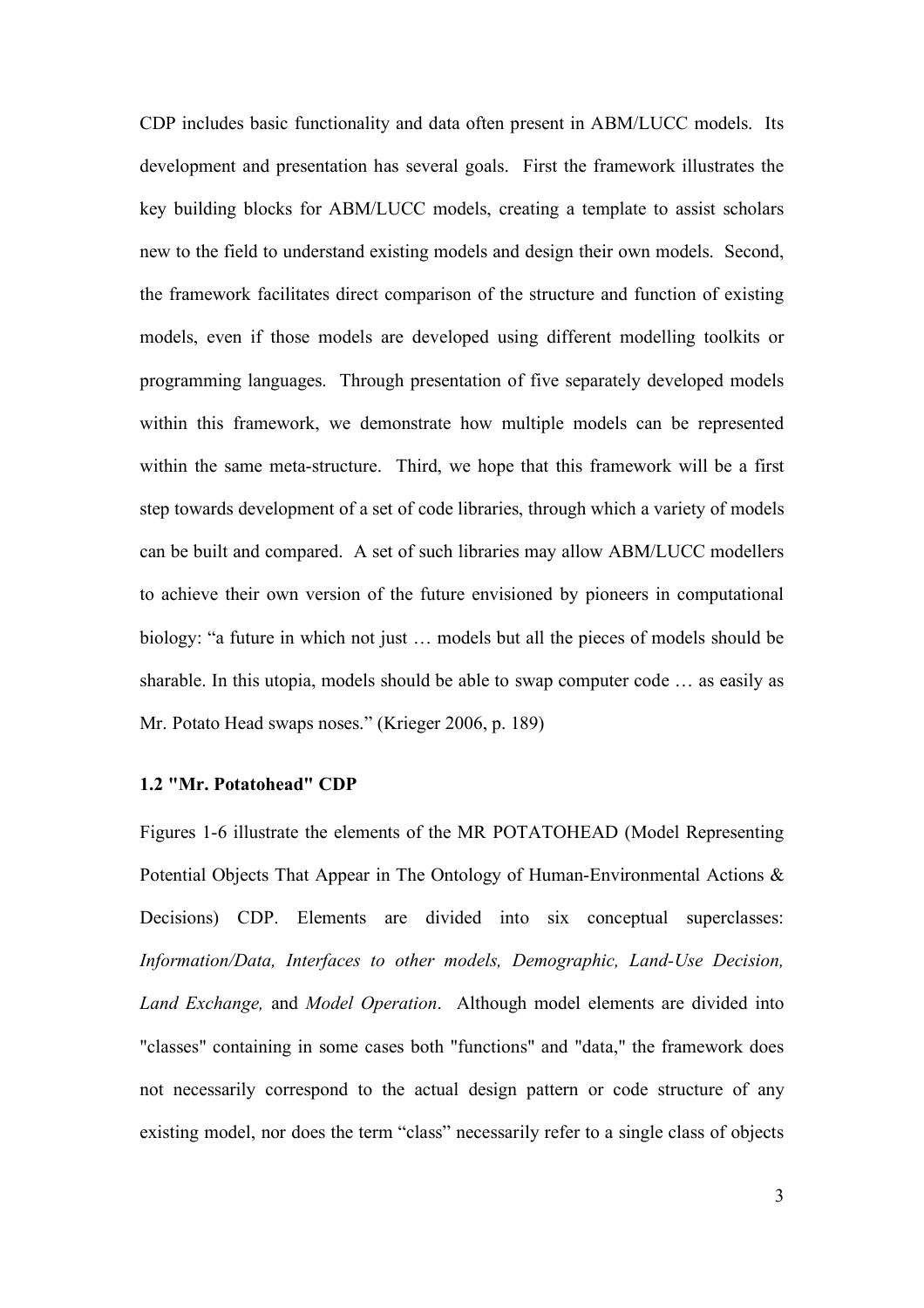within a model. The template represents a list of design considerations, rather than a strict set of objects, and models based on this template could be represented in either an object-oriented or non-object-oriented language. As well, many key behind-thescenes programming structures, such as databases, are not represented.

In the CDP, bullets (•) represent generic elements, and dashes (-) are potential subclasses/examples. Most models will not contain all elements. Minimum elements that we see as required for a basic functioning model are marked with an asterisk (\*). Thus, if a modeller were to select an option for each of these required elements, the framework could be used to customize a particular implementation of the standard model. Similar to the historically popular "Mr. Potatohead" toy (PLAYSKOOL), in which the user chooses feature elements from a diverse set of choices to create a recognizable but individualized Mr. Potatohead, we hope that a modeller can use our template to design (or represent) a particular implementation of an ABM/LUCC model. The following sections describe each superclass and their elements.

## 1.2.1 Information/Data classes

The *Landscape Representation* class describes the spatial structure of, and data contained in, the virtual landscape on which the model operates. ABM/LUCC models can operate over both theoretical and real-world landscapes, using both raster and vector representations of space (Berger and Parker 2002; Brown et al. 2005a; Parker 2005b). Parcel sizes can be fixed, expand through acquisition of multiple cells, or be subdivided through parcelisation (Lei et al. 2005). (A parcel is defined as a land management unit composed of one or more contiguous cells.) Agents may be able to own multiple parcels, and parcels may be subdivided into multiple management units.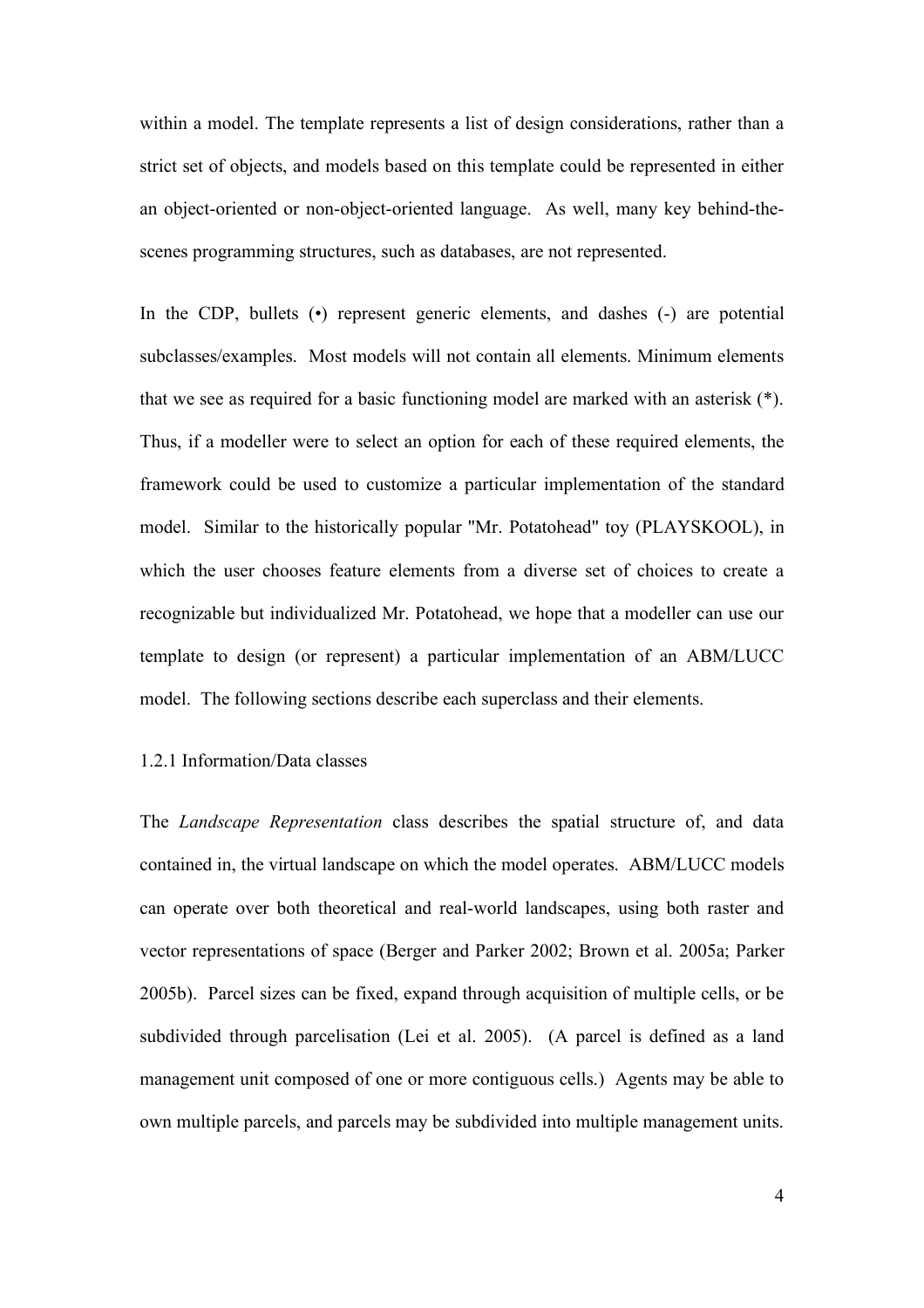Parcels may be occupied by a single or by multiple agents. A landscape representation may include multiple data layers, such as the essential land use layer, and also land ownership/occupancy, land cover, soil types, etc.

Additional *Spatial Data Inputs* (potentially derived from or linked to GIS) may be used in the model at the initialization stage, during the model run, or to produce and analyze output. *Network models* are often essential for calculating transportation costs or tracking hydrologic flow (Berger 2001; Lei et al. 2005). Networks can also represent information channels, species migration paths, etc. *Neighbourhood Effects* play an important role in many ABM/LUCC models (Caruso, Rounsevell, and Cojocaru 2005), with most models implementing fixed-radius effects for technical reasons. *Non-spatial networks* representing family and social connections, trading partners, and group affiliations may also be present (Barreteau et al. 2004).

*Institutional/Political and Economic* factors play important roles in almost all LUCC models. Any model must specify rules that govern land tenure (ownership, occupancy, use, acquisition, and rights) and land transfer mechanisms. Zoning constraints are often important, especially in urban contexts (Zellner In Review; Zellner et al. 2003). When profitability influences decision making, taxes, subsidies, and land preservation programs affect relative payoffs to various land uses. Since local prices for particular land-use outputs may depend on the local level of their production, some ABM/LUCC models represent local markets for input and outputs. Global, or fixed economic parameters such as world commodity prices will also affect relative payoffs to land uses.

Finally, since all *Potential Land Uses* may not be utilized in any given simulation, we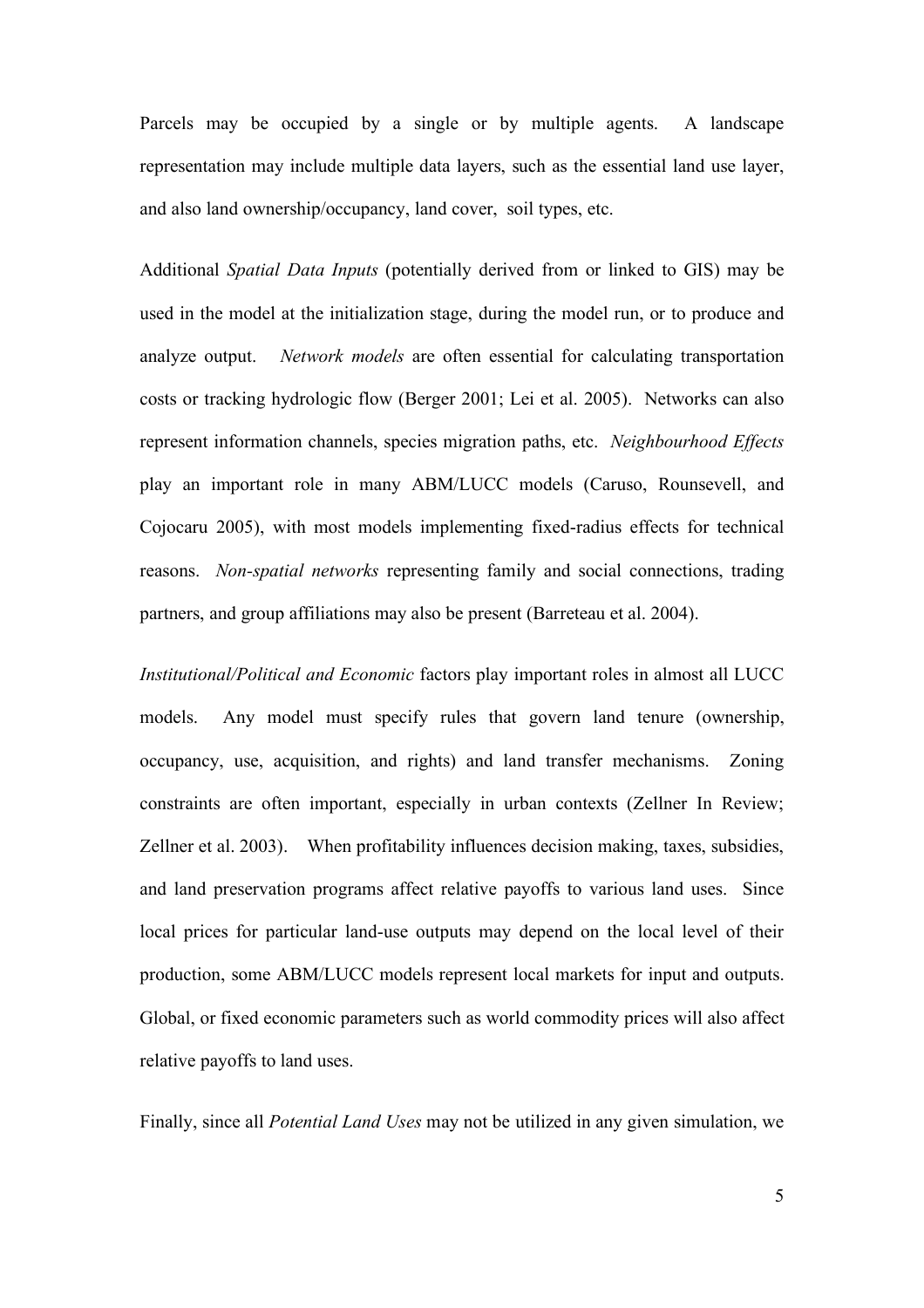represent these as a separate class, along with specific *Factors Affecting Land Productivity*.

#### **1.2.2 Interfaces to other models**

Given that many ABM/LUCC models are designed specifically to study feedbacks between land-use choices and their environmental impacts, modellers often choose to couple the ABM/LUCC with external *Biophysical Process Models (Parker and Berger 2002)*. The importance of cross-scale processes and feedbacks for LUCC systems has also been highlighted by many authors (Parker, Berger, and Manson 2002a; Verburg 2006). Thus, some ABM/LUCC models include linkages to coarserscale *Socioeconomic Models*, especially in terms of obtaining projections for land demand and/or population growth rates (Manson 2006).

#### **1.2.3 Demographics classes**

The *Agent* class forms the core of any ABM/LUCC model. Agent types in this class can include any decision maker whose decisions affect land use and/or cover. Most models will include agents with direct decision making power over a parcel for which they hold use rights and/or ownership, such as farmers and suburban residents. LUCC agents can also control decisions less directly, or control a subset of rights for the land (such as landlords, developers, and zoning boards). Any agent must possess an *Agent Decision Model* that has two functions: *Calculate Payoffs*, which determines the pecuniary and non-pecuniary payoffs for that agent of particular landuse choices, and *Decision Strategy*, which determines how payoffs are translated into a land-use decision. A wide variety of decision making strategies are incorporated in various ABM/LUCC models, and few structured comparisons have been undertaken of the implications of various decision strategies, although there is broad interest in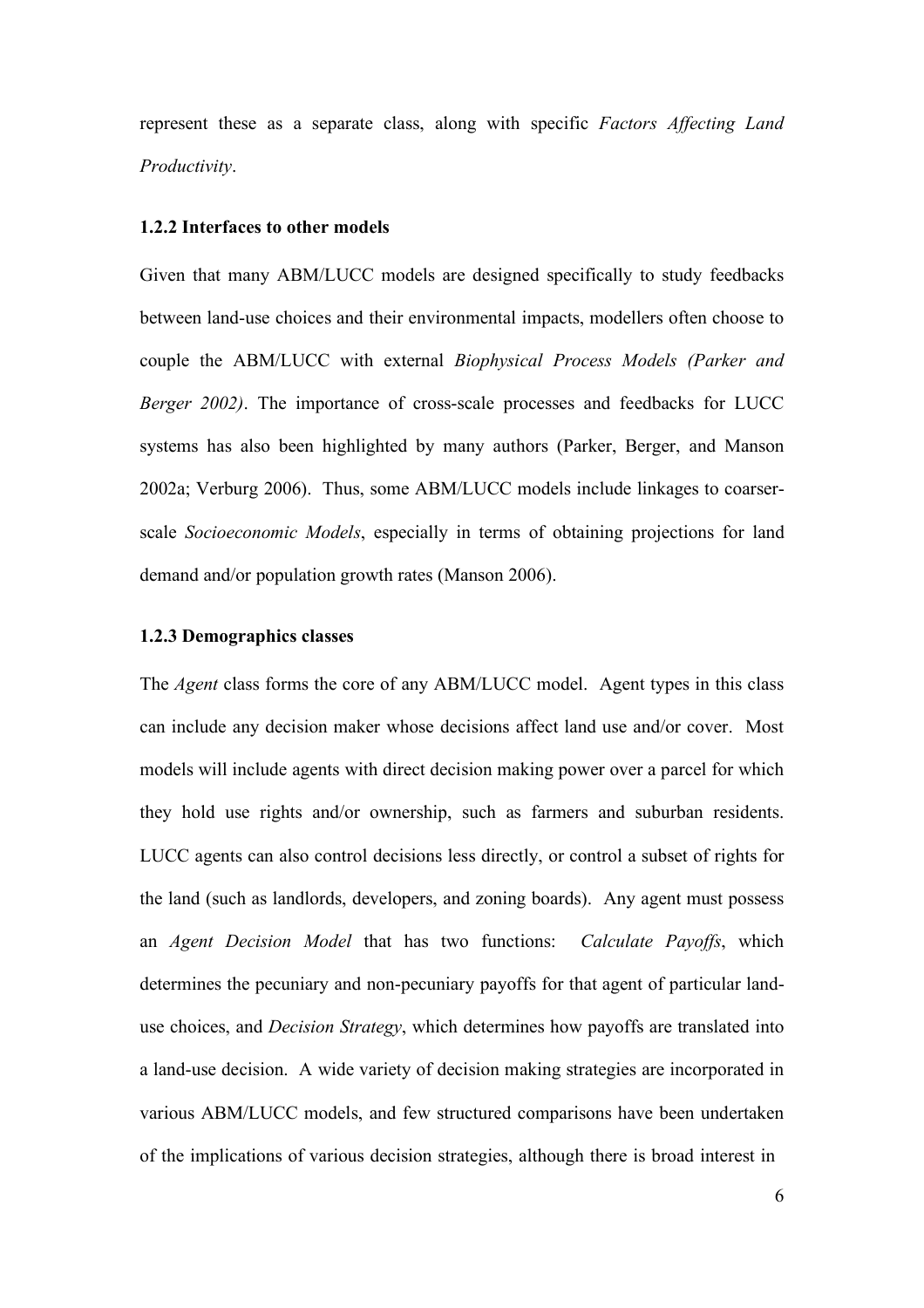this question (Parker et al. 2003). Agents may differ according to their *Internal Characteristics*, including cultural identity, human capital, length of time into the future for which they plan (time horizon), weight that they place on future payoffs relative to current payoffs (discounting), and attitudes towards risk. Agents may also possess different levels of *External Resources*, such as physical, financial, and social capital. These internal and external attributes may affect their decision-making strategies, the land-use choices available to them, and the level of payoffs that they obtain from particular land uses.

*Demographic Dynamics* describe the global rules by which agents enter and leave the model (*In-migration* and *out-migration*, *Reproduction*, *Birth/Death*, and *Household Division/Agglomeration*), and make transitions through their life cycles (*Aging*, *Marriage*, and *Succession*). The processes described in this class may alter agent attributes (such as age and marital status), and as well agent characteristics may affect whether demographic events occur.

## **1.2.4 Land-use decision class**

The *Land-use Decision* class is also central to any ABM/LUCC model. This class relies on the *Agent Decision Model* described above. Decisions are likely to be influenced by the internal characteristics of the agent, such as previous experience. The class also relies on data inputs relevant for the particular parcel(s) for which the agent makes decisions. Potential land uses determine the choice set over which the agent calculates payoffs and makes decisions. Many external data elements will affect these payoffs, including land tenure rules, local economic conditions, parcel accessibility, biophysical suitability, and neighbourhood effects. Notice that this class simply calls data and functions from other classes. It thus reveals the specific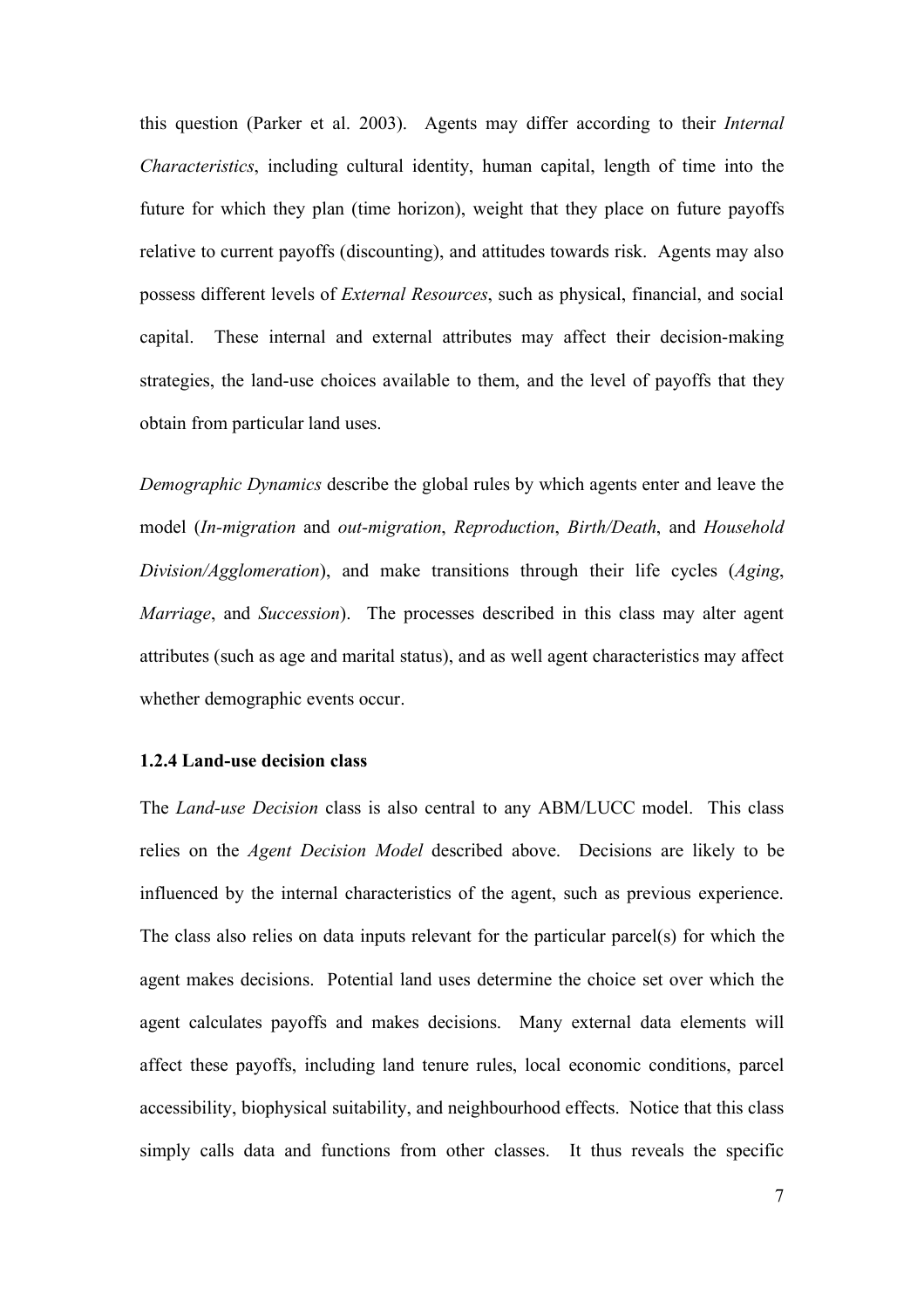determinates of land use for a particular model.

## **1.2.5 Land Exchange class**

Many, but not all, ABM/LUCC models allow exchanges of parcels between agents. Inclusion of such exchange mechanisms can be very important when questions such as patterns of ownership and distributions of holding size are central to the research questions the model is designed to address. *Land Exchange* mechanisms require three elements. *Suppliers of Land* may offer land due to profit motives, out-migration, or as part of the household life cycle. They will have rules that determine the parcels they will supply and the term under which they will transfer the parcels. *Acquirers of Land* may have similar complementary motives, parcel acquisition targets, and terms they will offer for parcels. *Exchange Rules* govern the timing of land transfers, including when particular agents will consider or be able to participate in exchanges. *Allocation Mechanisms* define the types of land transfer-market or non-market-and the rules through which it takes place. (Note that two agent decision functions (land supply and land acquisition) are described in this class.)

## **1.2.6 Model operation class**

The *Model Initialization* class defines the model's initial conditions for all data types, including the landscape, the agents that occupy it, and values from external models. Land-use systems are often highly path dependent, and thus outcomes in agent-based models often vary according to the initial conditions of the model (Brown et al. 2005b; Parker 1999; Verburg 2006), or according to random seeds. For this reason some practitioners generate distributions of model outcomes, or report results based on non-parametric statistical tests of model outcomes (Gotts, Polhill, and Law 2003; Polhill, Gotts, and Law 2001). Path dependence can also result through the temporal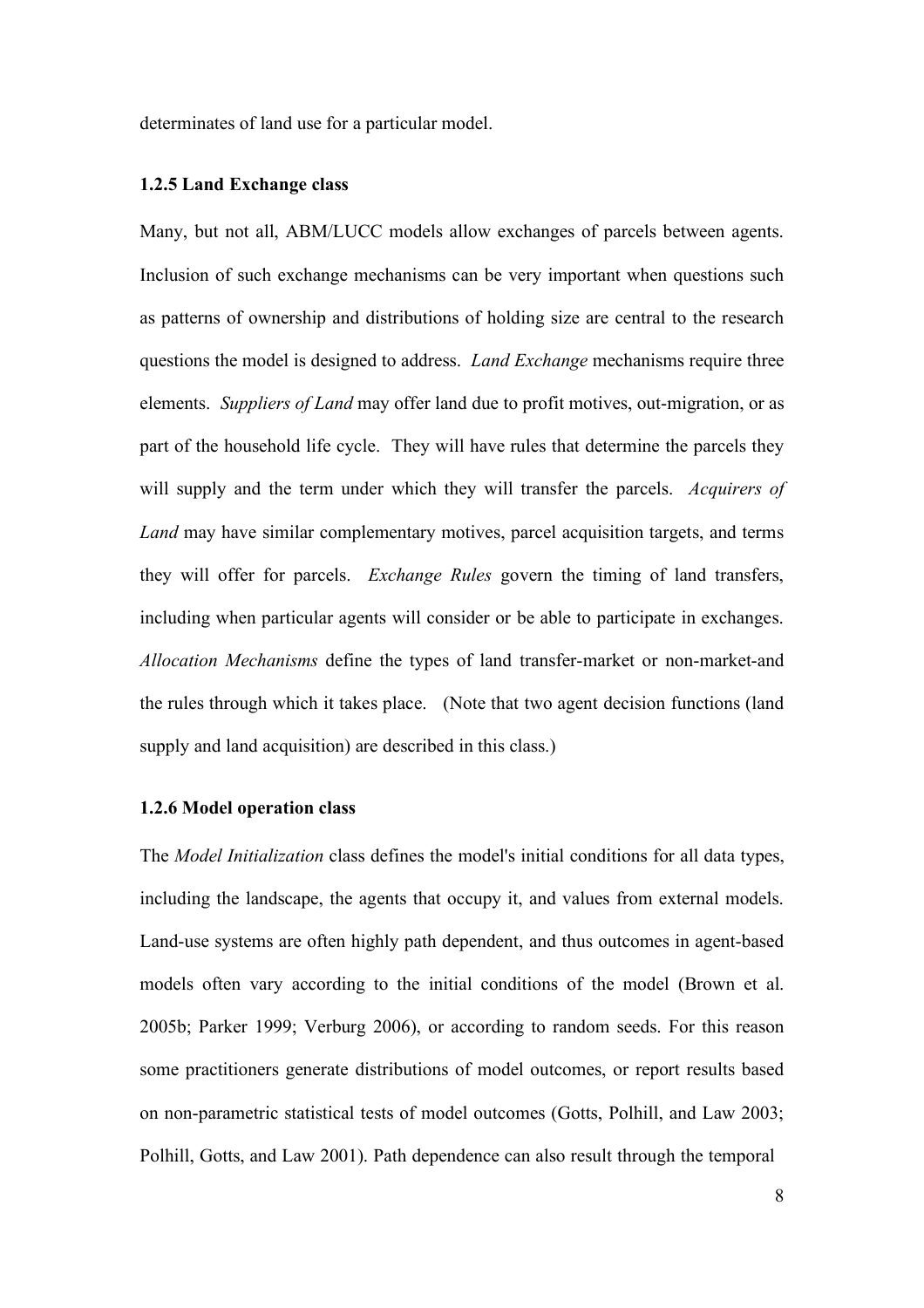sequence of action in a model (event sequencing). *The Temporal Dynamics* class specifies the number of iterations the model runs for and how event sequencing is handled. Models may adhere to a discrete time system specification, where events in each iteration of the simulation follow a specific fixed schedule. Alternatively, the model may adhere to a discrete event system specification, where future events in a simulation run are dynamically scheduled on the basis of current events, and there are no uniform iterations per se (Zeigler, Praehofer, and Kim 2000). Temporal dynamics may be designed to minimize path dependence, to mimic real-world dynamics, or with other goals in mind.

## **2 Representing existing models in the CDP**

In this section, five separately developed models are represented in the MR POTATOHEAD CDP. The features of each model are noted in Figures 1-6. Modelspecific version of the CDP for each model, with greater detail, are given in Appendices 1-5, available at http://www.insisoc.org. The written descriptions of each model follow the CDP implementations in the appendices. A table with detailed comparisons of the FEARLUS, LUCITA, and SYPRIA models is published in Parker, Berger, and Manson (2002b), and links to each project page are available at http://www.csiss.org/resources/maslucc/research.php.

## **2.1 The SLUDGE Model**

SLUDGE (Simulated Land Use Dependent on eDGe Effect externalities) is a simple combined cellular automaton and agent-based model designed to explore the effects of positive and negative distance-dependent spatial externalities on economic and landscape pattern outcomes. The model has been used to demonstrate: (a) that free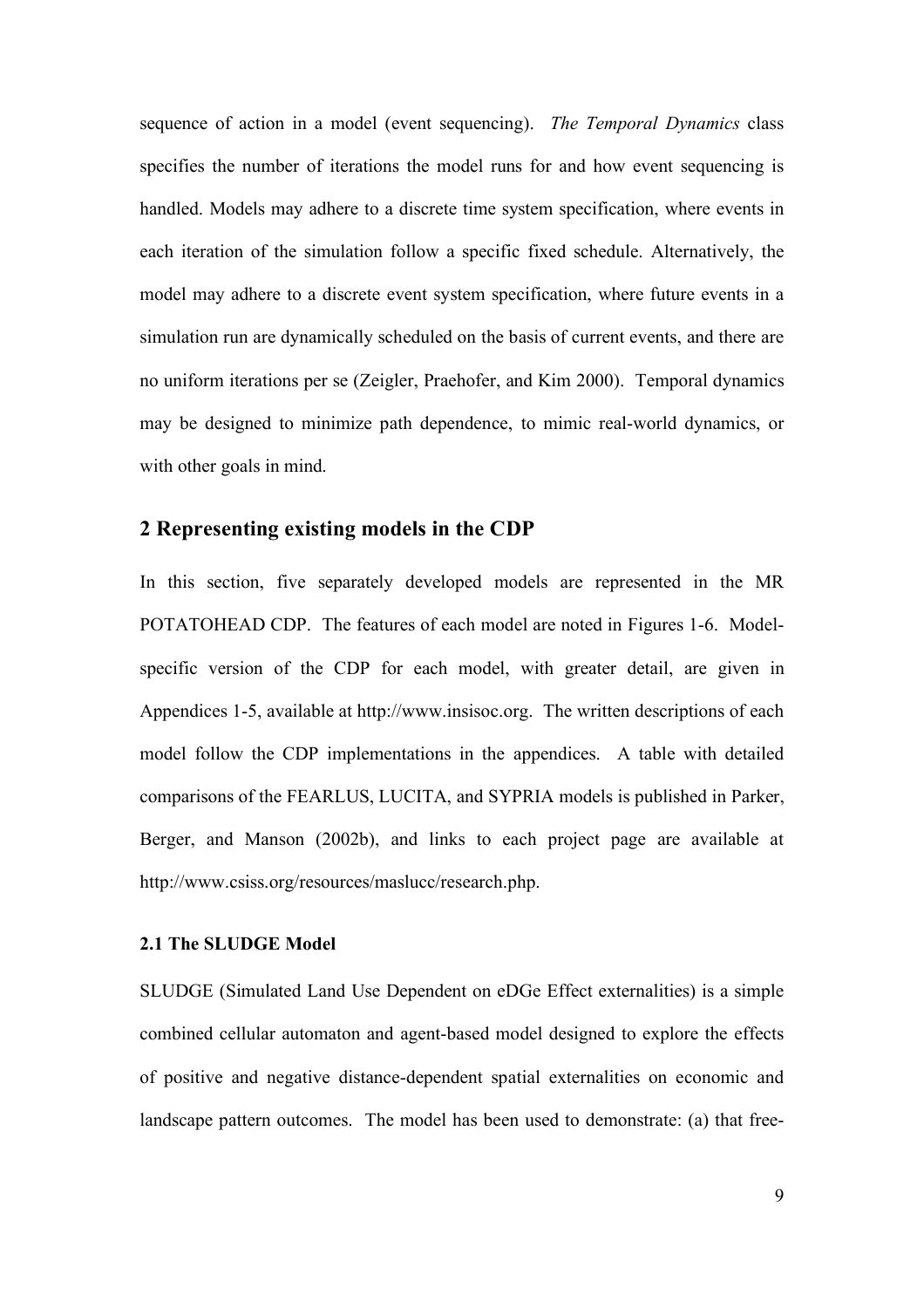market equilibrium land market patterns may be inefficient, and Pareto-improving rearrangements of land use are possible (Parker 1999); (b) that spatial externalities are sufficient to generate fragmented development patterns at the urban-rural fringe, which are consistent with definitions of urban sprawl (Parker and Meretsky 2004); and (c) that increases in the magnitude of externalities lead globally to both decreases in economic welfare and increases in landscape fragmentation (Parker 2005a).

## 2.1.1 Information/Data classes

SLUDGE operates over a cell-based theoretical landscape, with each cell representing one fixed parcel, owned and occupied uniquely by one agent. Abstract landscape layers include land use (urban or agricultural), land rents, and land productivity. Transportation distances to single markets for each land-use type are calculated by Euclidean distance. *Neighbourhood Effects* in the form of positive and negative spatial externalities, which reduce or increase output (respectively) for the affected land use, can be generated by cells sharing borders with the affected cell. With two land uses, four types of externalities are possible.

*Land Tenure Rules* are simple: agents control land use on the cell/parcel they own, and no parcel exchange is possible. There is a local market for urban land, with the price paid for an urban cell declining as more cells are converted to urban use. The magnitude of demand is controlled through a user-set parameter. Output prices for ag land, productivity for both land uses, and transportation costs to each market location are also set by the user, and are constant for all cells. The user also sets parameters affecting the direction and magnitude of the externalities.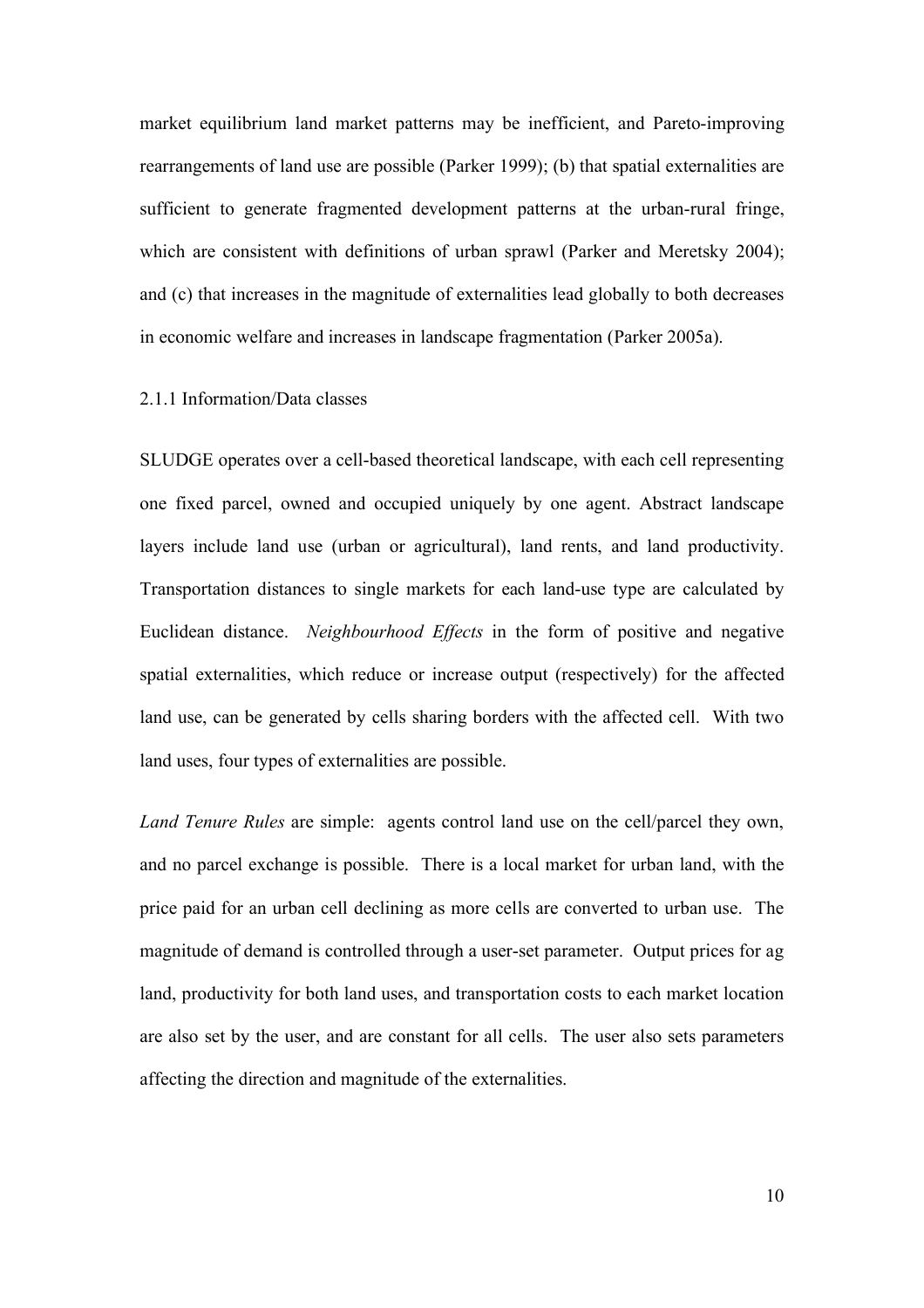#### 2.1.2 Demographics classes and Land-use decision class

Because the model is designed for theoretical exploration of the relationships between input parameters and outcomes spaces, SLUDGE agents are very simple. Agents *Calculate Payoffs* by estimating profits for each land use for their parcel. Returns to agricultural land depend on total revenue (agricultural price times ag productivity (including externality effects) less total costs (the product of transport cost and distance to market)). A similar calculation determines urban profits, with one important exception. Since price for urban land depends on the demand model (I.4), next period's urban prices will depend on how many cells are in urban use at that time, and on what types of neighbours they have. Each agent estimates an expected price for urban land by estimating a supply curve–the price at which other agents would convert to urban, and the amount they would supply to the market given the externalities they face–and estimates an equilibrium price based on this supply curve and the demand curve. Agents' *Decision Strategy* is to select the most profitable of the two land uses. All agents are identical, are not forward looking, and do not account for or react to risk. The *Land-Use Decision Class* simply implements the agent decision model for each agent, as described below.

## 2.1.3 Model operation class

SLUDGE has been implemented in two languages, Mathematica and RePast. In the Mathematica version, for *Model Initialization*, users can specify initial input landscapes by defining a raster array, and parametrically setting an urban market location. The current SLUDGE/Repast version either initializes with an allagricultural landscape, or with a random landscape where each cell has a 50%

11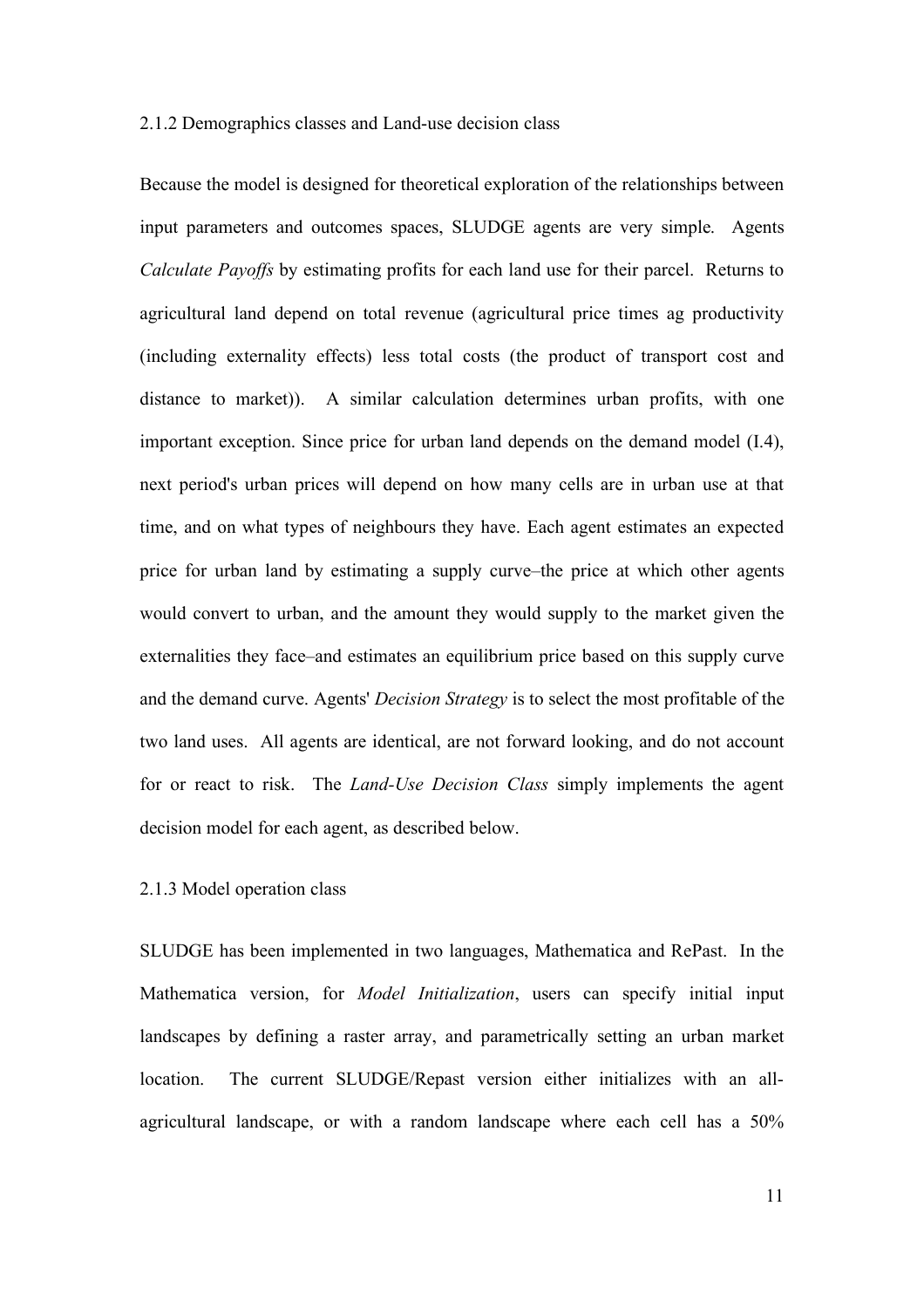probability of each land use. SLUDGE/Repast users can parametrically assign market locations for both land uses. *Neighbourhood Effects* are calculated for initial landscapes, and affect agent decisions from the first round of the model. Agents are each assigned a single cell, and remaining economic parameters are set by the user.

SLUDGE *Temporal Dynamics* are also very simple, and are designed to avoid oscillation and minimize path dependence. The number of iterations is set by the user, but landscapes generally reach equilibrium in fewer than 20 runs. Agents occupying every other cell are active in each time period, and oscillate in a checkerboard fashion. In this equilibrium, land-use locations, quantities, and pattern are jointly determined.

#### **2.2 SLUCE/SOME**

As part of the project called Spatial Land Use Change and Ecological Effects (SLUCE), a group at the University of Michigan created an initial model to represent urban growth processes, called SLUCE's Original Model for Experimentation (SOME). The purpose of the model was to support an exploration of the relationships between residential preferences, as observed through social surveys (Fernandez et al. 2005; Marans 2003) and urban settlement patterns, as observed through remote sensing and parcel-based mapping. The model has been used to explore (1) the effects of agent heterogeneity on urban settlement patterns (Brown and Robinson In Press), (2) the degree to which model patterns approximate the power-law distribution of settled patch sizes observed in real cities (Rand et al. 2003), (3) the implications of path dependence for the evaluation of output from urban models (Brown et al. 2005b), (4) the role of zoning urban pattern formation (Zellner et al. 2003), and (5) the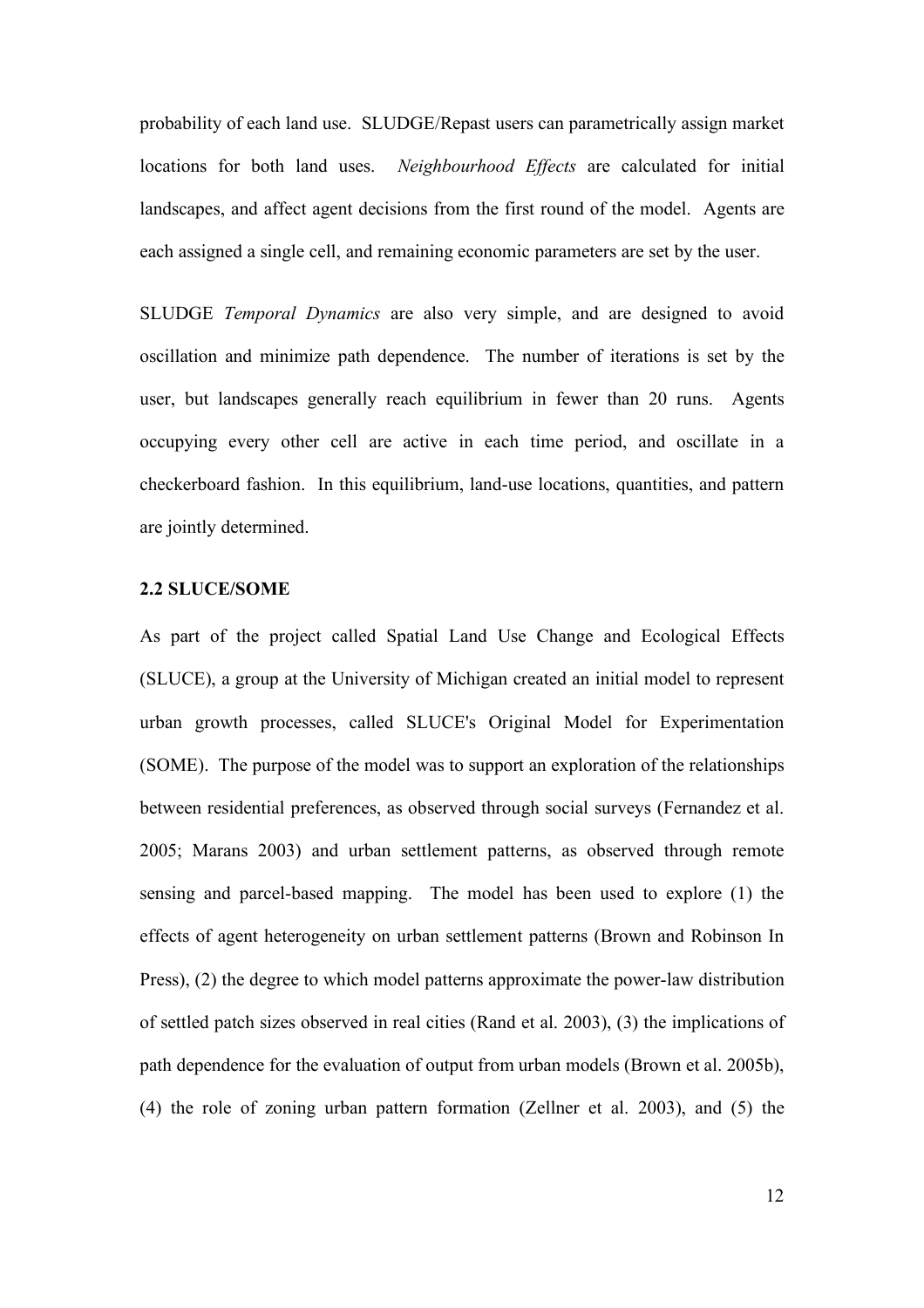effectiveness of greenbelts in containing urban spread (Brown et al. 2004).

## 2.2.1 Information/Data classes

SOME operates on a cell-based landscape. Several versions of the model allow only one resident or service centre per cell, but a modified version allows multiple residents or service centres within each cell (Zellner et al. 2003), with variable levels of density allowed and expressed by a theoretical or actual map read into the model. The latter approach facilitates introduction of zoning, based on lot-sizes, into the model. The basic landscape the model interacts with has three primary attributes: aesthetic quality, whether or not the cell is occupied by a resident or a service centre, and distance to service centres. At initialization, the aesthetic quality values can be created as a theoretical landscape, or read from a GIS-based data file (e.g., based on rolling terrain, proximity to water features, land cover, etc.). Similarly, locations of initial residents and service centres can be placed using a set of theoretical assumptions or read from GIS data files. An option in the model allows the user to select whether or not the aesthetic quality values are modified during a run. If updating is selected, aesthetic quality is modified downward as a function of the number of residents and service centres located in the cells immediately surrounding each cell. Based on the locations of service centres, distance to service centres is calculated for all other cells. The distance can be calculated as straight-line distance, or based on a road network that is read from a GIS file (Brown et al. 2005b).

## 2.2.2 Demographic classes

Residents calculate the current utility they obtain from a sampling of locations and select the location that provides the greatest utility. The sampling process is included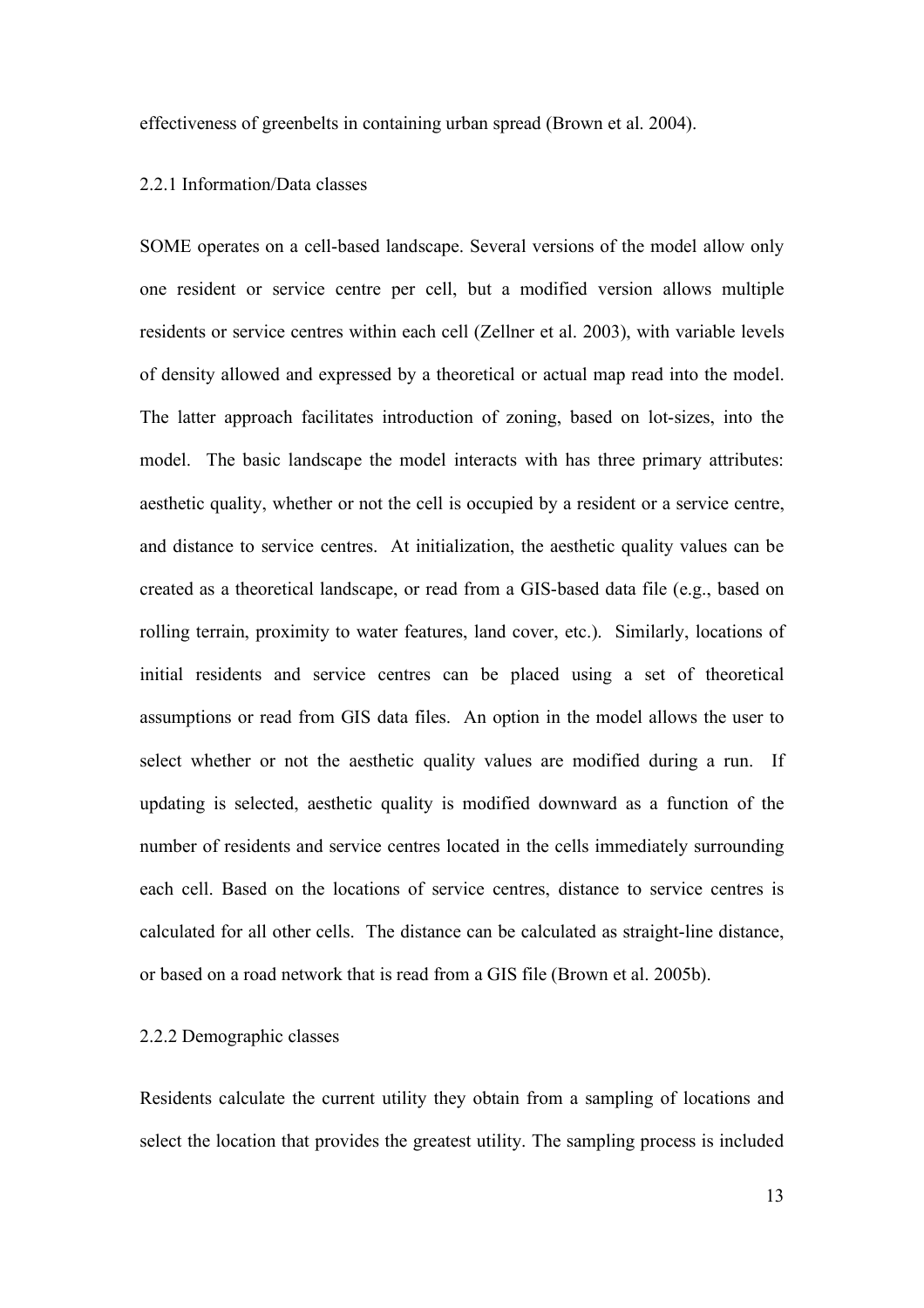to reflect the incomplete information available to residents. The agents do not attempt to anticipate future returns in the model. The utility calculation can consider levels of aesthetic quality, distance to services, density, and/or similarity to neighbouring residents. Each of these factors is weighted according to the preferences of the residents, which can be established theoretically (Brown et al. 2004) or on the basis of survey responses (Brown and Robinson In Press; Fernandez et al. 2005).

Residential agents are created during a model run at a user-specified rate. This rate can be constant, or can change over time and can be calibrated so that it approximates an observed rate of residential development (Brown et al. 2005b). Service centres, likewise, are created at a rate specified by the user. This is expressed as the number of residents per service centre in the entire region. When a resident or service centre moves into a location (i.e., a cell) that location remains occupied by the same resident or service centre for the entire model run.

## 2.2.3 Land Exchange class

Because residential agents always create residential land use, and service centre agents always create service centres, the agents do not make a land-use decision per se. Rather, they make a decision about where to engage in their designated land use. So the fundamental decision is one of land exchange. There is no explicit land seller in the model. Rather, the model reflects a situation in which the value of land for residential or service development is assumed to exceed the value of land for other uses. The model is therefore demand driven. The demand is determined by the number of residents, and by their location preferences.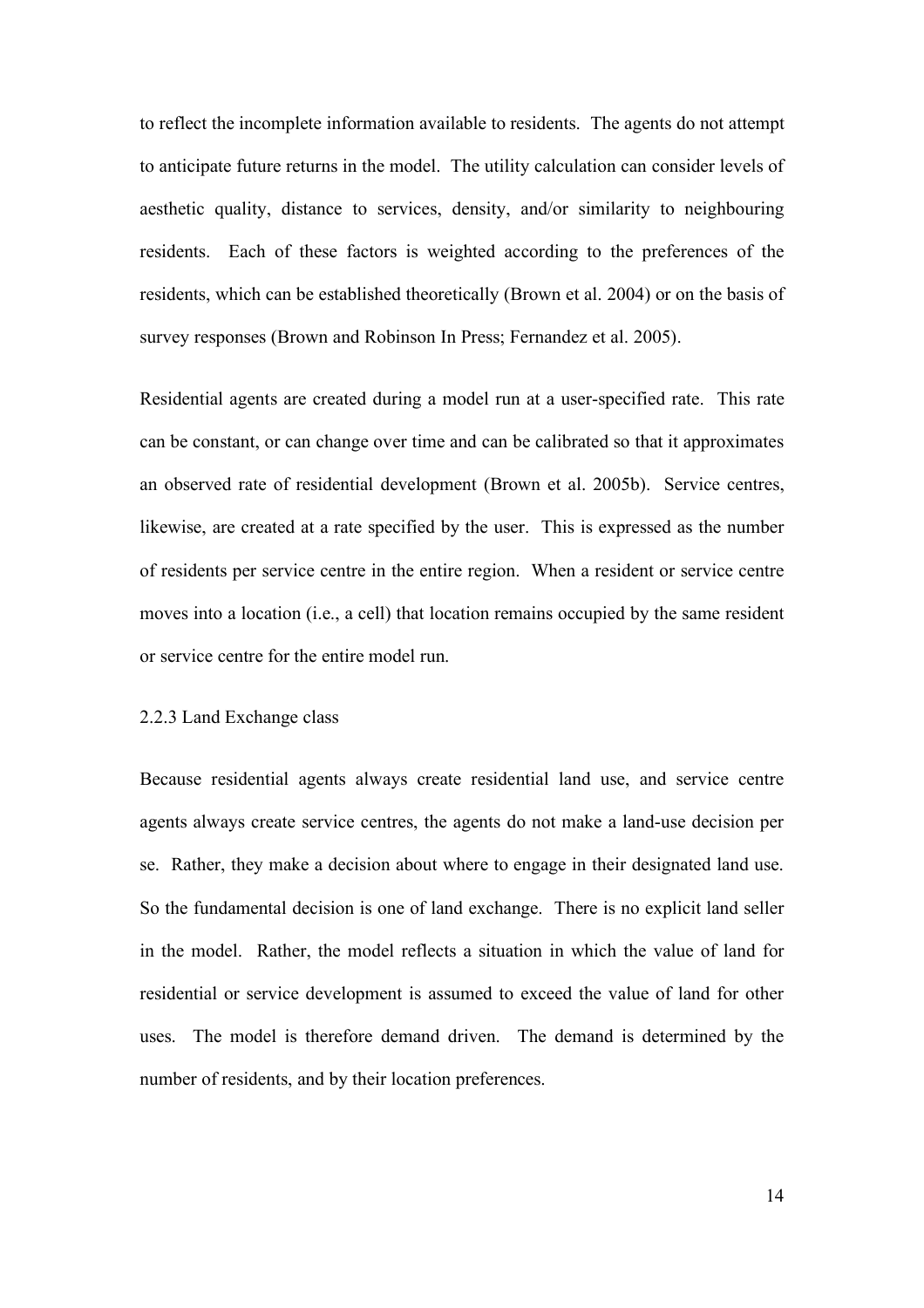#### 2.2.4 Model operation class

Versions of the SOME model have been implemented in three different environments. The first version was written in Objective-C with Swarm; a simpler version was implemented in NetLogo; and a revised version was implemented in Repast. This version has evolved sufficiently that it has essentially become a new model. Model dynamics are synchronous, such that all agents in a given time step carry out their actions in random order before variable values are updated for the next time step. Once an agent has performed its actions during the time step in which it chooses a location, it is no longer active. Interaction between agents is, therefore, only indirectly achieved through changes to the environment.

## **2.3 FEARLUS**

FEARLUS (Framework for the Evaluation and Assessment of Regional Land Use Scenarios) is a family of models aimed at modelling land use change using agentbased social simulation, focused on investigating the relative success of alternative agent decision models in various environments. Work with FEARLUS has added functionality as the behaviour of simpler models is understood. Early work (Polhill, Gotts, and Law 2001) used version 0-3, later work (Gotts, Polhill, and Law 2003) version 0-5, and more recent work coupled a land market model (Polhill, Parker, and Gotts 2005) with version 0-6-7. Functionality provided by version 0-6-7 is discussed here. However, particular investigations often entail simplification of model configurations for more formal analysis (Gotts, Polhill, and Adam 2003), demonstrating the complementarities between simulation and mathematical work also found by other researchers (Brown et al. 2004; Galan and Izquierdo 2004)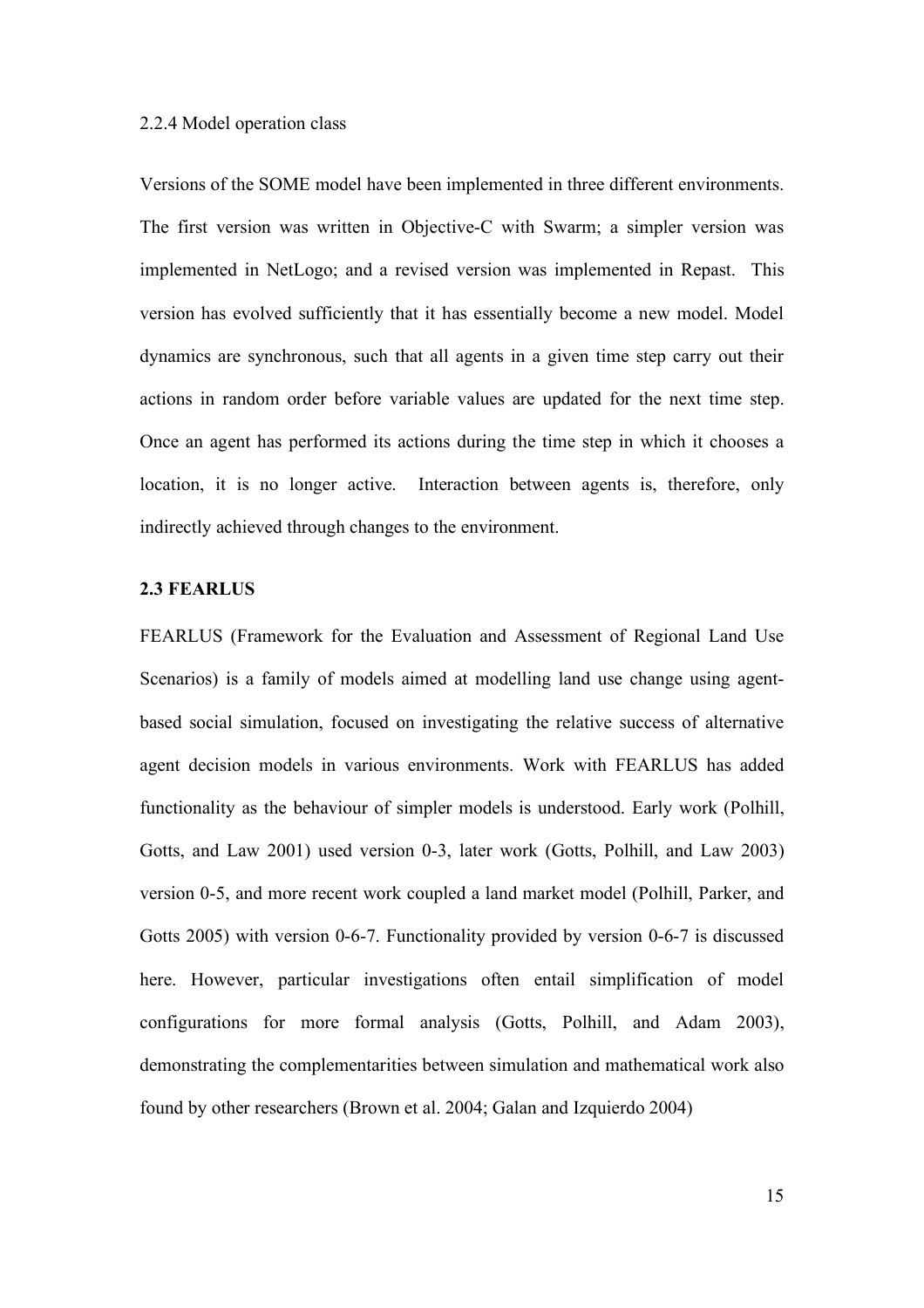The representation scheme in FEARLUS is somewhat abstract: the biophysical model is based on bitstrings, inspired by the work of Epstein  $\&$  Axtell (1996). For the purposes of comparing decision algorithms, all that matters is that at each location in space/time, there are a range of decisions to take with different outcomes for each land manager: in this case, the economic return obtained from a particular choice of land use.

## 2.3.1 Information/Data classes

FEARLUS operates over an abstract, cellular landscape. Agents may own multiple parcels, with each cell-based parcel having a unique land use. Biophysical characteristics are represented using a bitstring (one for each land parcel) that does not change over time once the model starts. During initialization, these bitstrings can be "clumped" (adjusted to make neighbouring land parcels more similar to each other). Two *Neighbourhood* definitions are possible. Physical hexagonal, Moore and von Neumann neighbourhoods can be defined with a specified radius. Social neighbourhoods are defined as the set of land parcels owned by land managers who own the land parcels physically neighbouring those owned by a land manager. Since ownership of land changes over time, the social neighbourhood also changes, with the result that FEARLUS models are not typically strict cellular automata (Gotts, Polhill, and Adam 2003). Neighbourhoods mainly affect social interaction for the purposes of imitation. As a result, the set of land parcels that physically neighbour a land parcel (as determined by the topology), matters less than the social neighbourhood, although the two are linked, and physical neighbourhoods are used when land managers exchange land parcels.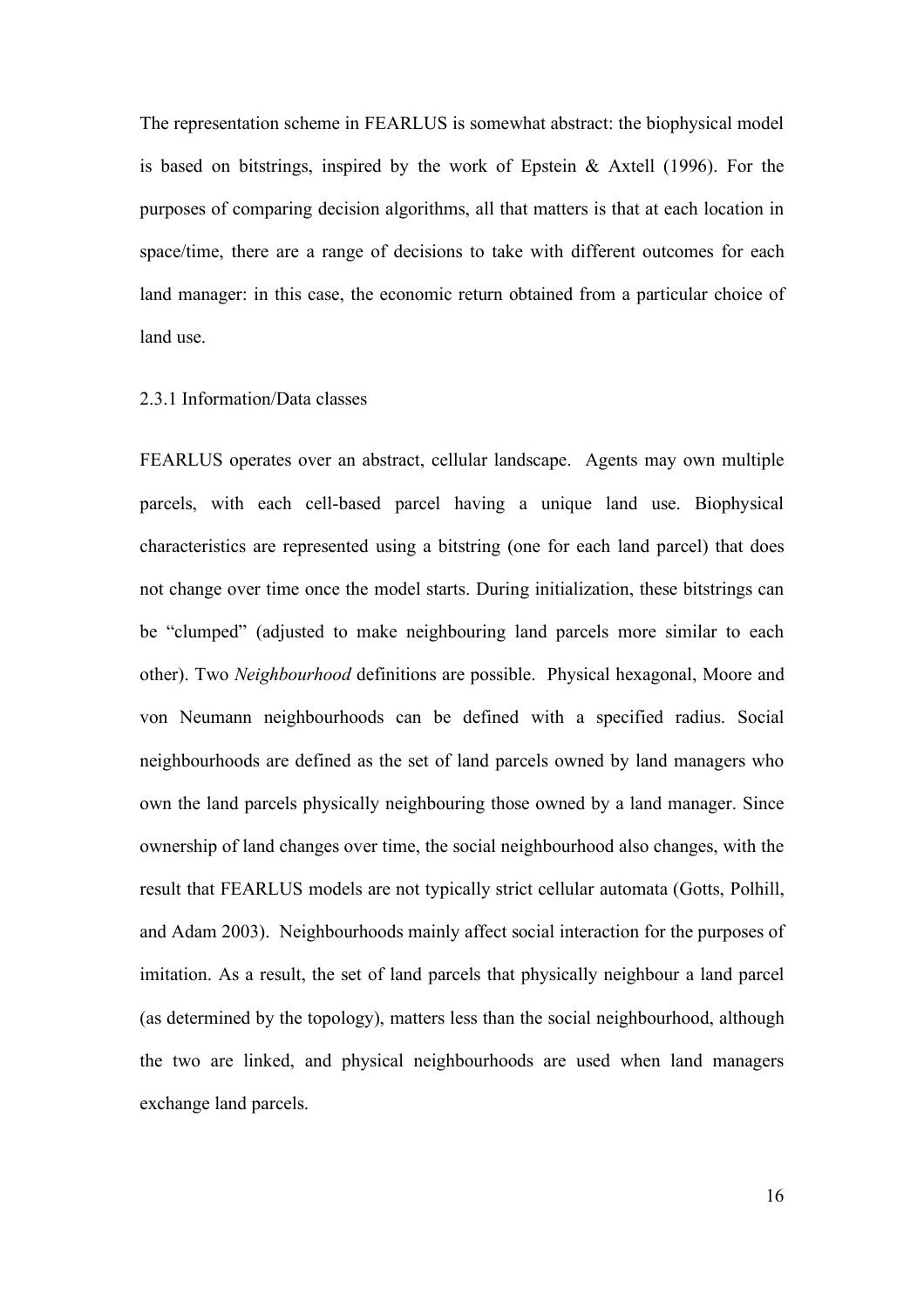The climate and economy are represented using bitstrings. There is no spatial variation in either, but both can have parameterised rates of change or have particular sequences of bitstrings specified in a file. Since their effect is similar in FEARLUS, the climate and economy are referred to as the external conditions. Land uses are also represented using a bitstring, and the economic return of each land parcel is based on how well the bitstring of the chosen land use matches with the local biophysical characteristics and the temporally-varying external conditions, less a break-even threshold parameter. The break-even threshold parameter, which is spatio-temporally constant, causes some land use decisions to return a loss to the land manager.

#### 2.3.2 Demographics classes

Since the persistence of an agent in FEARLUS depends only on whether they have to sell off all their land, the agents are best conceived of as households. Agents are mainly responsible for choosing the land use to apply to their land, and parameters controlling this algorithm are set according to the subpopulation they belong to. Agents thus store the algorithm they use to choose land uses, the subpopulation to which they belong, and information pertinent to the decision, such as earlier climatic and economic decisions, and the land uses and yields applied to the parcels they own. For imitative strategies, the amount of weight to give to neighbouring experiences of land use as opposed to the agent's own experiences is also stored. Agents store their wealth, which is used to determine the need to sell land and eligibility to buy it. The age of the agent is also stored for observation purposes.

## 2.3.3 Land-use decision class

The *Land Use Decision* algorithm in FEARLUS is set by the subpopulation to which

17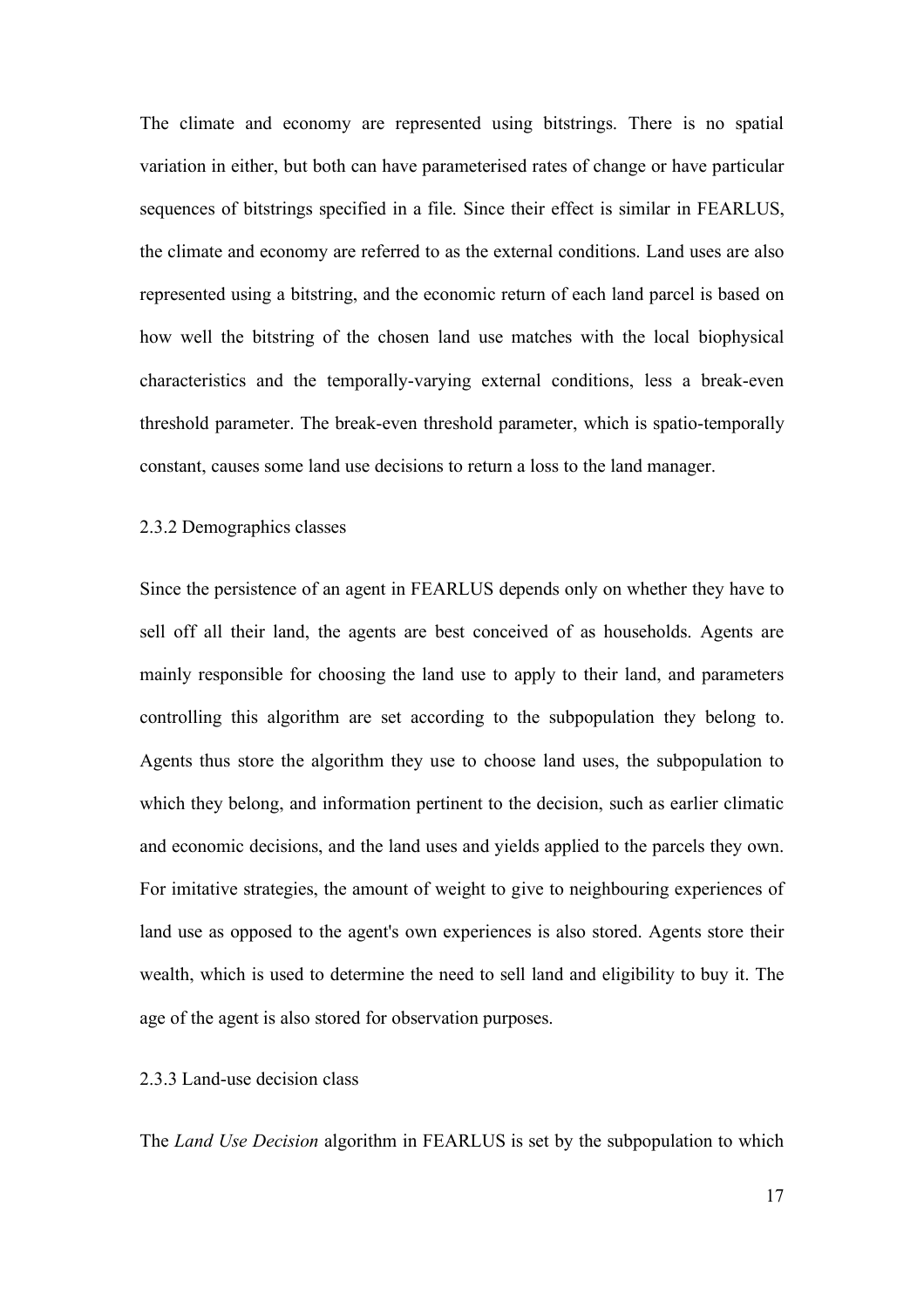each agent belongs. The parameters for each subpopulation specify distributions of key aspects of the land use selection algorithm, potentially allowing each member of a subpopulation to have a slightly different land use selection algorithm. However, the basic structure of the *Land Use Decision* algorithm for all agents is the same, and is applied to each land parcel owned independently:

1. The yield of the land parcel is compared with the land manager's aspiration threshold (for which the subpopulation defines a distribution). If the aspiration threshold is met or exceeded, then the land manager is said to be content with the land use decision, and typically uses the same land use in the following year.

2. If the aspiration threshold is not met, then there is a random probability (specified by a distribution at the subpopulation level) that the agent will try an imitative or an experimental strategy to find a new land use. Imitative strategies involve mechanisms for selecting a land use from the set of land uses that appear in the social neighbourhood, such as selecting based on the number of times the land use occurs, or how much yield each land use has generated. Experimental strategies select from the set of all land uses, the simplest of which is to choose one at random, though other strategies are available.

## 2.3.4 Land Exchange Class

The Endogenised Land Market Model (ELMM) (Parker, Polhill, and Gotts 2006; Polhill, Parker, and Gotts 2005) describes how the accumulated wealth of land managers affects their land holdings. Land managers with negative accumulated wealth are regarded as being bankrupt, and must sell all their land. Land managers with sufficient accumulated wealth (determined by an individual threshold) use a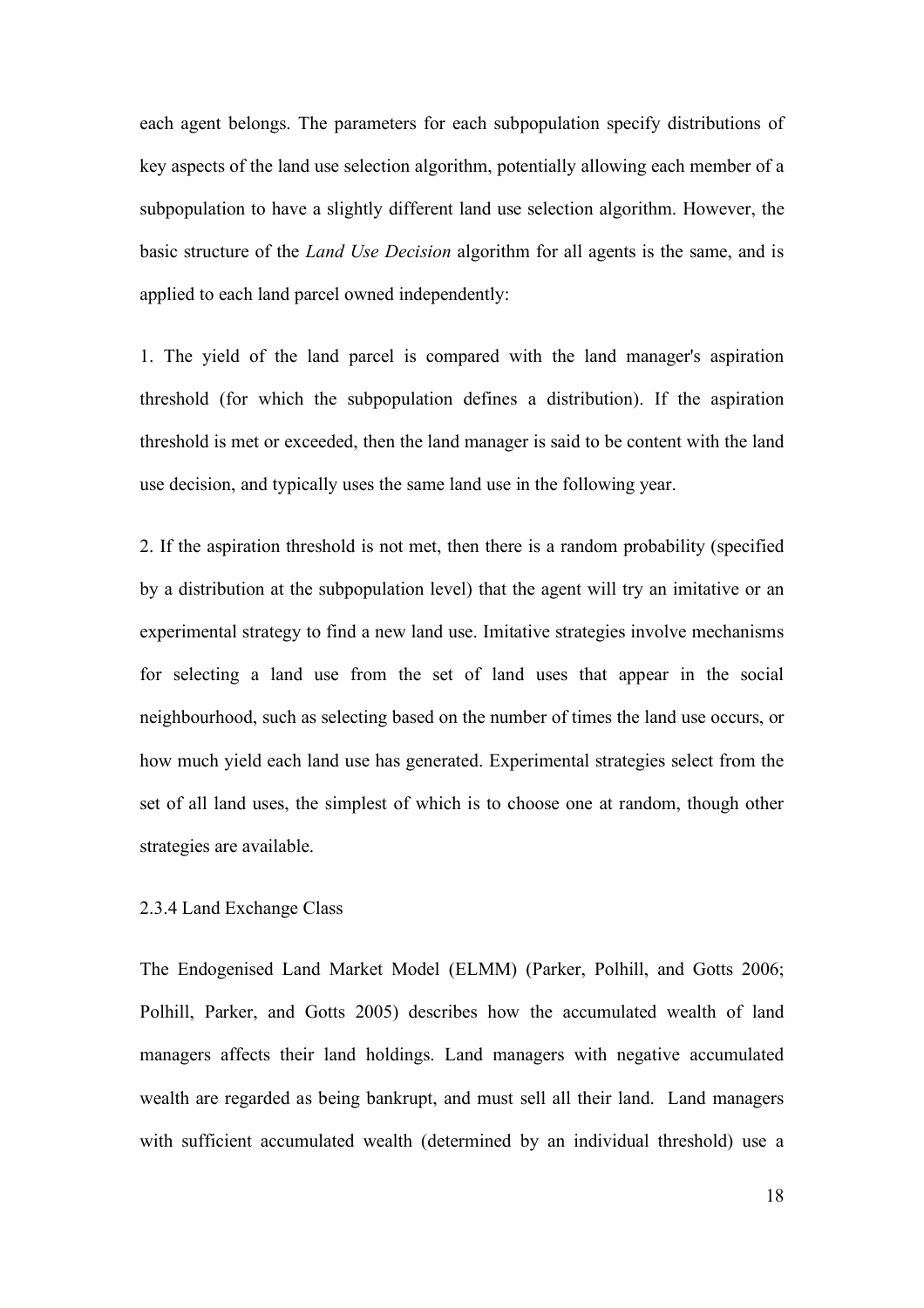bidding strategy to decide how much they would offer for neighbouring land parcels that are available for sale. Bidding strategies vary from simple heuristics such as offering a certain proportion of wealth, to more sophisticated techniques involving computing a bid price based on the discounted estimated profit from the land. Having determined the price they would offer for land parcels, the land managers then use a selection strategy to decide which parcels they will put in a bid for. An example selection strategy is to choose the *n* highest offer price land parcels while the total offer price is within the budget of the land manager. This would be with a view to accumulating fewer good quality (in the eyes of the land manager) parcels, as opposed to an alternative strategy, which is to select the *n* lowest offer price land parcels, with a view to acquiring as many parcels as possible. Having gathered the bids of existing land managers for the land parcels for sale, a bid is generated from a potential incoming land manager, and an auction used to determine the new owner. There are two options for the auction: one a straightforward first price sealed bid auction, where the highest bidder wins and pays the price they bid. The issue with such auctions is that it is not necessarily rational to bid the valuation price, since a price a minimal amount above the second-highest bidder is sufficient to win. The second option is therefore to provide for a Vickrey auction, in which the highest bidder wins, but the price paid is that of the second-highest bid.

## 2.3.5 Model operation class

FEARLUS uses a separate schedule to initialize the model. This sets the biophysical properties and initial land uses and external conditions, and creates the land managers, assigning each an equal number of land parcels. FEARLUS can be configured to use separate random seeds for the initialization than for the rest of the model, enabling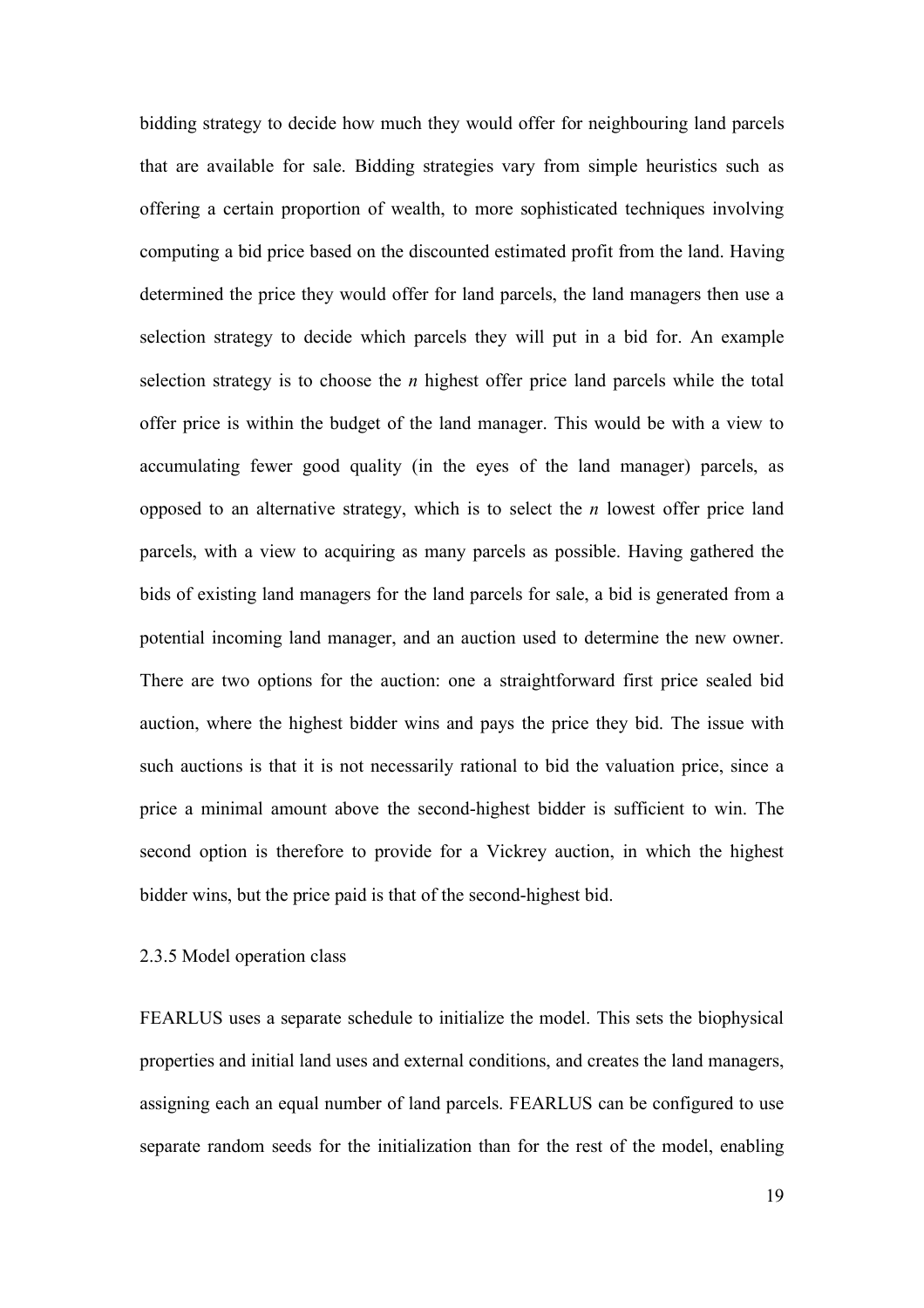runs to have the same initial set-up but potentially different outcomes.

The main schedule in FEARLUS consists of a cycle in which all of the agents decide their land uses; the external conditions are determined; the economic return to each land manager is calculated; and exchange of land is carried out where appropriate. This discrete event schedule has a fixed structure, and no agent can access the decision of another agent until all agents have made their decision. Simulations are typically run for a number (usually 200) of cycles (each of which is intended to represent a year).

## **2.4 LUCITA**

LUCITA (Land-Use Change In The Amazon) refers to a series of simulations (Deadman et al. 2004; Lim et al. 2002) designed to explore the factors driving land use change in the Brazilian Amazon near Altamira.

#### 2.4.1 Information/Data classes

LUCITA utilizes a set of raster grids, with a cell size of 1 ha, to represent the landscape along the Trans-Amazon Highway west of Altamira. Separate georeferenced grids are created to represent land cover, property parcels, and soils. Property parcels in this area have an average size of about 100 ha, but vary in size and shape. The study site includes just over 3900 properties, arranged along the Trans-Amazon Highway and a series of side roads that run perpendicular to the main highway at about 5 km. intervals. Each property contains roughly 100 cells and remains fixed during a simulation. Household agents each hold one property during a simulation run, but may pursue different agricultural practices on each cell in the property. As agents are added to the simulation, they select an available property on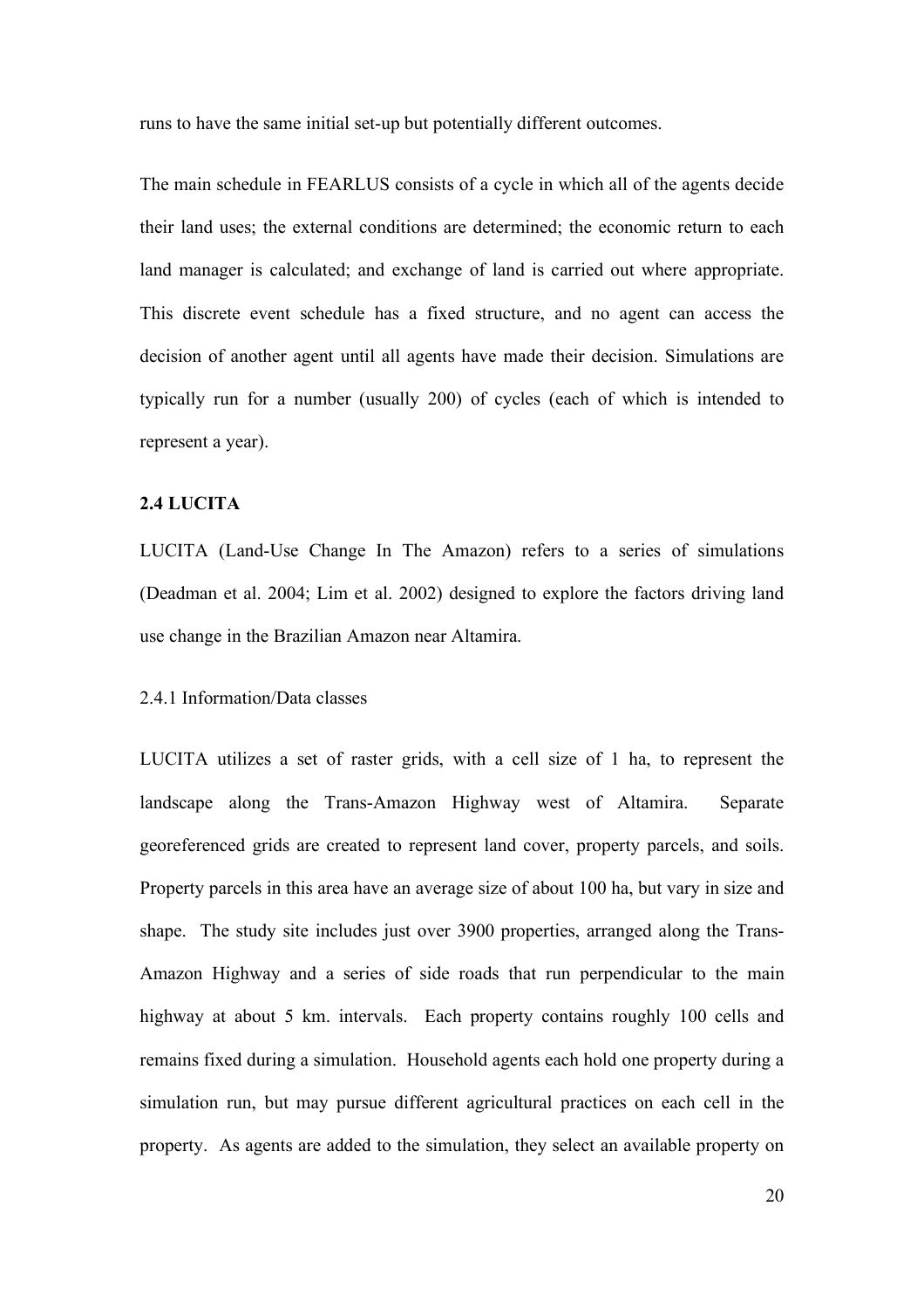the basis of its location relative to the main highway and the distance from Altamira. Household agents have secure tenure to their property unless they become bankrupt, at which point they abandon the property. Abandoned properties are available for occupation by a new household agent. A household with sufficient financial capital to meet its labour requirements is able to seek out labourers from a labour pool, composed of adult male farmers who have been removed from their plot because of the incurrence of excessive debt. If hired, a labourer's wealth is increased and the level of available labour in the pool is decreased.

#### 2.4.2 Interfaces to other models

A set of biophysical process models govern vegetation growth in LUCITA. Abandoned cells enter a state of *secondary succession* for 8 years, and then transition to forest. A more sophisticated process model determines *soil fertility* and *crop yields*. Each cell in the soil grid holds an object that adjusts nutrient values in response to the land-use activity occurring on the corresponding cell in the land-cover grid. For example, when a cell in the land-cover grid is cleared and burned, nutrient values in the corresponding soil-grid cell are altered to represent nutrient deposition. When a crop is planted and harvested on a particular land-cover grid cell, nutrient uptake by the crop depletes the soil-nutrient values in the corresponding soil-grid cell. Initial values for some soil parameters, soil changes through land-cover clearing and burning practices, and crop-yields are calculated based on regression equations developed by Fearnside (1984; 1986; 1988). Some of the parameters, such as those relating to climate or specific soil-distribution levels, are based on documented statistics and fixed or randomly set within observed ranges.

21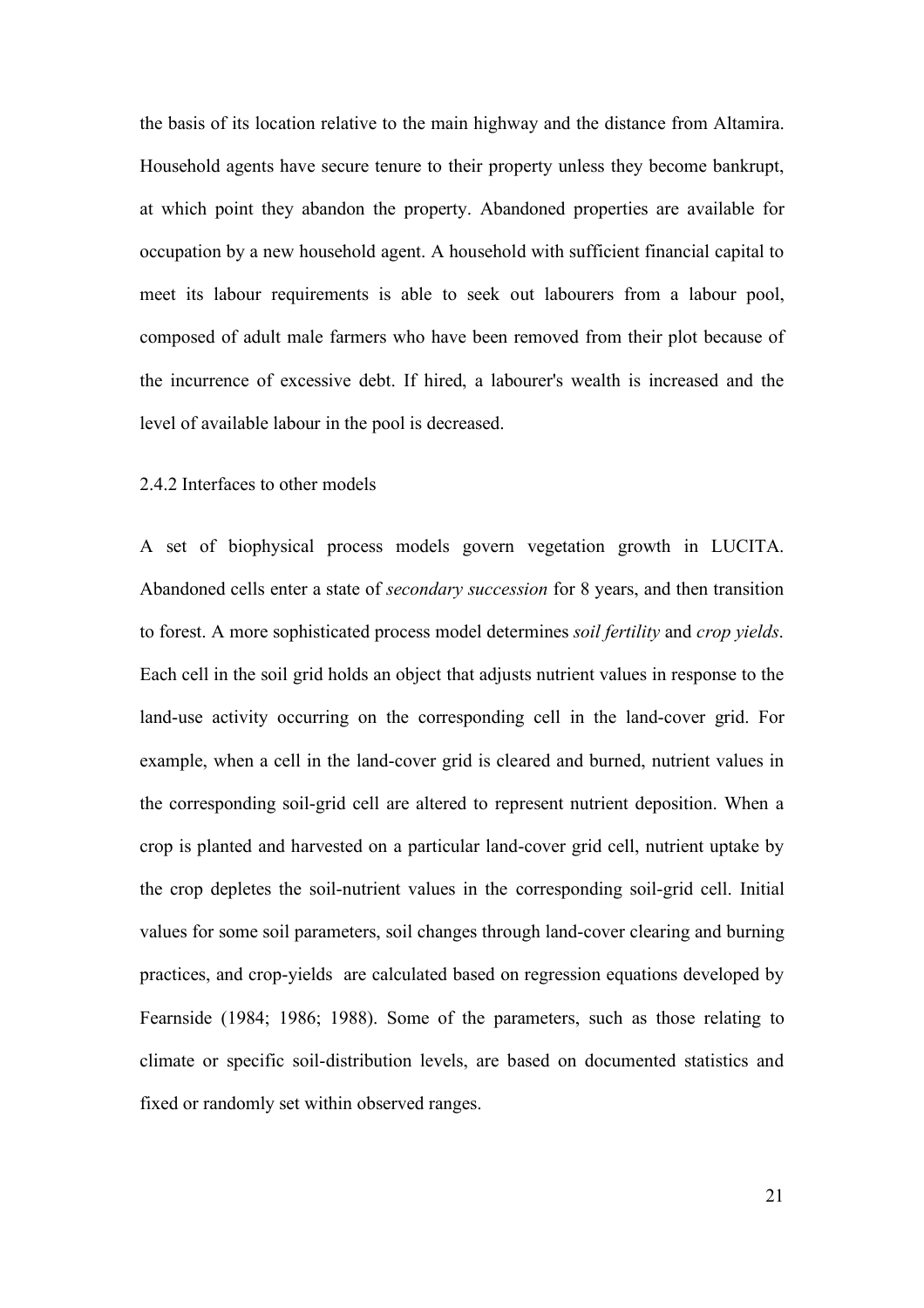#### 2.4.2 Demographics classes

The agents in LUCITA represent farming households that arrive on the frontier over time. Each agent contains a number of demographic parameters and variables including: household composition by age and gender, fertility and mortality rates, participation rates for farm related activities, and household capital resources on arrival. Five cohorts of households are identified, based on their time of arrival on the frontier, each with their own demographic characteristics. Household demographic parameters and variables are randomly assigned using a normal distribution based on the mean and standard deviation for the cohort within which they belong.

#### 2.4.3 Land-use decision class

Household agents utilize heuristics to make land use decisions on a cell-by-cell basis. In each round of the simulation, households initially allocate labour and capital resources to meet subsistence requirements and maintain existing crops. Remaining surplus labour and capital resources are then allocated to converting cells to grow either annuals, perennials, or pasture. Agents have full knowledge of current commodity prices and the cost of inputs. When a household agent arrives on an unoccupied property, the land is entirely forested. Agents will start by clearing and converting cells nearest to the road, moving backwards into the property over time. The decision regarding which specific crop to grow is based on a number of factors including: subsistence needs, soil quality, the specific labour and capital inputs required for that crop, the current land use, the availability of outside labour, and the quality of the burn when forest has been cleared. Agents typically maintain annual or perennial crops on a cell for as long as yields meet or exceed expected levels.

22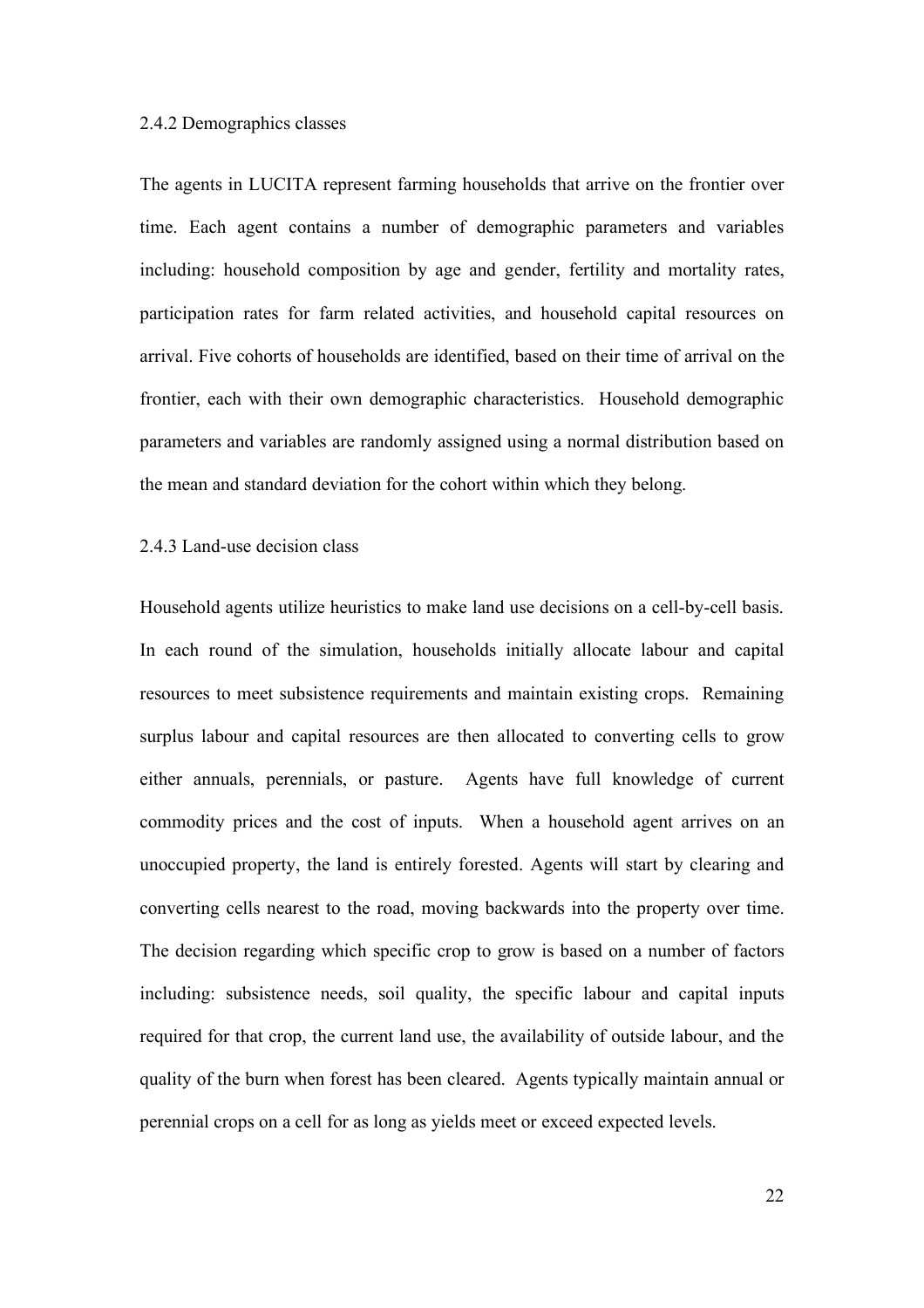#### 2.4.4 Model operation class

LUCITA is implemented in RePast. Initially, the landscape is entirely forested with the road network and property parcels established. A simulation run typically lasts 30 years, representing the period from 1970 to 2000, where one iteration of the simulation represents one year. Each iteration of the simulation follows a predefined schedule of events in which new agents are added to the simulation, land use decisions are made and implemented, crop yields are calculated, land use and soil quality grids are updated, agent variables are updated, unsuccessful agents are removed, and output information is generated. Simulations can be implemented with a homogeneous collection of agents, or with heterogeneous agents whose characteristics vary according the demographic cohort within which they arrived.

## **2.5 SYPRIA**

The Southern Yucatan of Mexico is home to forests that the United Nations has declared a global 'hotspot' of biological diversity. They are also threatened by 'slashand-burn' agriculture that supports a rapidly growing rural population. The Southern Yucatan Peninsular Region Integrated Assessment (SYPRIA) is an agent-based model of land change in this region. SYPRIA represents actors and institutions with two separate agent-based models and the environment with a cellular automata model. This actor-institution-environment formulation allows SYPRIA to model land change by representing the interplay over time among actors, between actors and institutions, the effects of actor decisions on the environment, and the effects of environmental dynamics on actor decision making (Manson 2000, 2005, 2006, 2004).

#### 2.5.1 Information/Data classes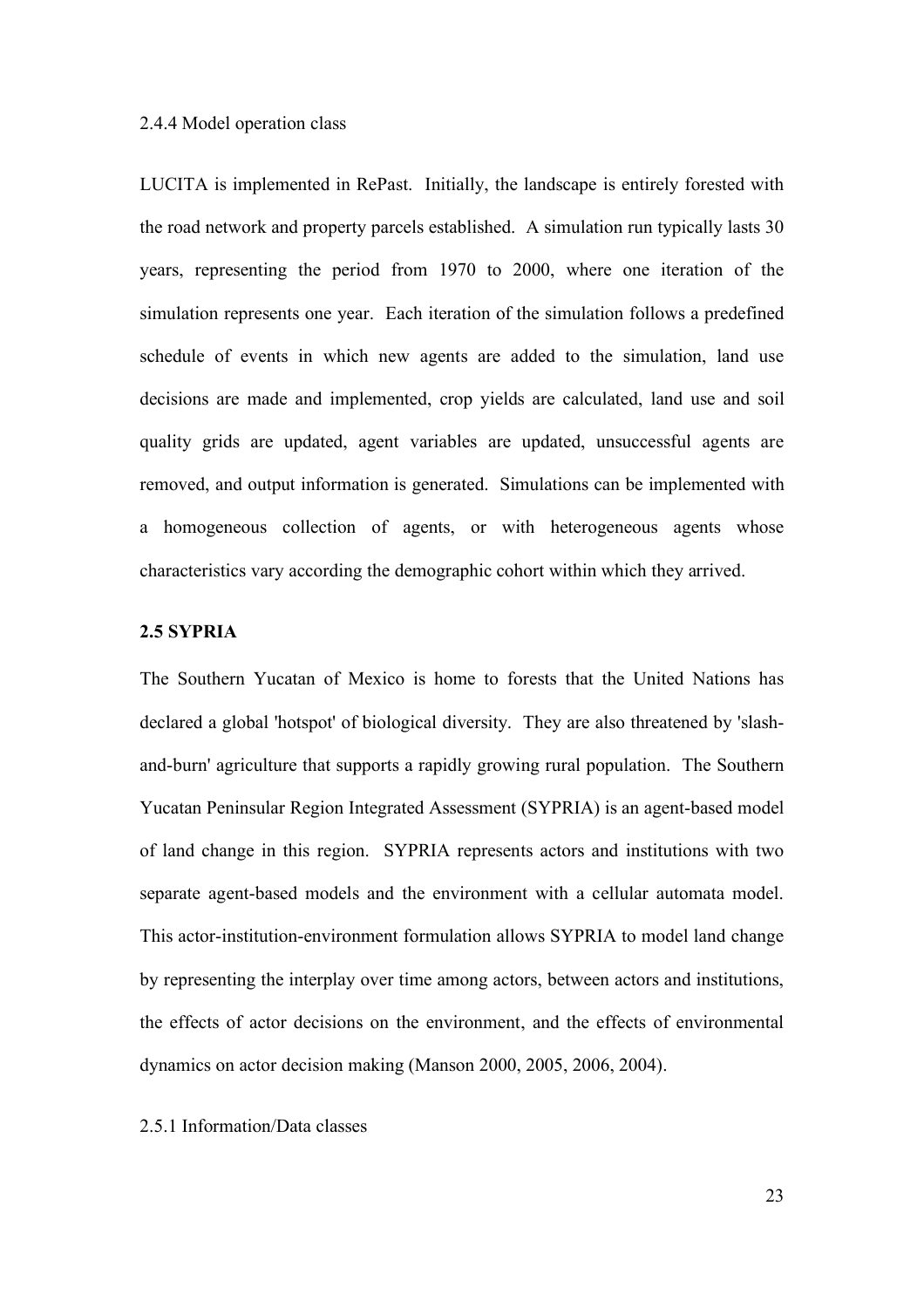Agents reside in a model landscape comprised of a two-dimensional grid. Every location in the real study site has a corresponding grid cell in the model landscape that stores variables representing features of interest in reality, such as land use, soil type, or political jurisdiction. Agents can have multiple land holdings that correspond to agglomerations of cells mapping onto parcels in the real world, although each cell is limited to a single land use. All three submodels are calibrated and validated with data derived from remotely sensed imagery, in-depth interviews, field research, and spatial socioeconomic and environmental data sets. In addition to social and ecological information based in the landscape, agents have individual characteristics based on household interviews. Other institutional and spatial data and classes are noted below.

#### 2.5.2 Interfaces to other models

The environment submodel controls landscape variables not affected by agents. The environment submodel uses the same grid of cells used to represent the landscape in which agents reside. It modifies variables related to environmental phenomena, such as land cover or soil type, according to a series of rules that incorporate variables from adjacent cells, previous cell states, and external factors. A population agent, in essence an external model, controls the rate of population growth and migration dynamics. Agents are responsible for internal household dynamics such as age structure.

#### 2.5.3 Demographics classes

As noted above, SYPRIA divides agents into actors and institutions. Both possess characteristics that influence their behaviour (e.g., each SYPR household in reality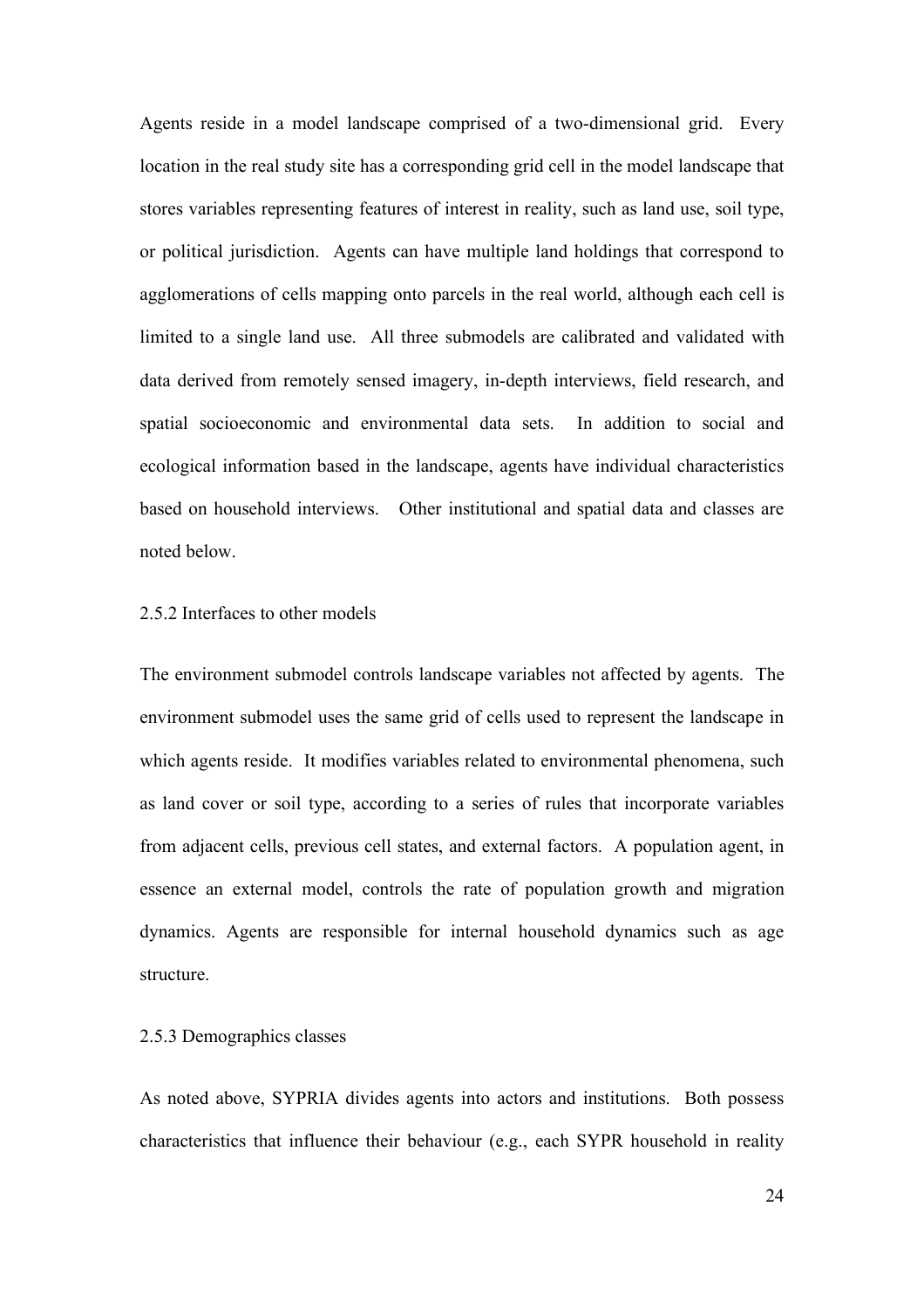has varying labour or capital endowments that are represented in its corresponding actor-agent). Agents interact with one another (e.g., an institution-agent for local government can give subsidies to one actor-agent while limiting those for another). Actor-agents incorporate landscape variables into their decision making (e.g., an agent representing a household seeks to cultivate crops on land with good soils). Actor-agents can also change some of these cell variables, such those corresponding to current land use, while institution-agents can modify others, such as those relating to permissible land uses.

#### 2.5.4 Land-use decision class

A key innovation of SYPRIA is use of genetic programming to model actor decision making (Manson 2004). Genetic programming uses the computational equivalent of natural selection to evolve software programs to find solutions in highly dimensional and noisy environments. These programs serve as multicriteria evaluation strategies for household agents. Each possesses a population of genetic programs that are calibrated against household surveys, parcel data, land use/cover data, and data associated with the environmental and institutional model components. Genetic programming is emerging as a valuable means to model decision making and test hypotheses stemming from competing theories of decision making (Edmonds 1998). During each simulated year, every actor-agent chooses from its collection of strategies the one that best suits its current needs. Actor-agents improve their strategies over time (i.e., learn) by testing them against changing social and environmental circumstances (Manson 2005).

#### 2.5.5 Land Exchange Class

25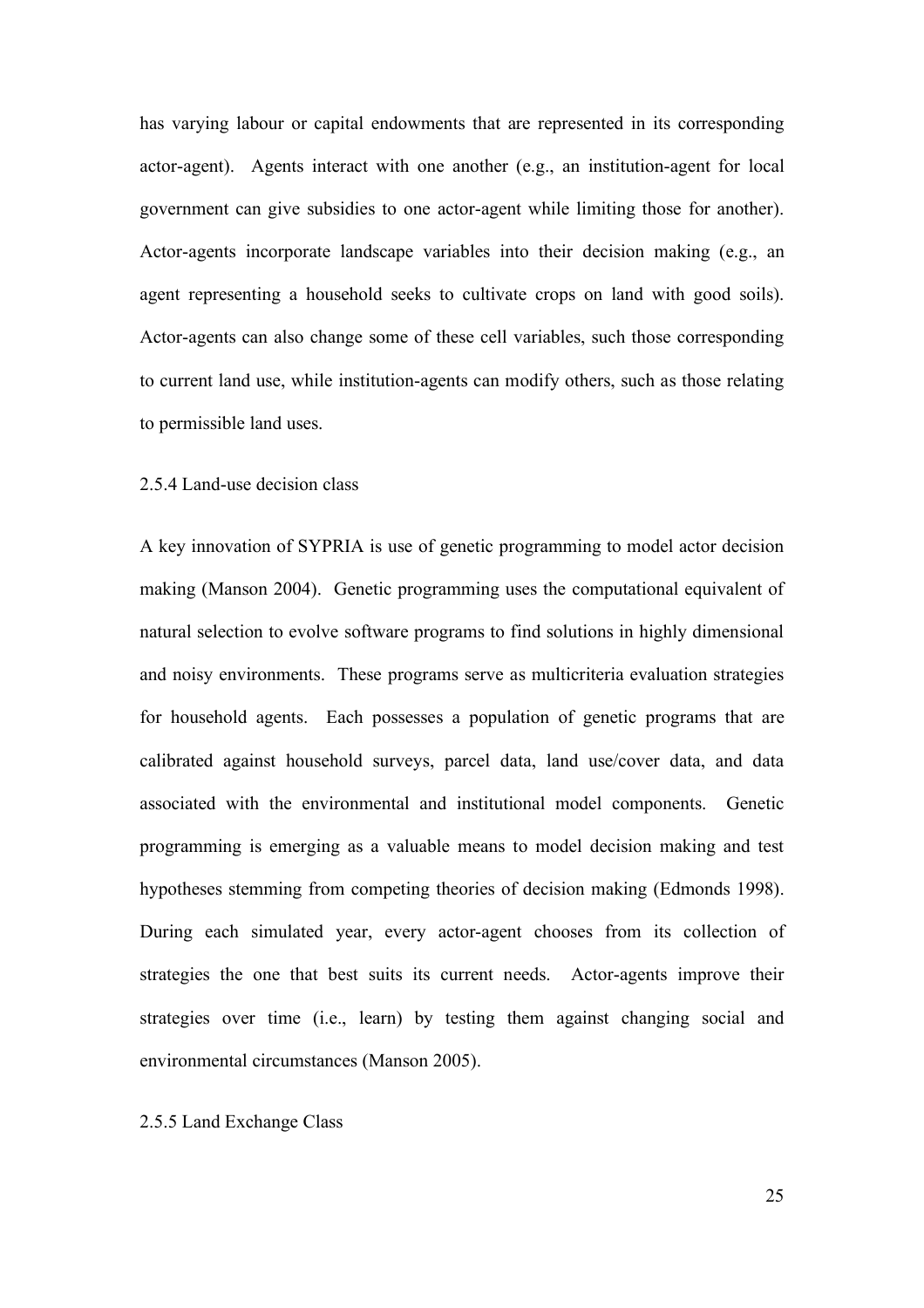Land exchange in SYPRIA is a market-community property hybrid that reflects the changing state of property ownership law in Mexico. As noted above, households use genetic programming to make land use decisions for individual cells and parcels of land. Households take into account internal characteristics (e.g., age, ethnicity, and labour availability) and external considerations (e.g., institutional limits to land use and environmental considerations of the land in question). Households plan for either subsistence or market agriculture on cells that they either possess or that are free for the taking. Available land is available on a first-come first-served basis to eligible households, where institutions impose limits on households based on their membership in different institutions. Households do not pay for land they use, but they can only claim land they can keep under active cultivation. This situation is changing rapidly, however, as Mexico adopts private property rules in rural areas. SYPRIA agents with sufficient resources can now 'buy' land with the permission of a local community council, who acts as the seller of currently unclaimed land.

## 2.5.6 Model operation class

SYPRIA is written in C++, integrating with IDRISI GIS. SYPRIA recreates the landscape of SYPR as it was in 1970 and then simulates land change on a yearly basis to a variety of end dates. Three processes take place each simulated year. First, institutions change variables related to actor decision making (e.g., institution-agents change the extent of conservation programs in landscape cells or granting subsidies to individual actor-agents). Second, the environment responds to actor behaviour and ecological dynamics. Third, actors make decisions influenced by institutional and environmental factors.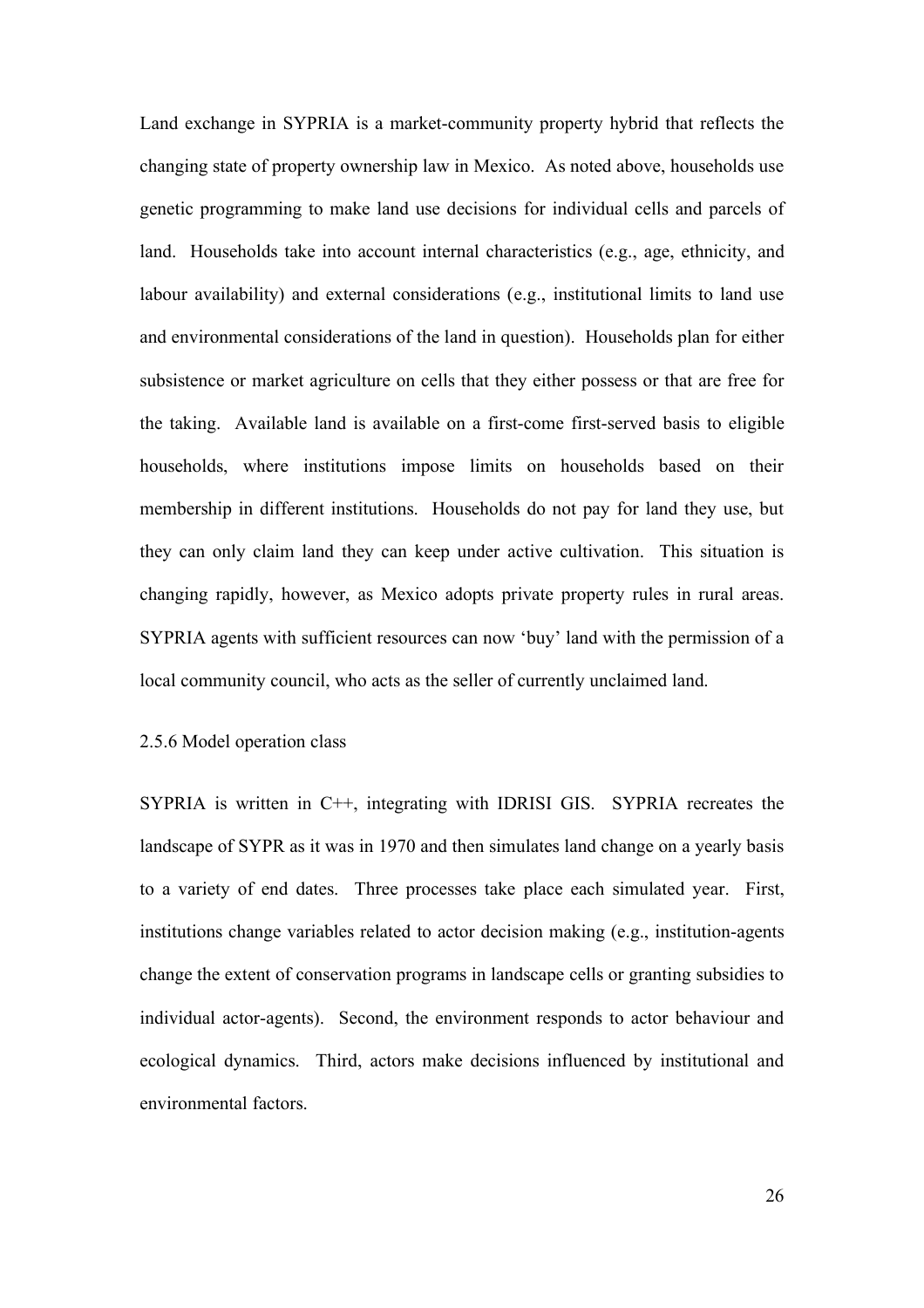## **3 Discussion and Conclusions**

While all of the authors previously participated in an informal comparison of their models, in which each author answered a specific set of questions for their research site and model implementation (Parker, Berger, and Manson 2002b), this is the first attempt by the authors to compare their models in a common framework. What do we see as the value added through this exercise?

The lead author has gained a much better understanding of the operational details of her co-authors' models. In spite of having previously read detailed descriptions, seen multiple presentations by her co-authors, and covered their articles in her classes, this process revealed many new details. This experience reflects the commonly recognized issue of communicating model structure and mechanisms discussed in the introduction, as relevant details are often not suitable for inclusion in journal articles, and yet can have a profound influence on the models' behaviour. While communication can be addressed in part through appropriate licensing of software to permit access to models' source code, there is a clear onus on authors of such models both to provide further resources to facilitate understanding of their creations, and to participate in collaborative exercises aimed at developing a common approach. Though the scope for commonality may be constrained by socio-cultural and biophysical particularities of the different scenarios to which the models are applied, this exercise has shown that there are sufficient commonalities to begin to identify what an agent-based land use change model generally looks like.

Key elements common to the majority of models are clearly revealed. While we would need a more representative sample of models to draw more general conclusions, this effort begins to reveal a minimum element set for a shared code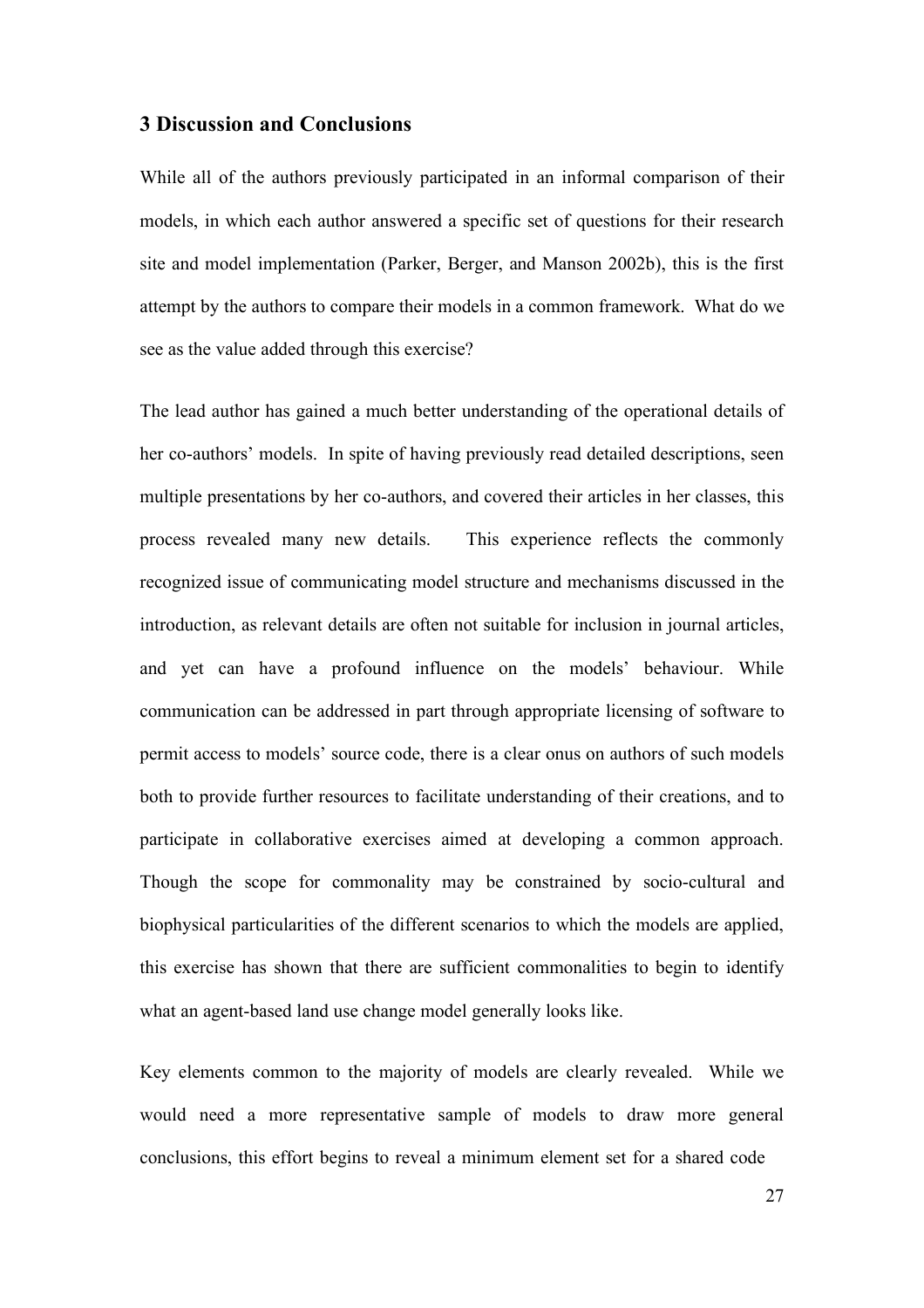library—in essence, a proposed basic eyes, nose, mouth, and ears for Mr. Potatohead. We find that all the models fit into the proposed framework, and the comparison validates the framework, to some degree, as a useful starting place for building a general library.

The unique contributions of each model are also revealed. For example, SLUDGE, and FEARLUS both model land demand (in residential and agricultural settings, respectively). FEARLUS is unique in having a land allocation mechanism based on bidding. Among the models covered here, LUCITA uniquely allows exchange of labour between households. SOME models the role of local service and employment centres, drawing on recent recognition of polycentric development in urban areas. SYPRIA models institutional influences and includes endogenous interactions between institutional and land manager agents.

Areas of emphasis common to two or more models are also revealed. For example, SLUDGE and SOME share representation of neighbourhood amenities consistent with their emphasis on residential development at the urban-rural fringe. Consistent with their focus on frontier regions, LUCITA and SYPRIA emphasize household composition and resources, and explicitly model the impacts of cropping choices on soil fertility. FEARLUS and SYPRIA each implement a variety of potential decisionmaking models, allowing direct comparison of different strategies within the same model. FEARLUS, LUCITA, and SYPRIA all include out-migration of financially unsuccessful land manager agents.

Identification of these areas of common emphasis suggests opportunities to compare models at the algorithmic as well as the structural level. An exercise replicating the

28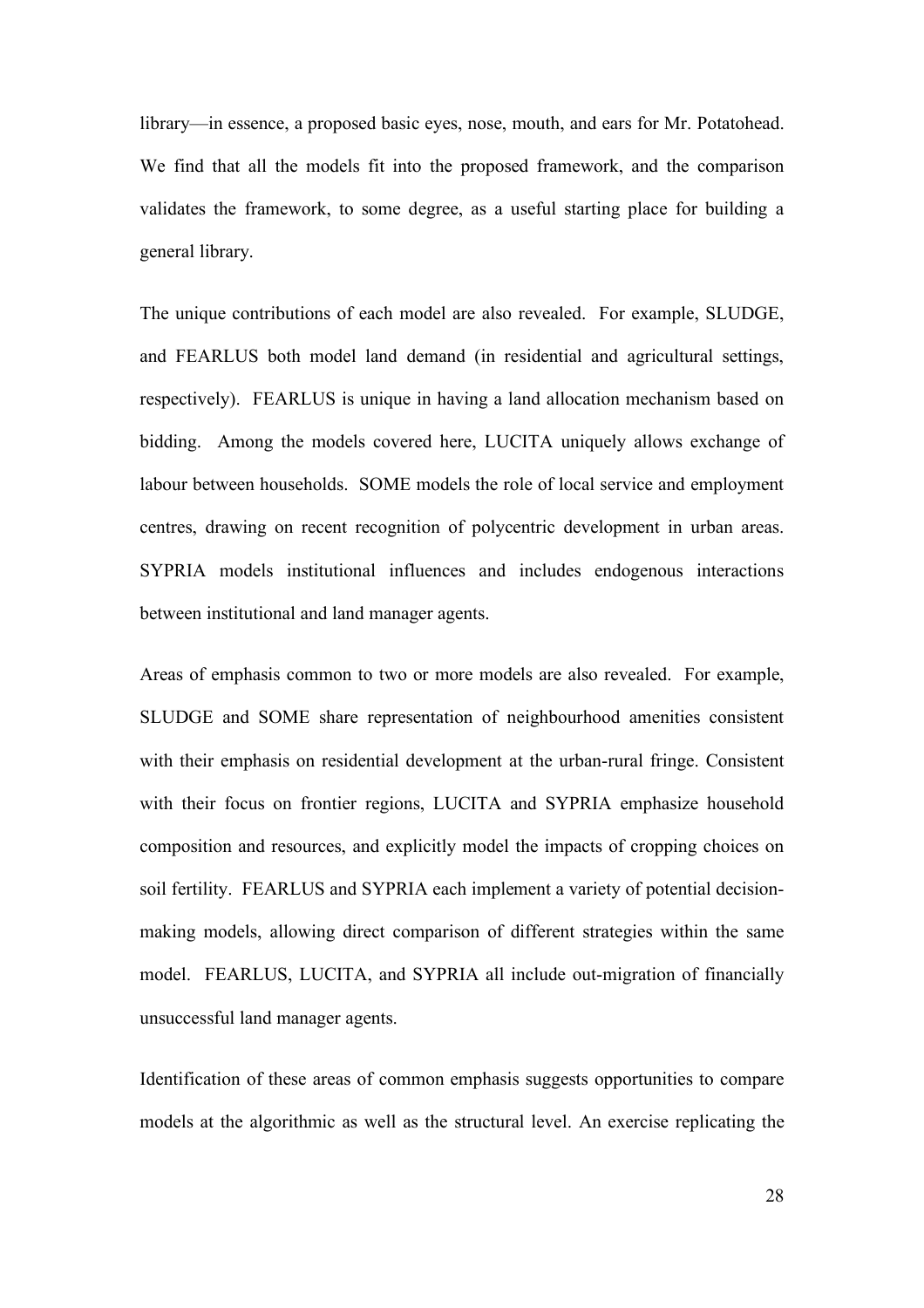behaviour of SugarScape in MASON (Bigbee, Cioffi-Revilla, and Luke 2005) demonstrated how sensitive some model effects can be to the order in which events are scheduled.

The comparison reveals processes that we have identified as important for LUCC that are not covered by our models. For example, none of our models explicitly model the decision to sell land, or allow partial sales of land holdings, and agents in our models do not evaluate or respond to risk. The number of households is also fixed. The lack of coverage of these concepts in our models is not necessarily a problem, as long as these processes do not play a critical role in land-use change in our study areas. Agent-based models can easily become so complex that it may be difficult to understand linkages between model mechanisms and model outcomes, and so it makes sense to focus our models on a specific subset of features of the real-world system. This subset can be influenced by the particular research questions under investigation, which themselves may be influenced by the disciplinary perspectives from which the models are developed. That said, it is worth considering under what circumstances these specific models should be modified to cover some of the identified gaps, and when new models need to be built to focus on questions related to these gaps.

Thus the CDP has been useful by clarifying what processes our models represent, and what they leave out. This could be useful to those seeking to better understand the current state of the field, and to choose which models to study in detail when developing their own. In an ideal world we would also like to create a centralised repository of "MR POTATOHEAD metadata," where research teams could create a

29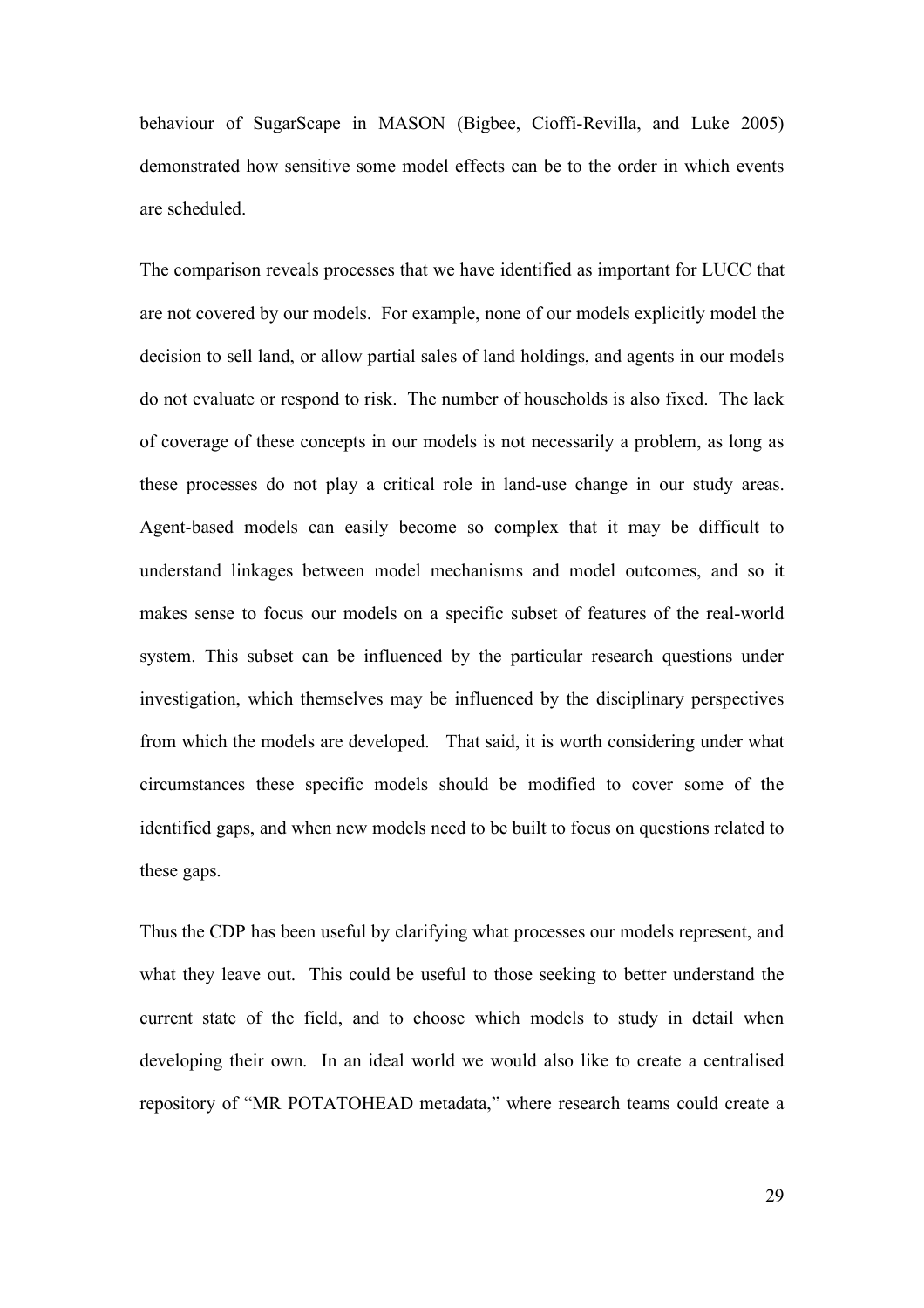description of their models using web-based forms.

The MR POTATOHEAD CDP is very much a work in progress. Since the case studies presented here represent only a small segment of ongoing ABM/LUCC modelling efforts, we welcome feedback and comments from other modellers. This feedback will be incorporated in future refinements of the CDP, in the hopes of developing a framework that will accelerate both methodological progress for ABM/LUCC and the development of a science of land-use change.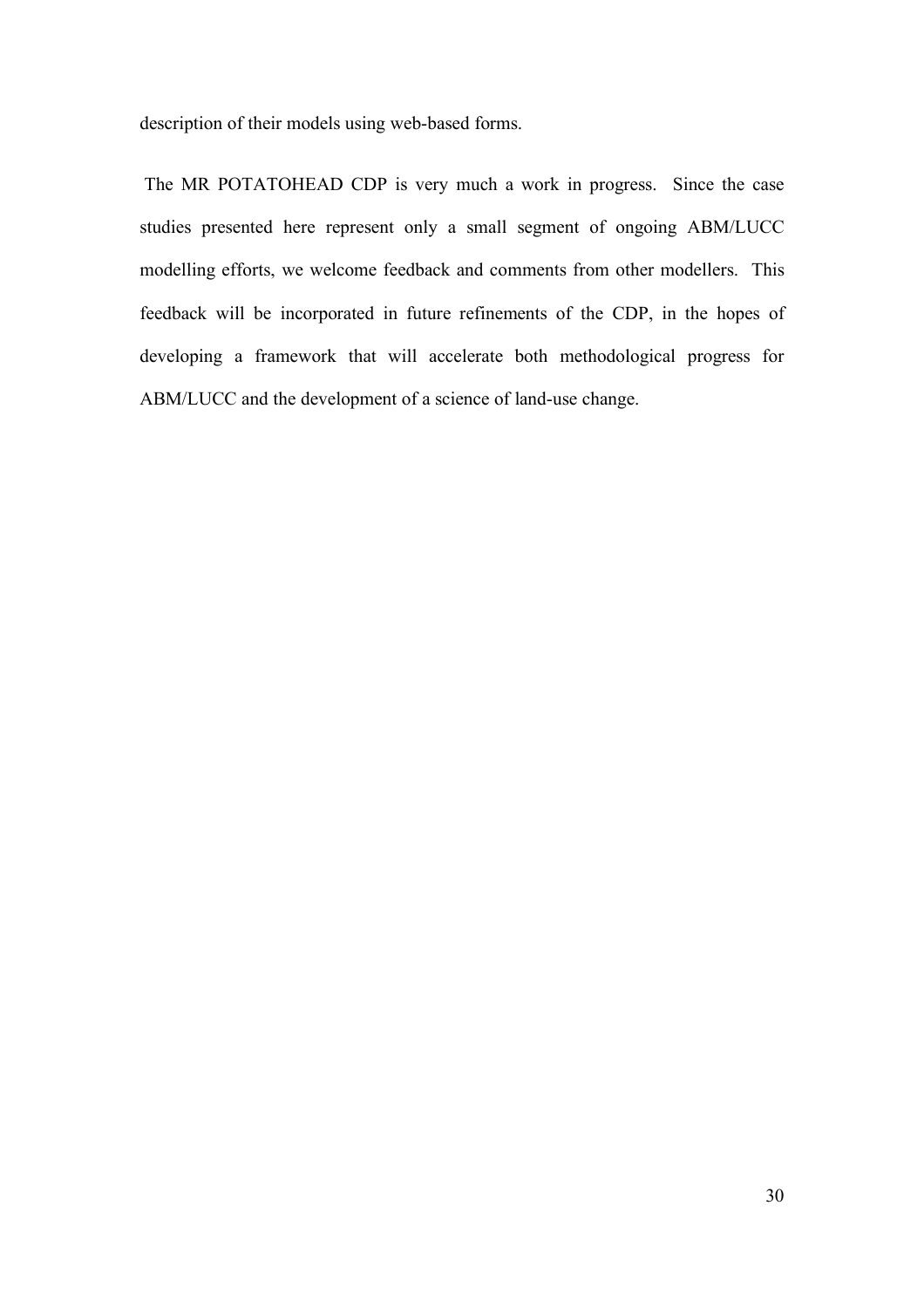## **References**

Barreteau, O., F. Bousquet, C. Millier, and J. Weber. 2004. Suitability of Multi-Agent Simulations to study irrigated system viability: application to case studies in the Senegal River Valley. Agricultural Systems 80:255-275. http://www.sciencedirect.com/science/article/B6T3W-49VC776-

3/2/c6d4cdbc432f675932f84343ad4788f9

Benenson, I., and P. Torrens. 2004. Geosimulation: Automata-Based Modeling of Urban Phenomena. John Wiley & Sons, London.

Berger, T. 2001. Agent-based spatial models applied to agriculture: A simulation tool for technology diffusion, resource use changes, and policy analysis. Agricultural Economics 25:245-260.

Berger, T., and D. C. Parker. 2002. Introduction to Specific Examples of Research. Meeting the Challenge of Complexity: Proceedings of the Special Workshop on Agent-Based Models of Land-Use/Land-Cover Change. CIPEC/CSISS, Santa Barbara. http://www.csiss.org/maslucc/ABM-LUCC.htm.

Bigbee, A., C. Cioffi-Revilla, and S. Luke. 2005. Replication of Sugarscape using MASON. Paper presented at the Representing Social Reality: Pre-proceedings of the Third Conference of the European Social Simulation Association, Koblenz, Germany.

Bousquet, F., F. O. Barreteau, P. d'Aquino, M. Etienne, S. Boissau, S. Auber, C. L. Page, D. Babin, and J. C. Castella. 2003. Multi-agent systems and role games: An approach for ecosystem co-management. In M. A. Janssen, ed. Multi-Agent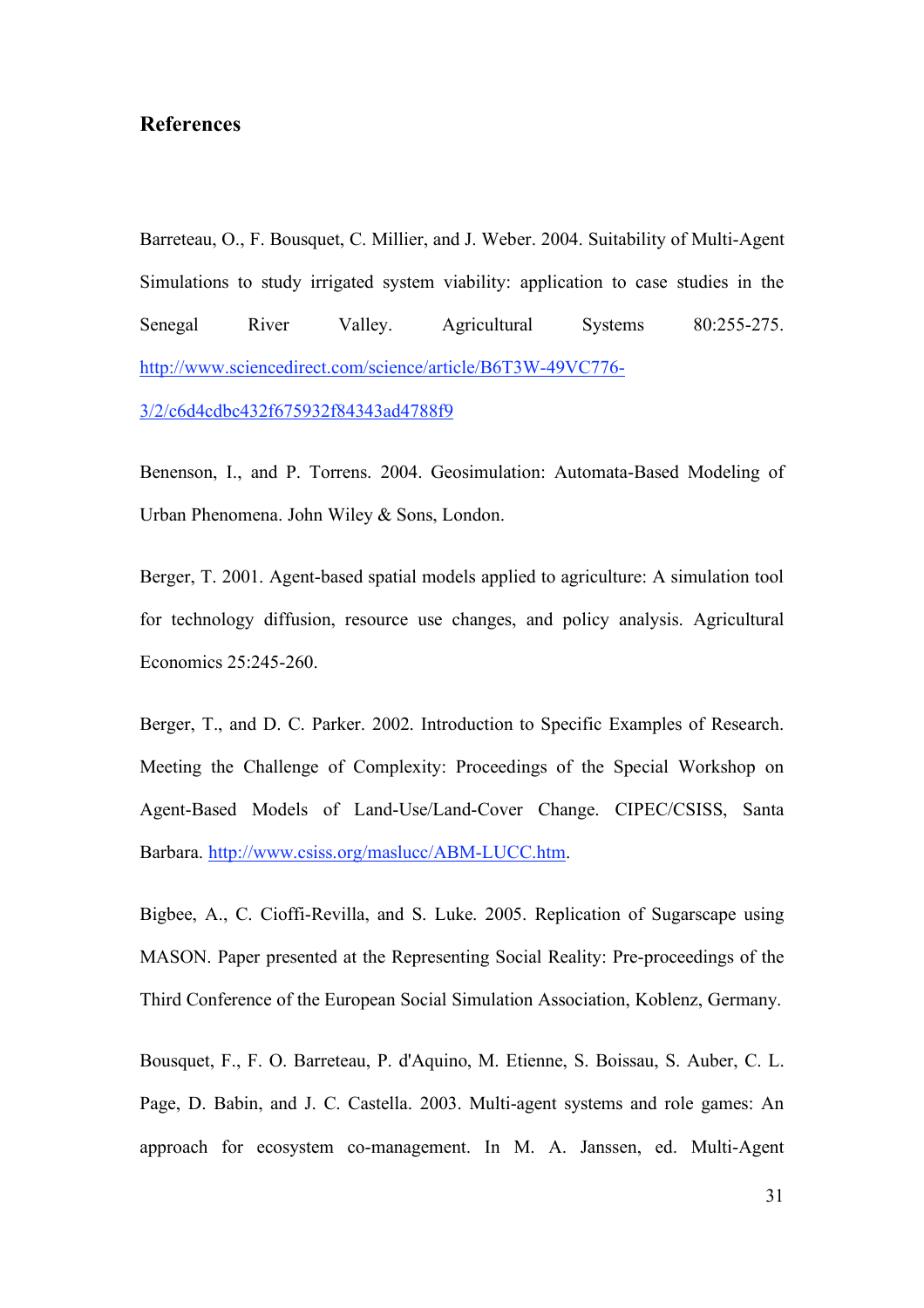Brown, D., D. Robinson, D. Parker, H. Wittmer, N. Gotts, M. Janssen, P. Promburom, P. Scheinemachers, M. Huigen, E. Irwin, R. Aspinall, T. Berger, F. Gatzwiller, and W. Naivinit. In preparation. Comparison of Empirical Methods for Building Agent-Based Models of Land and Resource Use.

Brown, D., M. North, D. Robinson, R. Riolo, and W. Rand. 2005a. Spatial process and data models: Toward integration of agent-based models and GIS. Journal of Geographic Systems 7:25-47.

Brown, D., C. L. Page, R. Riolo, and W. Rand. 2004. Agent Based and Analytical Modeling to Evaluate the Effectiveness of Greenbelts. Environmental Modelling and Software 19:1097-1109.

Brown, D. G., S. E. Page, R. Riolo, M. Zellner, and R. W. 2005b. Path dependence and the validation of agent-based spatial models of land use. International Journal of Geographic Information Systems 19:153-174. http://www.pscs.umich.edu/research/projects/sluce/publications/ijgis-sluce-final.pdf.

Brown, D. G., and D. T. Robinson. 2006. Effects of heterogeneity in preferences on an agent-based model of urban sprawl. Ecology and Society 11:46. http://www.ecologyandsociety.org/vol11/iss1/art46/.

Caruso, G., M. Rounsevell, and G. Cojocaru. 2005. Exploring a spatio-dynamic neighbourhood-based model of residential behaviour in the Brussels periurban area. International Journal of Geographical Information Science 19:103-123.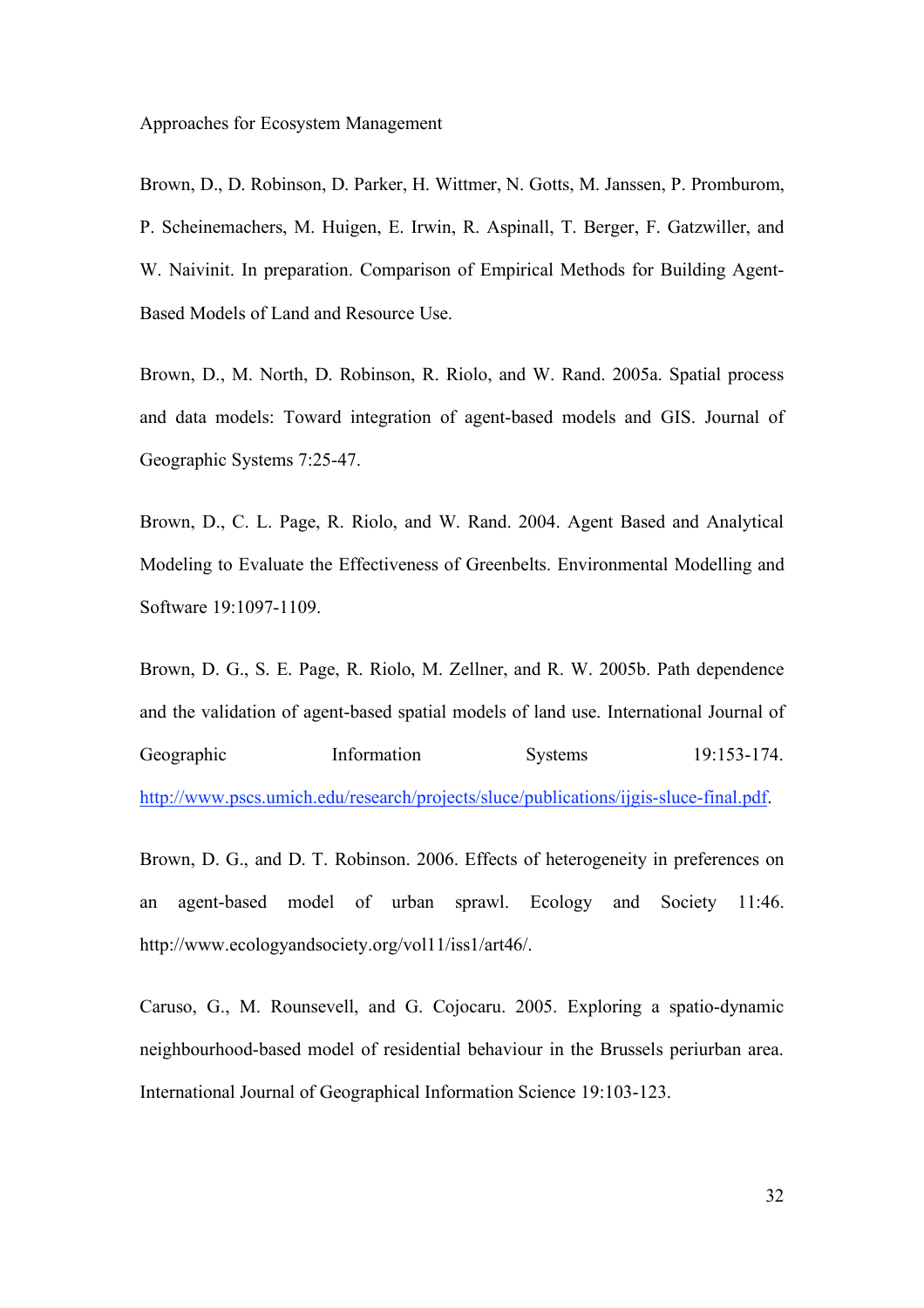Cioffi-Revilla, C., and N. Gotts. 2003. Comparative analysis of agent-based social simulations: GeoSim and FEARLUS models. Journal of Artificial Societies and Social Simulation 6: http://jasss.soc.surrey.ac.uk/6/4/10.html.

Crawford, T., J. Messina, S. M. Manson, and D. O'Sullivan. 2005. Complexity science, complex systems, and land use research Environment and Planning B 32:792-787.

Deadman, P., D. Robinson, E. Moran, and E. Brondizio. 2004. Effects of Colonist Household Structure on Land-Use Change in the Amazon Rainforest: An Agent-Based Simulation Approach. Environment and Planning B 31:693-709.

Edmonds, B. 1998. Modelling socially intelligent agents. Applied Artificial Intelligence 12:677-699.

Epstein, J. M., and R. Axtell. 1996. Growing Artificial Societies: Social Science from the Ground Up. Brookings Institution Press, Washington, D.C.

Fearnside, P. 1984. Initial soil quality conditions on the Transamazon highway of Brazil and their simulation in models for estimating human carrying capacity. Tropical Ecology 25:1-21.

—. 1986. Human Carrying Capacity of the Brazilian Rainforest Columbia University Press, New York.

—. 1988. Initial soil quality conditions on the Transamazon highway of Brazil and their simulation in models for estimating human carrying capacity. In J. Lynch and J. Deikman, eds. Phosphorus in Plant Biology: Regulatory Roles in Molecular, Cellular,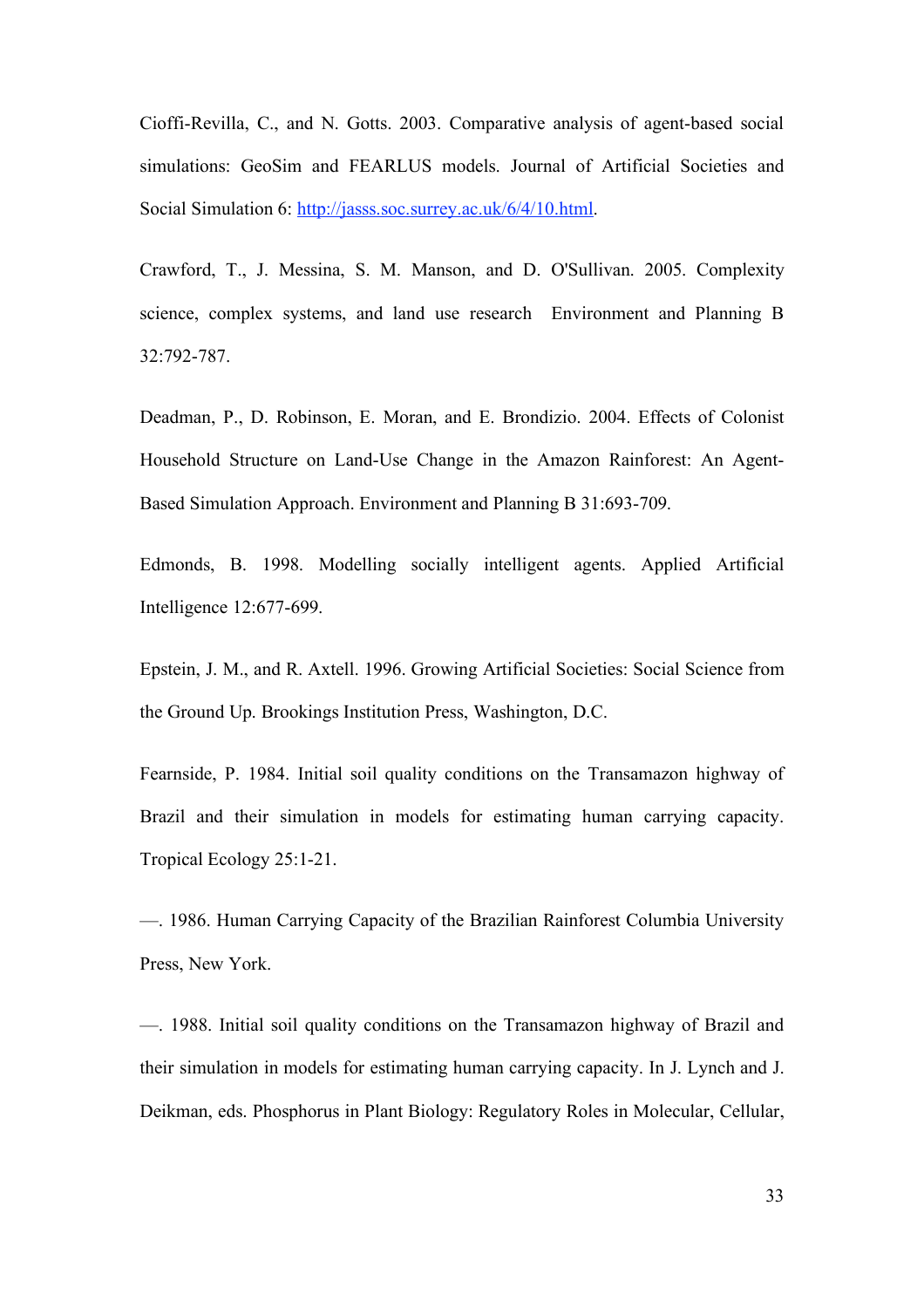Organismic, and Ecosystem Processes. American Society of Plant Physiologists, Rockville, MD

Fernandez, L. E., D. Brown, R. W. Marans, and J. I. Nassauer. 2005. Characterizing location preferences in an exurban population: Implications for agent based modeling. Environment and Planning B 32:799-820. http://www.pscs.umich.edu/research/projects/sluce/publications/Fernandez et al.pdf.

Fontana, M. 2006. Simulation in Economics: Evidence on Diffusion and Communication. Journal of Artificial Societies and Social Simulation 9: http://jasss.soc.surrey.ac.uk/9/2/8.html.

Galan, J. M., and L. R. Izquierdo. 2004. Appearances can be deceiving: Lessons learned re-implementing Axelrod's 'Evolutionary approach to norms'. Journal of Artificial Societies and Social Simulation 8: http://jasss.soc.surrey.ac.uk/8/3/2.html.

Gotts, N. M., J. G. Polhill, and W. J. Adam. 2003. Simulation and analysis in agentbased modelling of land use change. Paper presented at the First Conference of the European Social Simulation Association, Sept. 18-21, Groningen, The Netherlands. http://www.uni-koblenz.de/~kgt/ESSA/ESSA1/proceedings.htm.

Gotts, N. M., J. G. Polhill, and A. N. R. Law. 2003. Aspiration levels in a land use simulation. Cybernetics and Systems 34:663-683.

Grimm, V., U. Berger, F. Bastiansen, S. Eliassen, V. Ginot, J. Giske, J. Goss-Custard, T. Grand, S. K. Heinz, G. Huse, A. Hutch, J. U. Jepsen, C. Jørgensen, W. M. Mooij, B. Müller, G. Pe'er, C. Piou, S. F. Railsback, A. M. Robbins, M. M. Robbins, E. Rossmanith, N. Rüger, E. Strand, S. Souissi, R. A. Stillman, R. Vabø, U. Visser, and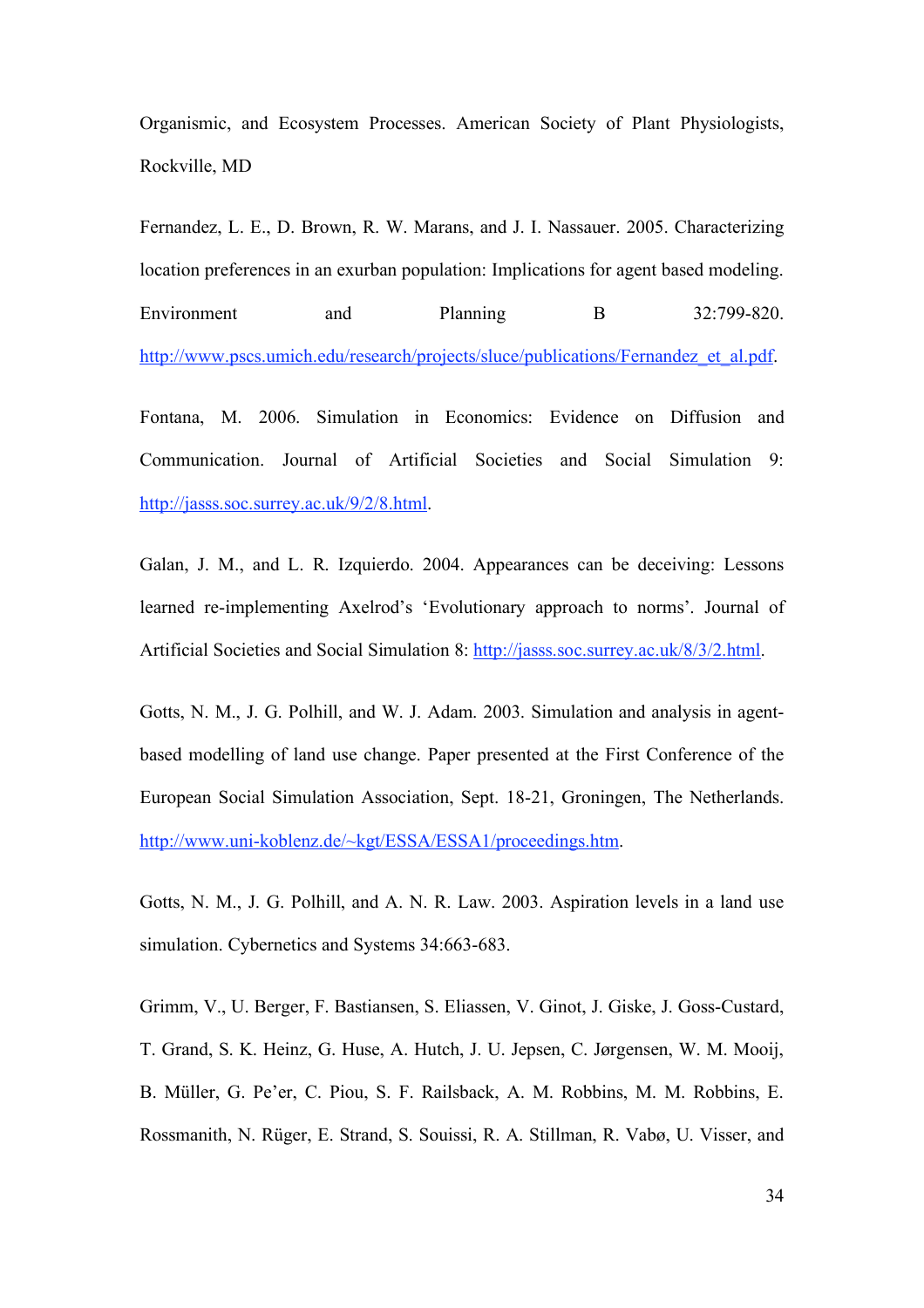D. L. DeAngelis. Forthcoming. A Standard Protocol For Describing Individual-Based And Agent-Based Models. Ecological Modelling

Hales, D., J. Rouchier, and B. Edmonds. 2003. Model-to-Model Analysis. Journal of Artificial Societies and Social Simulation 6: http://jasss.soc.surrey.ac.uk/6/4/5.html.

Krieger, K. 2006. Life in Silico: A Different Kind Of Intelligent Design. Science 312:188-190.

Lei, Z., B. C. Pijanowski, K. T. Alexandridis, and J. Olson. 2005. Distributed Modeling Architecture of a Multi-Agent-Based Behavioral Economic Landscape (MABEL) Model. Simulation 81:503-515.

Lim, K., P. Deadman, E. Moran, E. Brondizio, and S. McCracken. 2002. Agent-based simulations of household decision making and land use change near Altamira, Brazil. In H. R. Gimblett, ed. Integrating Geographic Information Systems and Agent-Based Modeling Techniques for Understanding Social and Ecological Processes. Oxford University Press, Oxford, U.K.

Manson, S. M. 2000. Agent-based dynamic spatial simulation of land-use/cover change in the Yucatan peninsula, Mexico. Paper presented at the Fourth International Conference on Integrating GIS and Environmental Modeling (GIS/EM4), September 2 - 8, 2000, Banff, Alberta. http://www.colorado.edu/research/cires/banff/pubpapers/81/

—. 2005. Agent-based modeling and genetic programming for modeling land change in the Southern Yucatan Peninsular Region of Mexico. Agriculture, Ecosystems & Environment 111:47-62.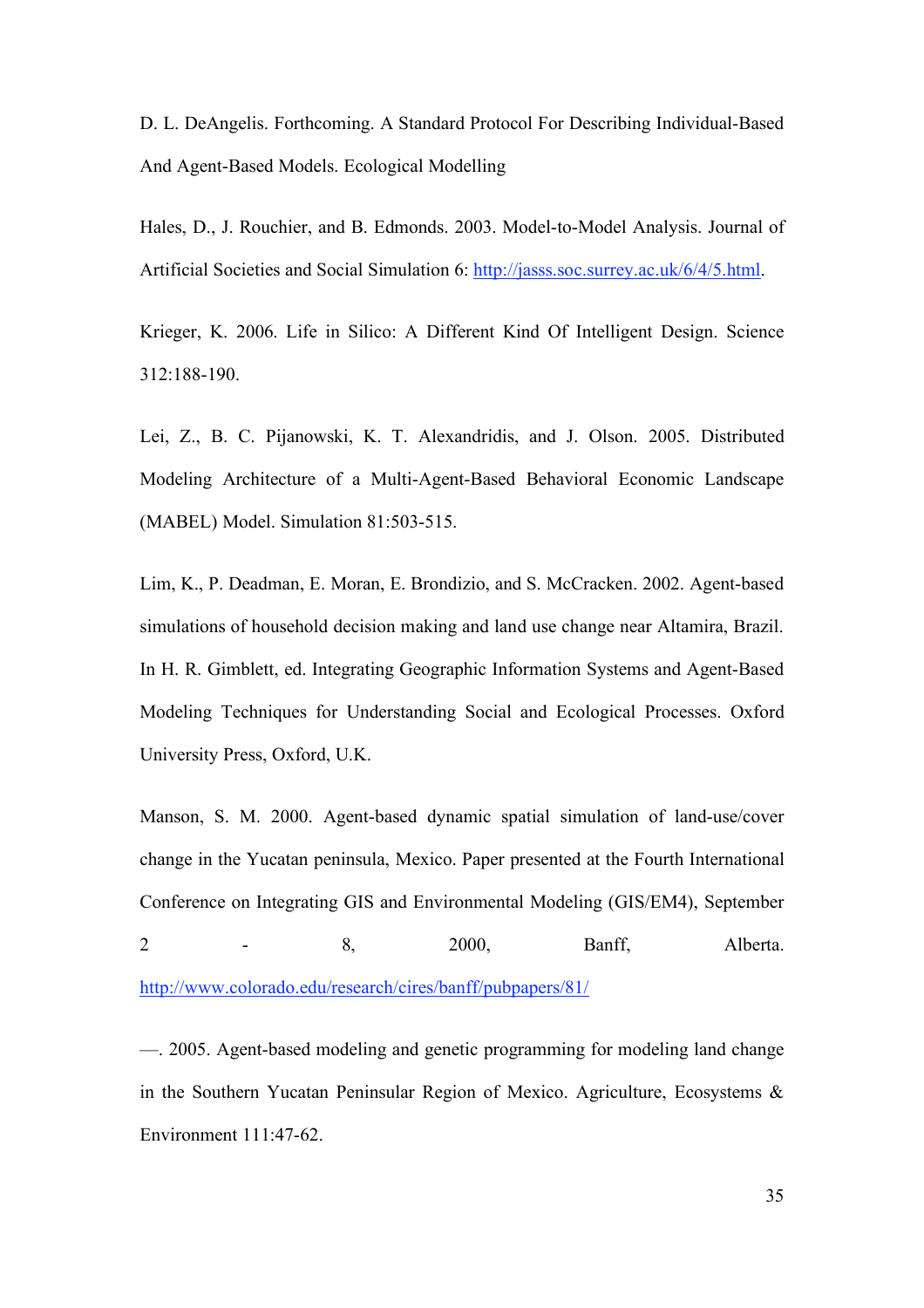—. 2006. Land use in the Southern Yucatan Peninsular Region of Mexico: scenarios of population and institutional change. Computers, Environment, and Urban Systems 30:230-253.

—. 2004. The SYPR integrative assessment model: complexity in development. Pages 271-291 In B. L. Turner, II, D. Foster, and J. Geoghegan, eds. Integrated Land-Change Science and Tropical Deforestation in the Southern Yucatan: Final Frontiers. Clarendon Press, Oxford, United Kingdom

Marans, R. W. 2003. Understanding environmental quality through quality of life studies: The 2001 DAS and its use of subjective and objective indicators. Landscape and Urban Planning 65:75-85.

Parker, D. C. 1999. Landscape Outcomes in a Model of Edge-Effect Externalities: A Computational Economics Approach. Santa Fe, NM: Santa Fe Institute Publication 99-07-051 E. http://www.santafe.edu/sfi/publications/Working-Papers/99-07-051.pdf.

—. 2005a. Agent-Based Modeling to Explore Linkages Between Preferences for Open Space, Fragmentation at the Urban-Rural Fringe, and Economic Welfare. Paper presented at the The role of open space and green amenities in the residential move from cities, Dec. 14-16, Dijon, France.

—. 2005b. Integration of Geographic Information Systems and Agent-Based Models of Land Use: Challenges and Prospects. Pages 403-422 In D. J. Maguire, M. F. Goodchild, and M. Batty, eds. GIS, Spatial Analysis and Modeling. ESRI Press, Redlands, CA

Parker, D. C., and T. Berger. 2002. Synthesis and Discussion. Pages 87-96 In D. C.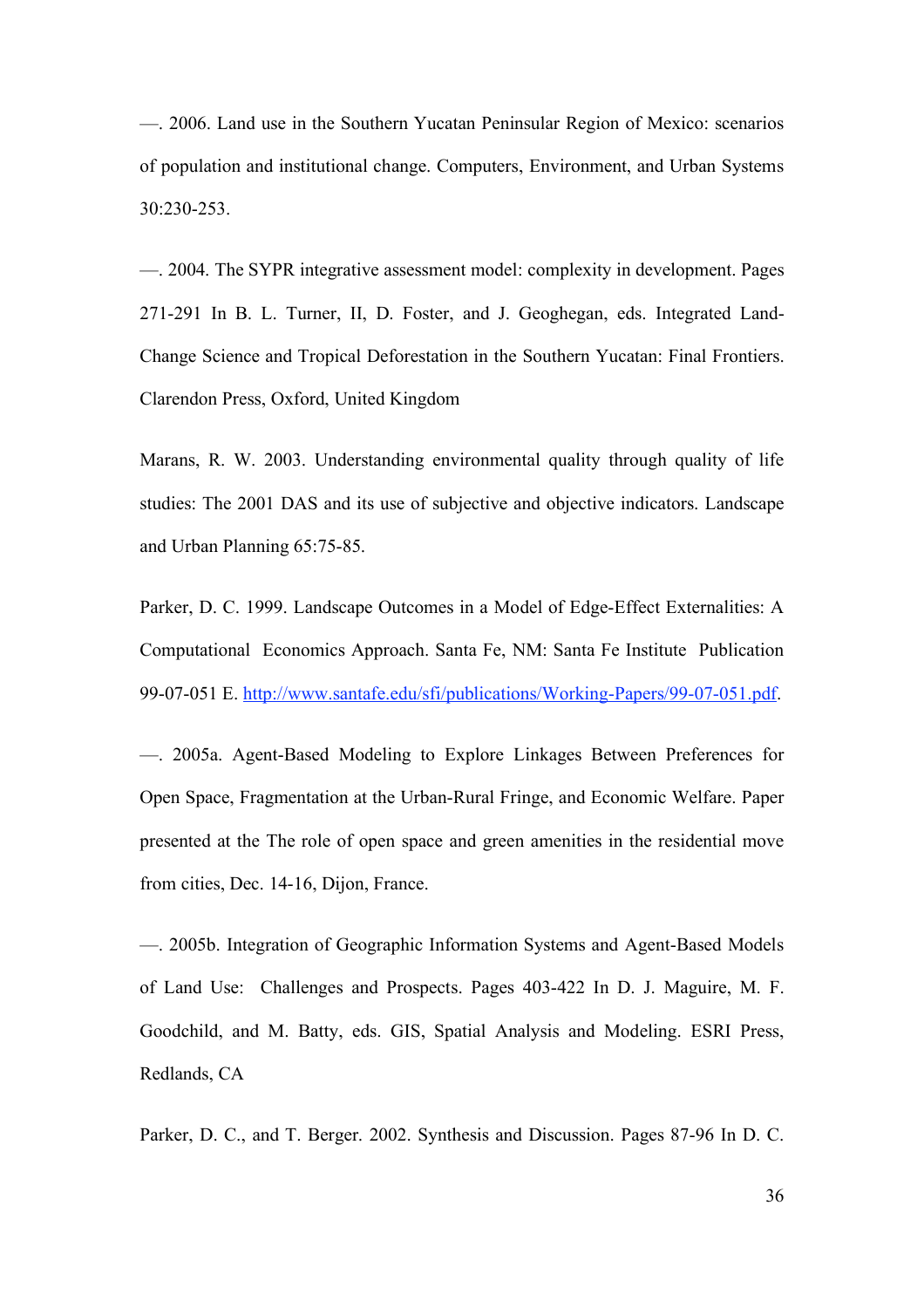Parker, T. Berger, and S. M. Manson, eds. Meeting the Challenge of Complexity: Proceedings of the Special Workshop on Agent-Based Models of Land-Use/Land-Cover Change. CIPEC/CSISS, Santa Barbara. http://www.csiss.org/maslucc/ABM-LUCC.htm.

Parker, D. C., T. Berger, and S. M. Manson. 2002a. Meeting the Challenge of Complexity: Proceedings of the Special Workshop on Agent-Based Models of Land-Use/Land-Cover Change. Santa Barbara: CIPEC/CSISS Publication CCR-3. http://www.csiss.org/maslucc/ABM-LUCC.htm.

—. 2002b. Agent-Based Models of Land-Use/Land-Cover Change: Report and Review of an International Workshop. Bloomington, IN: LUCC Focus 1 Publication 6. http://www.indiana.edu/~act/focus1/FinalABM11.7.02.pdf.

Parker, D. C., S. M. Manson, M. A. Janssen, M. J. Hoffmann, and P. Deadman. 2003. Multi-agent systems for the simulation of land-use and land-cover change: A review. Annals of the Association of American Geographers 93:314-337. <Go to ISI>://000184143400004.

Parker, D. C., and V. Meretsky. 2004. Measuring pattern outcomes in an agent-based model of edge-effect externalities using spatial metrics. Agriculture Ecosystems & Environment 101:233-250. <Go to ISI>://000189102200009.

Parker, D. C., J. G. Polhill, and N. M. Gotts. 2006. Do Land Markets Matter? Preliminary Results from the Endogenous Land Market Model (ELMM). Paper presented at the Association of American Geographers Annual Meeting, Mar. 7-11, Chicago, IL.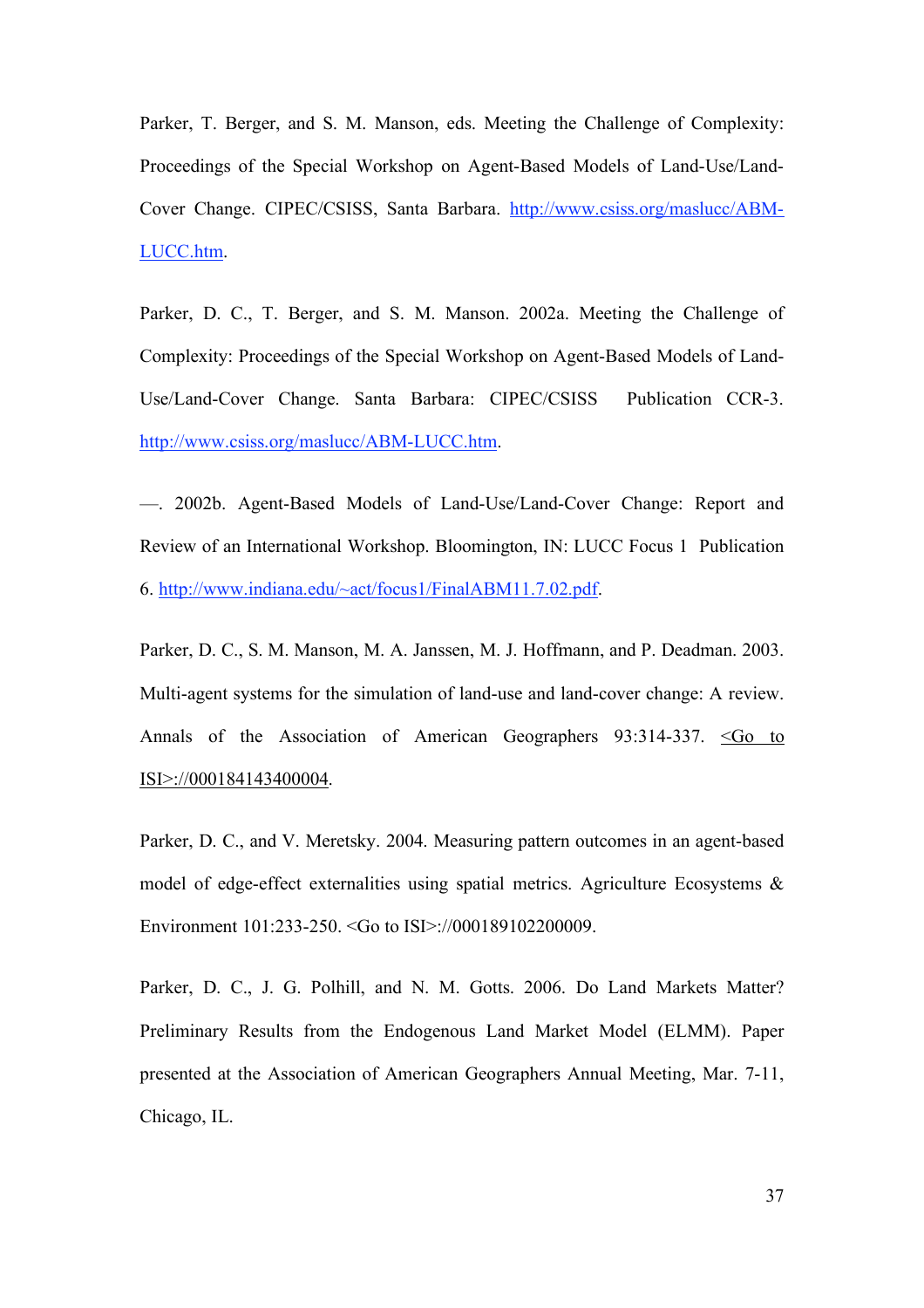# PLAYSKOOL. Mr. Potatohead toy information. http://www.hasbro.com/playskool/mrpotatohead/.

Polhill, J. G., N. M. Gotts, and A. N. R. Law. 2001. Imitative versus nonimitative strategies in a land use simulation. Cybernetics and Systems 32:285-307.

Polhill, J. G., D. C. Parker, and N. M. Gotts. 2005. Introducing Land Markets to an Agent Based Model of Land Use Change: A Design. Paper presented at the Representing Social Reality: Pre-proceedings of the Third Conference of the European Social Simulation Association, Koblenz, Germany.

Rand, W., D. G. Brown, S. E. Page, R. Riolo, L. E. Fernandez, and M. Zellner. 2003. Statistical Validation of Spatial Patterns in Agent-Based Models. Paper presented at the ABS 2003, Montpellier, France.

Richiard, M., R. Leombruni, N. Saam, and M. Sonnessa. 2006. A Common Protocol for Agent-Based Social Simulation. Journal of Artificial Societies and Social Simulation 9: http://jasss.soc.surrey.ac.uk/9/1/15.html.

Verburg, P. 2006. Modelling land-use and land-cover change. In E. Lambin and H. Geist, eds. Land-use and Land-cover Change: Local Processes, Global Impacts. Springer Berlin Heidelberg, New York

Zeigler, B. P., H. Praehofer, and T. G. Kim. 2000. Theory of Modeling and Simulation, San Diego, CA.

Zellner, M. L. In Review. Generating policies for sustainable water use in complex scenarios: An integrated land-use and water-use model of Monroe County, Michigan.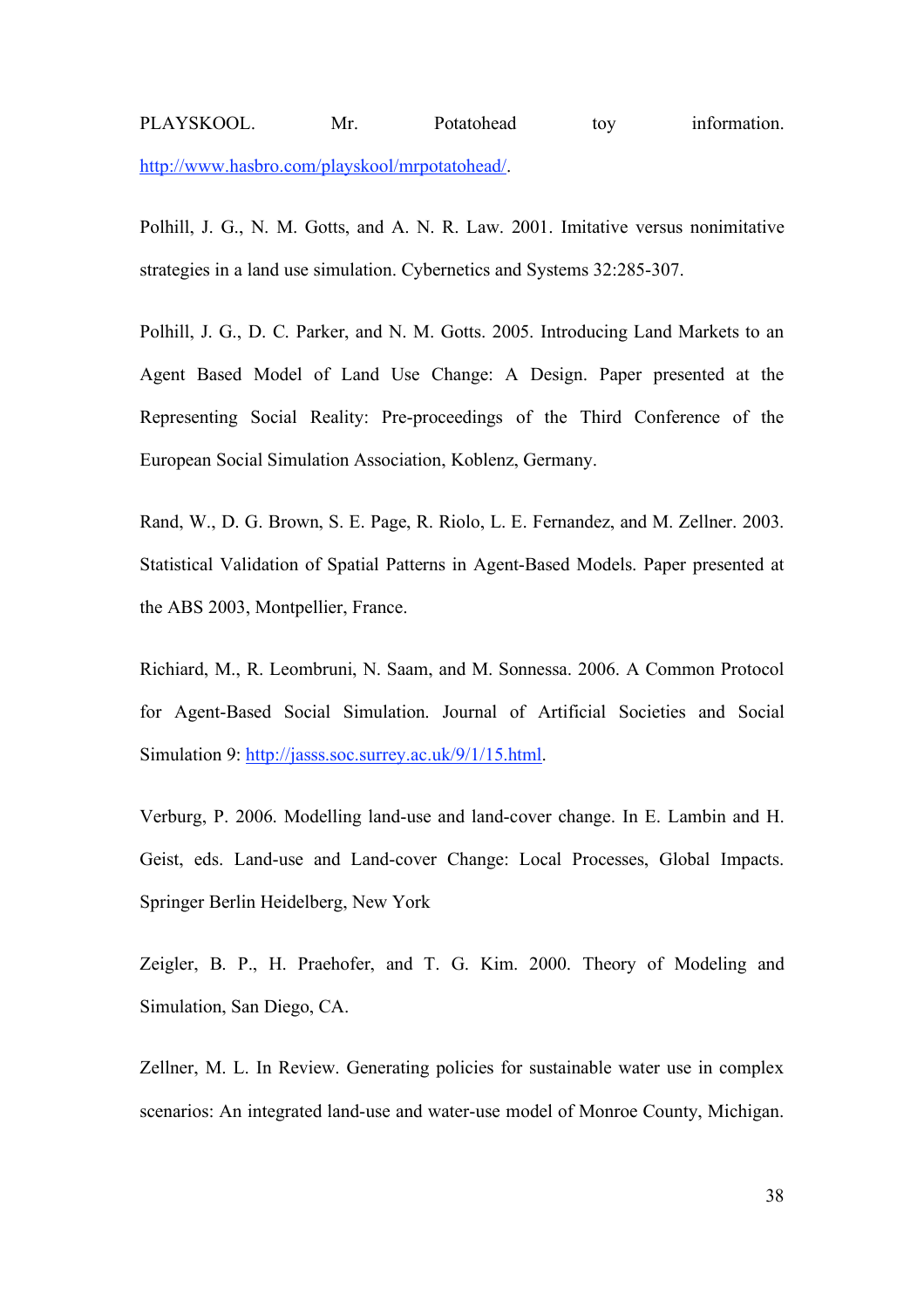Environment and Planning, B

Zellner, M. L., R. Riolo, R. W., S. E. Page, D. G. Brown, and L. E. Fernandez. 2003. The interaction between zoning regulations and residential preferences as a driver of urban form. Paper presented at the 2003 UTEP Distinguished Faculty and Student Symposium, Ann Arbor, MI.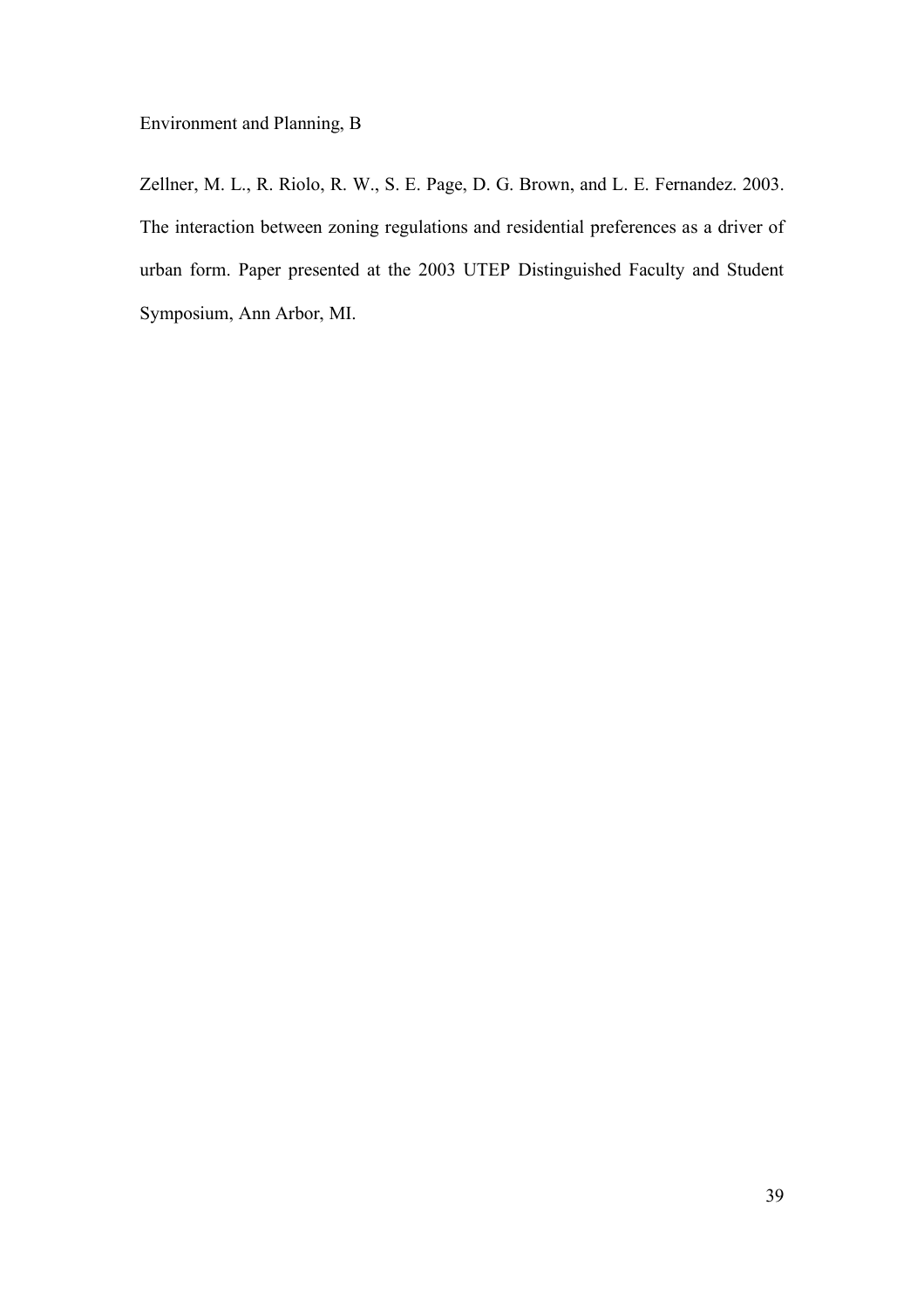Pseudo-class templates for "Mr. Potatohead" generic ABM/LUCC modelling framework D. C. Parker, D. G. Brown, J. G. Polhill, P. J. Deadman, S. M. Manson 9 June 2006

(Bullets are generic elements, dashes are potential subclasses/examples; all elements are probably not represented in most models. Required elements are marked with an \*.)

I. Information/Data classes (Figure 1)

| $1_{\cdot}$ | Landscape Representation                                                 |
|-------------|--------------------------------------------------------------------------|
|             | Structure (Functionality)                                                |
|             | *Realism                                                                 |
|             | - Theoretical (SLUDGE, SOME, FEARLUS)                                    |
|             | - Real-world (SOME, LUCIM, SYPRIA)                                       |
|             | *Spatial data structure:                                                 |
|             | - cell-based (raster, hex, etc.) (SLUDGE, SOME, FEARLUS, LUCITA, SYPRIA) |
|             | - vector (SYPRIA)                                                        |
|             | *Parcel structure                                                        |
|             | - Fixed (SLUDGE, SOME, FEARLUS, LUCITA)                                  |
|             | - Variable (SYPRIA)                                                      |
|             | *Agent/parcel relationships                                              |
|             | - One parcel per agent (SLUDGE, SOME, LUCITA)                            |
|             | - Multiple parcels per agents (FEARLUS, SYPRIA)                          |
|             | - Multiple agents per parcel (SOME)                                      |
|             | *Decision-making units                                                   |
|             | Single decision/land use per parcel (SLUDGE, SOME, FEARLUS, SYPRIA)      |
|             | Multiple uses/management units per parcel (LUCITA)                       |
|             | Data Layers/Themes                                                       |
|             | - *Land use (SLUDGE, SOME, FEARLUS, SYPRIA)                              |
|             | - Land ownership (FEARLUS)                                               |
|             | - Parcel definitions (LUCITA)                                            |
|             | Land cover (LUCITA, SYPRIA)                                              |
|             | - Land rent (SLUDGE)                                                     |
|             | Productivity/output (SLUDGE)                                             |
|             | Aesthetic quality (SOME)                                                 |
|             | Biophysical characteristics (FEARLUS)                                    |
|             | Land manager subpopulations (FEARLUS)                                    |
|             | - Climate (FEARLUS, SYPRIA)                                              |
|             | Soil type/quality (LUCITA, SYPRIA)                                       |
|             | Topography (SYPRIA)                                                      |
|             | Roads (SYPRIA)                                                           |
|             | Market locations (SYPRIA)                                                |
|             | Census data (SYPRIA)                                                     |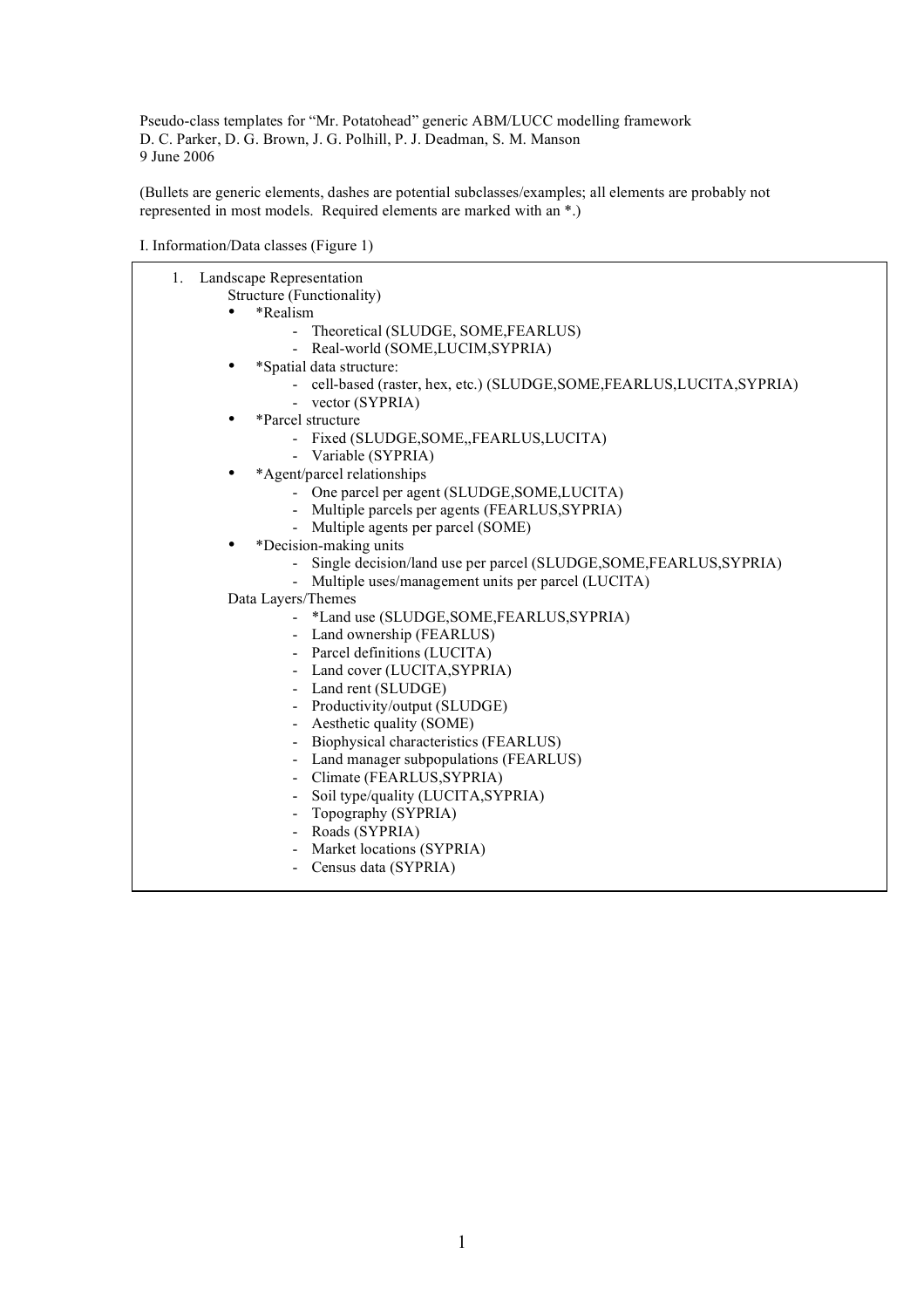- 2. Other spatial data inputs (potentially, GIS functionality)
	- Network models
		- Transportation
			- Euclidean Distance (SLUDGE,SOME)
			- Road network (SOME, SYPRIA)
		- Information diffusion (SYPRIA)
		- Hydrology (SYPRIA)
		- Neighbourhood effects
			- Fixed-radius
- Nearest-neighbour spatial externalities (SLUDGE)
- Fixed radius neighbourhood density (SOME)
- Fixed radius (land market and social) (FEARLUS)
- Environmental process models (SYPRIA, II.1)
- Variable radius
	- Distance to service centres (SOME)
- Diffusion/distance decay
- 3. Non-spatial networks
	- Social
- Information/Imitation (FEARLUS,SYPRIA)
- Trade
- Affiliation (SYPRIA)
- 4. Institutional/Political rules and constraints - \*Land tenure rules Occupancy rights (SOME, LUCITA) - Use rights (SLUDGE,FEARLUS,LUCITA, SYPRIA) - Acquisition rights (SOME,FEARLUS) Transfer rights - Zoning Density restrictions (SOME) - Regulations related to taxation, subsidies, etc. (SYPRIA)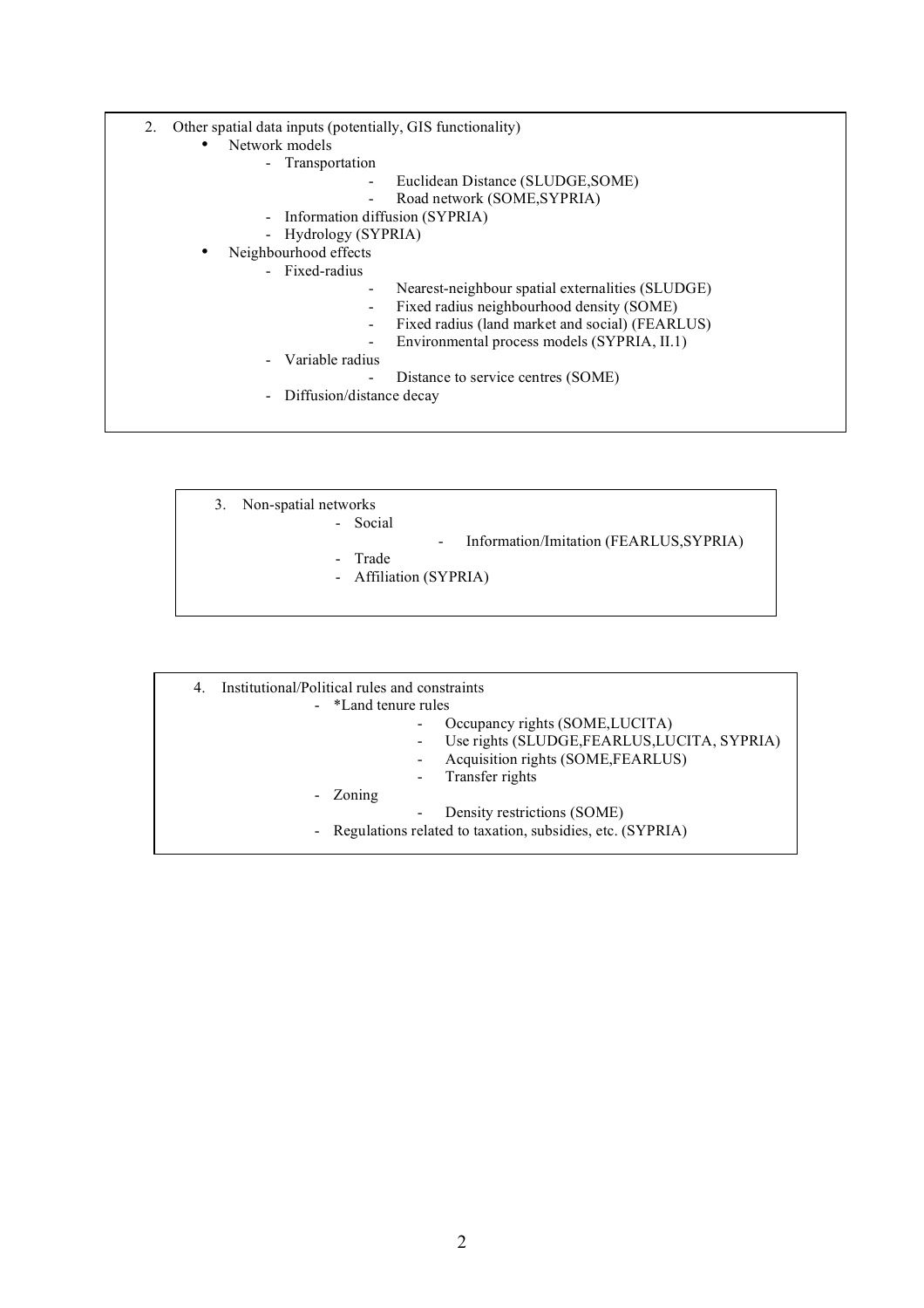- 5. Economic structures
	- Local markets for land inputs and outputs (functions)
		- Urban land demand (SLUDGE)
		- Labour pool (LUCITA)
		- Economic data values (data)
			- Input prices (LUCITA, SYPRIA)
				- Output prices
					- Agricultural output (SLUDGE,FEARLUS,LUCITA,SYPRIA)
				- Transportation costs (SLUDGE, SYPRIA)
				- Externality benefits/costs (SLUDGE)
				- Break-even threshold (FEARLUS)

- Interest rates (FEARLUS) in the second control of the second control of the second control of the second control of the second control of the second control of the second control of the second control of the second contr

- Subsistence costs (LUCITA,SYPRIA)
- **Taxes**
- Subsidies (SYPRIA)

| Service centres (SOME)<br>Open space (SOME) |
|---------------------------------------------|
|---------------------------------------------|

- 7. Factors affecting land productivity
	- Parametric settings for each land use (SLUDGE)
	- Match between land use, climate, and economic bitstrings (FEARLUS)
	- Assessed by agents as function of input layers (SYPRIA)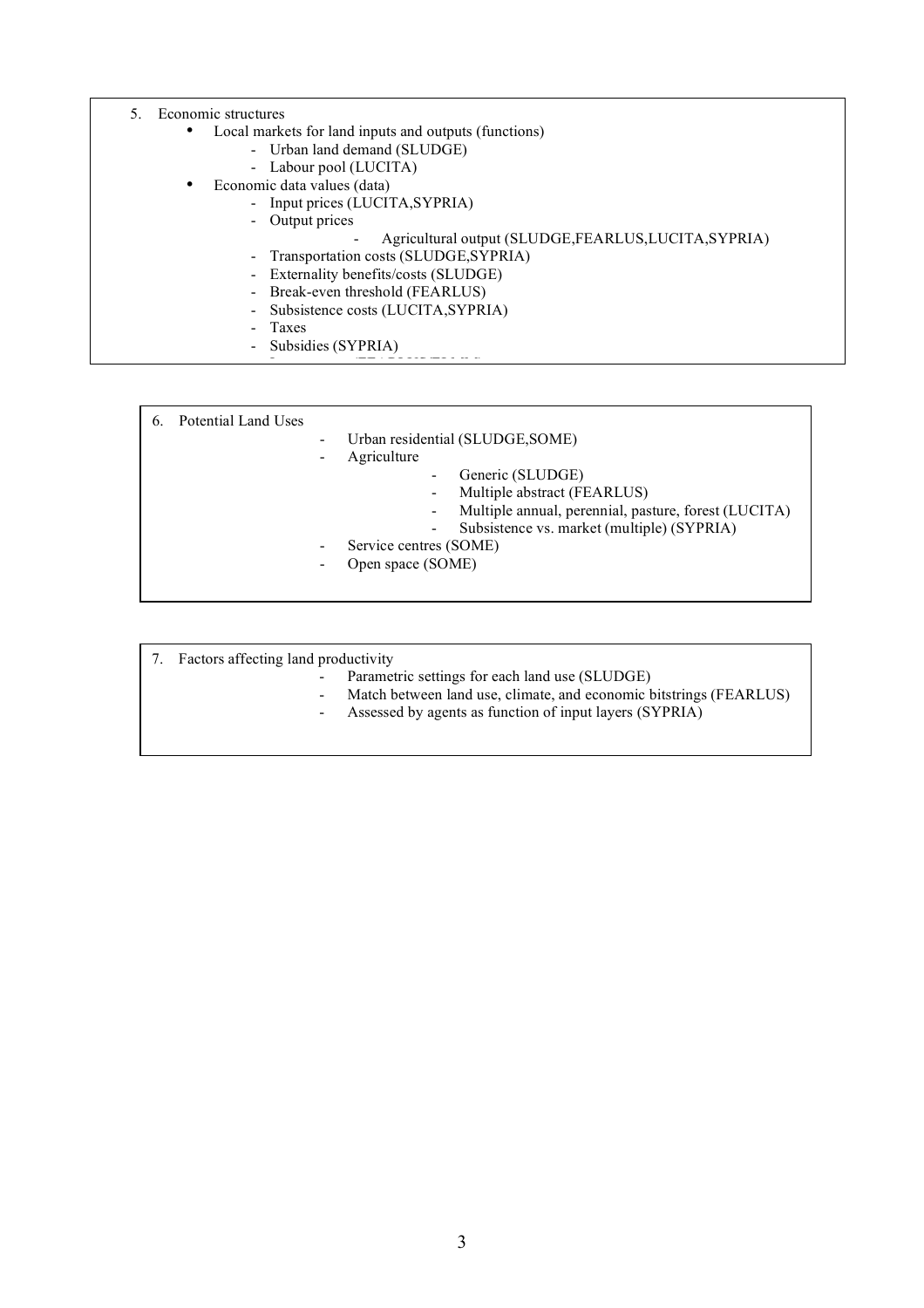II. Interfaces to other models (Figure 2)

| 1. Biophysical process models<br>- Hydrology<br>- Species colonization (SYPRIA)<br>- Secondary succession (LUCITA, SYPRIA)<br>- Soil fertility/crop yields (LUCITA, SYPRIA)<br>- Disease outbreaks<br>- Carbon sequestration<br>- Climate |
|-------------------------------------------------------------------------------------------------------------------------------------------------------------------------------------------------------------------------------------------|
|                                                                                                                                                                                                                                           |

- 2. Socioeconomic models
	- Population (SYPRIA)
	- Land demand
	- Global/regional markets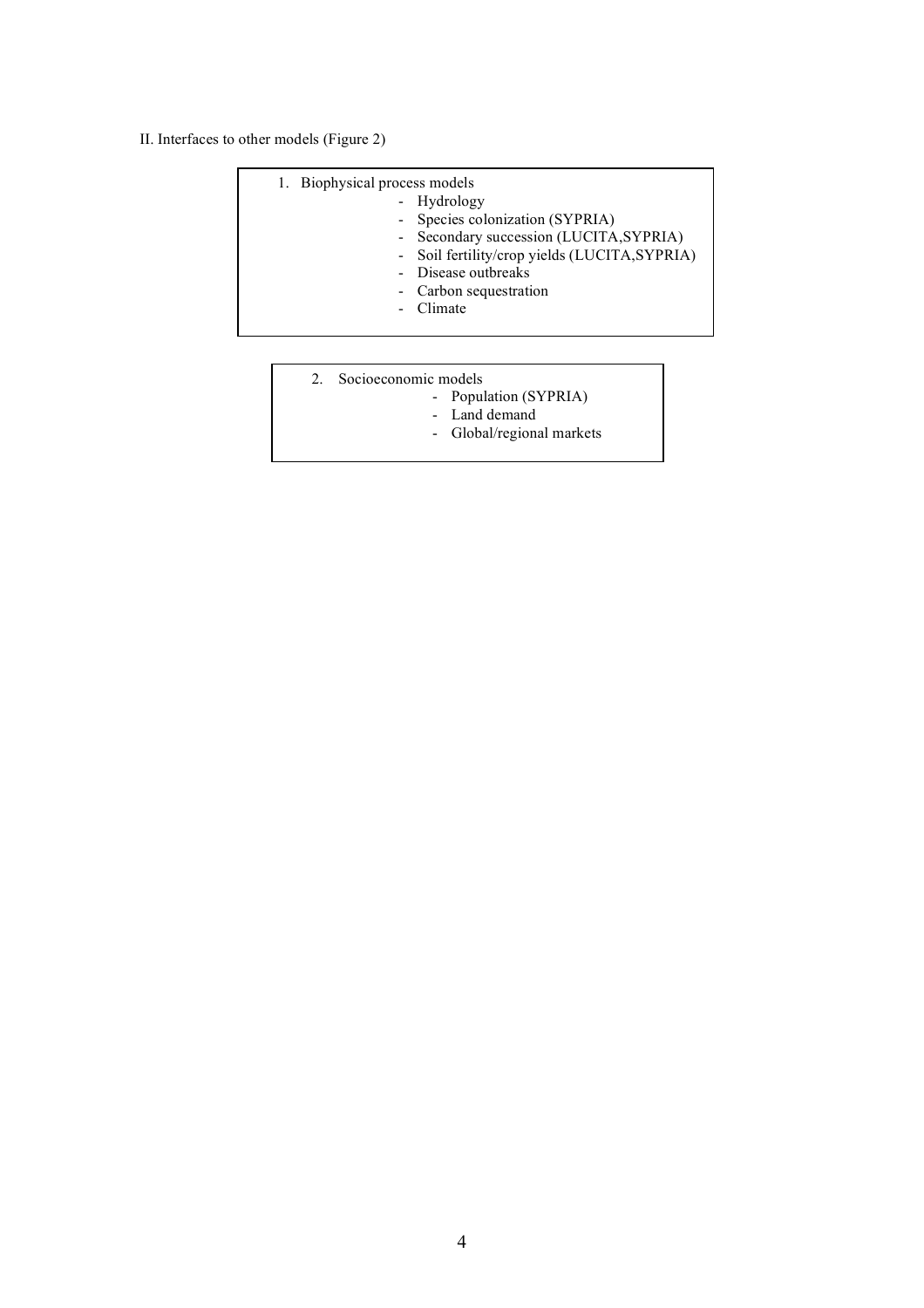III. Demographic classes (Figure 3)

1. \*Agent class

- Generic land owner (SLUDGE)
- Residential (SOME)
- Service centre (job and service provider) (SOME)
- Land manager/farm household (FEARLUS,LUCITA,SYPRIA)
- Institutional (SYPRIA)
- Land Lord
- Estate Owner (Laird)

\*Agent decision model (function)

- \*Calculate payoffs
	- Profit (SLUDGE,FEARLUS)
	- Utility based on aesthetics and distance to service centres (SOME)
	- Expected yield (LUCITA, SYPRIA)
- \*Decision strategy
	- Boundedly rational profit maximization (SLUDGE,FEARLUS, SYPRIA)
	- Utility maximizing, but with incomplete information (SOME)
	- Adaptive (FEARLUS, SYPRIA)
	- Imitative (FEARLUS, SYPRIA)
	- Heuristic (FEARLUS,LUCITA)
	- Satisficing (SYPRIA)

Internal characteristics (Data)

- Age (FEARLUS)
- Parameters governing imitative and decision strategies (FEARLUS)
- Aspiration threshold (FEARLUS)
- Minimum wealth threshold for land bids (FEARLUS)
- Cultural identity/affiliation (FEARLUS,SYPRIA)
- Cultural preferences/norms
	- Residential preferences (SOME)
	- Cultivation preferences (SYPRIA)
- Human capital
	- Education (SYPRIA)
	- Expertise
		- Knowledge of soil/crop relationships (LUCITA)
		- Memory of climatic, economic, yield, and land use histories (FEARLUS)
	- Experience (SYPRIA)
- Household composition (if household)
- Gender and age (LUCITA,SYPRIA)
	- Time horizon and discount rate
		- Variable (FEARLUS)
- Attitudes towards risk
- External resources (Data)
- Available farm labour (LUCITA, SYPRIA)
- Physical capital (LUCITA,SYPRIA)
- Financial capital (LUCITA,FEARLUS,SYPRIA)
- Social capital
	- **Reputation**
	- Connections in social network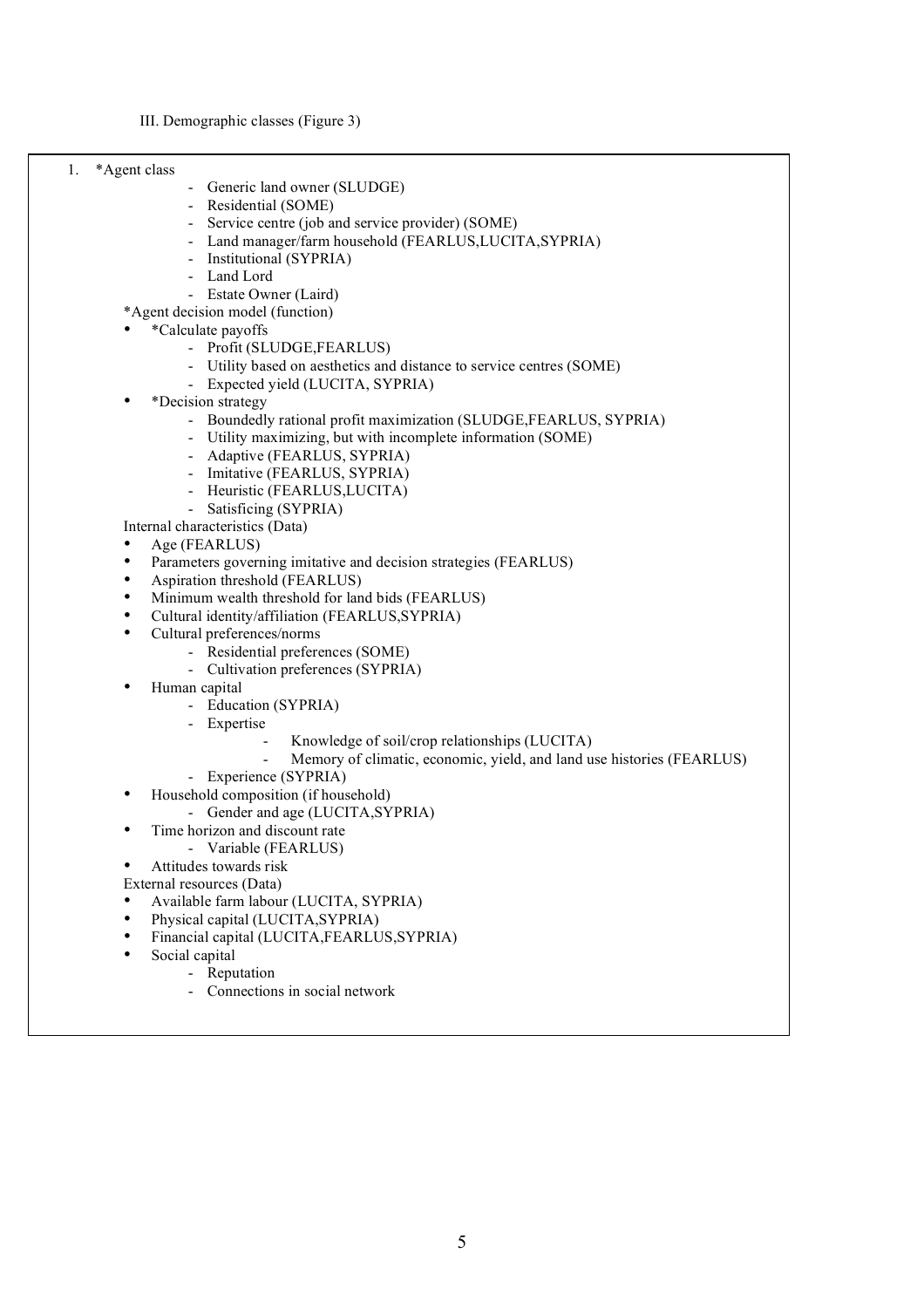| Demographic dynamics (global functions and data)<br>2. |
|--------------------------------------------------------|
| In-migration (SOME,FEARLUS,LUCITA,SYPRIA)              |
| Out-migration (FEARLUS, LUCITA, SYPRIA)                |
| Reproduction<br>$\bullet$                              |
| - Fertility rates by cohort (LUCITA)                   |
| Birth/death (LUCITA, SYPRIA)<br>$\bullet$              |
| Household division/agglomeration<br>٠                  |
| Life cycle dynamics<br>$\bullet$                       |
| - Aging (LUCITA, SYPRIA)                               |
| - Marriage (LUCITA)                                    |
| - Succession                                           |

IV. Land-use decision class (Figure 4)

| 1. *Land-use decision |                                                                               |
|-----------------------|-------------------------------------------------------------------------------|
|                       | *Agent decision model (function, (III.1) (SLUDGE, FEARLUS, LUCITA, SYPRIA)    |
| Data                  |                                                                               |
|                       | Agent Internal and External characteristics (III.1) (FEARLUS, LUCITA, SYPRIA) |
|                       | *Potential land uses (I.6) (SLUDGE, FEARLUS, LUCITA, SYPRIA)                  |
|                       | Parcel accessibility (I.2) (SLUDGE, SYPRIA)                                   |
|                       | Neighbourhood effects (I.2) (SLUDGE,FEARLUS,SYPRIA)                           |
| ٠                     | Institutional rules and constraints                                           |
|                       | - *Land-tenure rules (I.4) (SLUDGE,FEARLUS,LUCITA,SYPRIA)                     |
|                       | - Institutional interactions (SYPRIA)                                         |
|                       | Economic data values (I.5) (SLUDGE,FEARLUS,LUCITA,SYPRIA)                     |
| $\bullet$             | Biophysical suitability/capability (I.1, I.7, or II.1)                        |
|                       | - Varies by land use, externalities, and productivity (SLUDGE)                |
|                       | Spatially heterogeneous, constant over time (FEARLUS)<br>$\sim$               |
|                       | Expected yield (based on last obtained yield) (LUCITA)                        |

- Taken from biophysical succession, fertility and yield models (SYPRIA)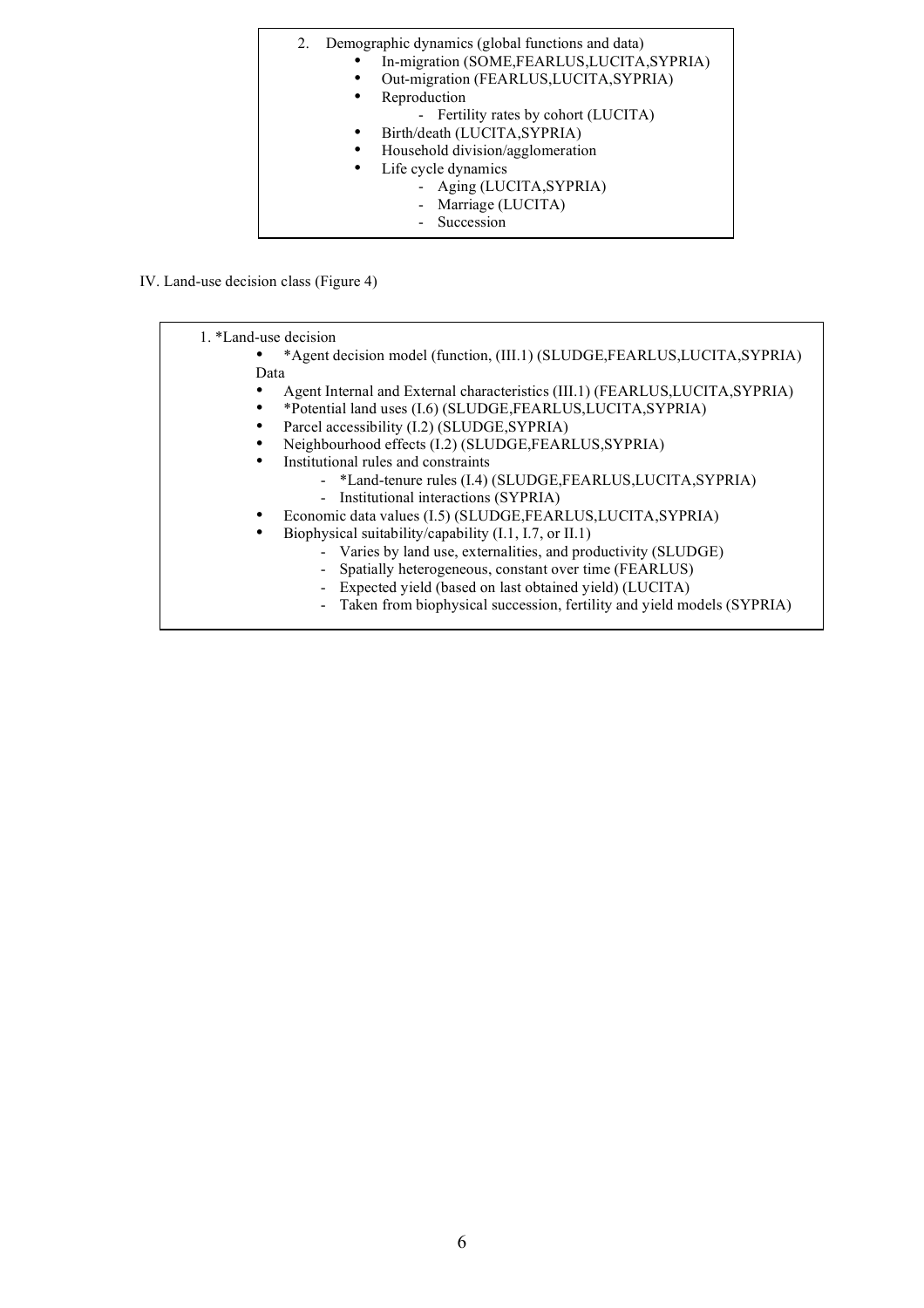## V. Land exchange class (Figure 5)

- Motivation for supply
	- Profit
	- Out-migrating bankrupt agents (FEARLUS/ELMM,LUCITA)
	- Migration
	- Household dynamics
- Parcels supplied
	- All parcels owned (FEARLUS, LUCITA)
- Terms offered
	- No compensation required (SOME)
	- Minimum bid accepted (FEARLUS)

| 2. Acquirers of land                                              |
|-------------------------------------------------------------------|
| Motivation for acquiring land                                     |
| - SOME: Relative utility based on:                                |
| - Parcel accessibility $(I.2)$                                    |
| Neighbourhood effects (I.2)                                       |
| Biophysical suitability/capability                                |
| - Profit (FEARLUS, SYPRIA)                                        |
| Migration (FEARLUS, LUCITA, SYPRIA)                               |
| - Subsistence (SYPRIA)                                            |
| - Household dynamics                                              |
| Parcels they hope to acquire                                      |
| - Random sub-sample (SOME)                                        |
| - Dependent on Land Parcel Purchasing decision strategy (FEARLUS) |
| - Determined by distance to main road and nearest town (LUCITA)   |
| - Based on expected yield/profit (SYPRIA)                         |
| Terms offered                                                     |

- Based on expected profits (FEARLUS)